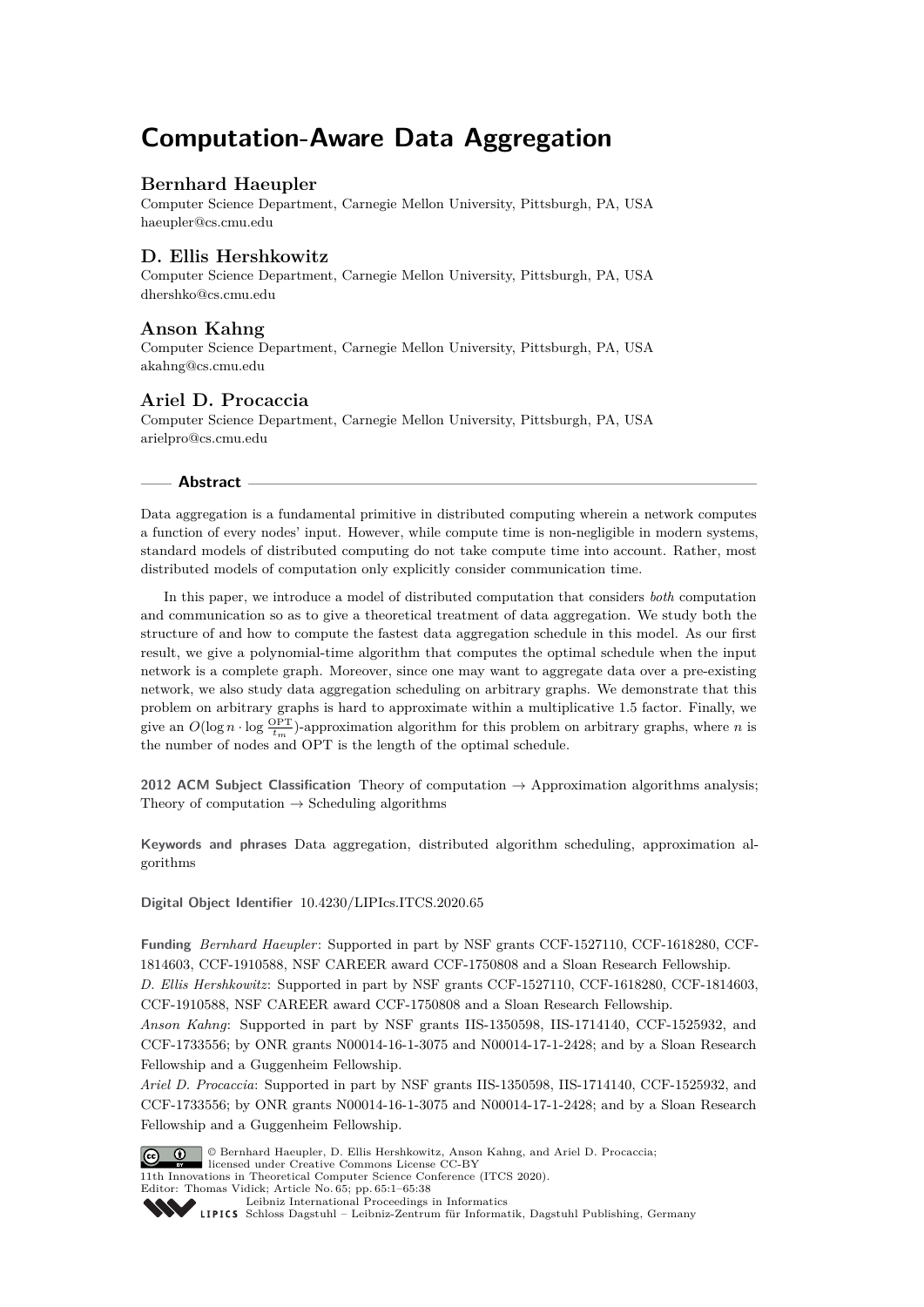### **65:2 Computation-Aware Data Aggregation**

## **1 Introduction**

Distributed systems drive much of the modern computing revolution. However, these systems are only as powerful as the abstractions which enable programmers to make use of them. A key such abstraction is data aggregation, wherein a network computes a function of every node's input. For example, if every node stored an integer value, a programmer could run data aggregation to compute the sum or the largest value of every node in the network. Indeed, the well-studied and widely-used AllReduce abstraction [\[29,](#page-15-0) [16\]](#page-14-0) consists of a data aggregation step followed by a broadcast step.

The utility of modern systems is their ability to perform massive computations and so, applications of data aggregation often consist of a function which is computationally-intensive to compute. A rigorous theoretical study of data aggregation, then, must take the cost of computation into account. At the same time, one cannot omit the cost of communication, as many applications of data aggregation operate on large datasets which take time to transmit over a network.

However, to our knowledge, all existing models of distributed computation  $-e.g.,$  the CONGEST [\[28\]](#page-14-1), SINR [\[4\]](#page-13-0), (noisy) radio network [\[21,](#page-14-2) [9,](#page-14-3) [7,](#page-14-4) [8\]](#page-14-5), congested clique [\[12\]](#page-14-6), dual graph  $[6]$ , store-and-forward  $[22, 31]$  $[22, 31]$  $[22, 31]$ , LOCAL  $[23]$ , and telephone broadcast models  $[30, 20, 17]$  $[30, 20, 17]$  $[30, 20, 17]$  $[30, 20, 17]$  $[30, 20, 17]$  – all only consider the cost of communication. Relatedly, while there has been significant applied research on communication-efficient data aggregation algorithms, there has been relatively little work that explicitly considers the cost of computation, and even less work that considers how to design a network to efficiently perform data aggregation [\[25,](#page-14-11) [19,](#page-14-12) [26,](#page-14-13) [27,](#page-14-14) [18\]](#page-14-15). In this way, there do not seem to exist theoretical results for efficient data aggregation scheduling algorithms that consider both the cost of communication and computation.

Thus, we aim to provide answers to two theoretical questions in settings where both computation and communication are non-negligible:

- **1.** *How should one structure a network to efficiently perform data aggregation?*
- **2.** *How can one coordinate a fixed network to efficiently perform data aggregation?*

## **1.1 Our Model and Problem**

### **The Token Network Model**

So as to give formal answers to these questions we introduce the following simple distributed model, the TOKEN NETWORK Model. A TOKEN NETWORK is given by an undirected graph  $G = (V, E), |V| = n$ , with parameters  $t_c, t_m \in \mathbb{N}$  which describe the time it takes nodes to do computation and communication, respectively.[1](#page-1-0)

Time proceeds in synchronous rounds during which nodes can compute on or communicate atomic tokens. Specifically, in any given round a node is busy or not busy. If a node is not busy and has at least one token it can *communicate*: any node that does so is busy for the next *t<sup>m</sup>* rounds, at the end of which it passes one of its tokens to a neighbor in *G*. If a node is not busy and has two or more tokens, it can *compute*: any node that does so is busy for the next  $t_c$  rounds, at the end of which it combines (a.k.a. aggregates) two of its tokens into a single new token.<sup>[2](#page-1-1)</sup> At a high level, this means that communication takes  $t_m$  rounds and computation takes *t<sup>c</sup>* rounds.

<span id="page-1-0"></span>We assume  $t_c$ ,  $t_m = \text{poly}(n)$  throughout this paper.

<span id="page-1-1"></span><sup>&</sup>lt;sup>2</sup> Throughout this paper, we assume for ease of exposition that the smaller of  $t_c$  and  $t_m$  evenly divides the larger of  $t_c$  and  $t_m$ , or equivalently that either  $t_c$  or  $t_m$  is 1.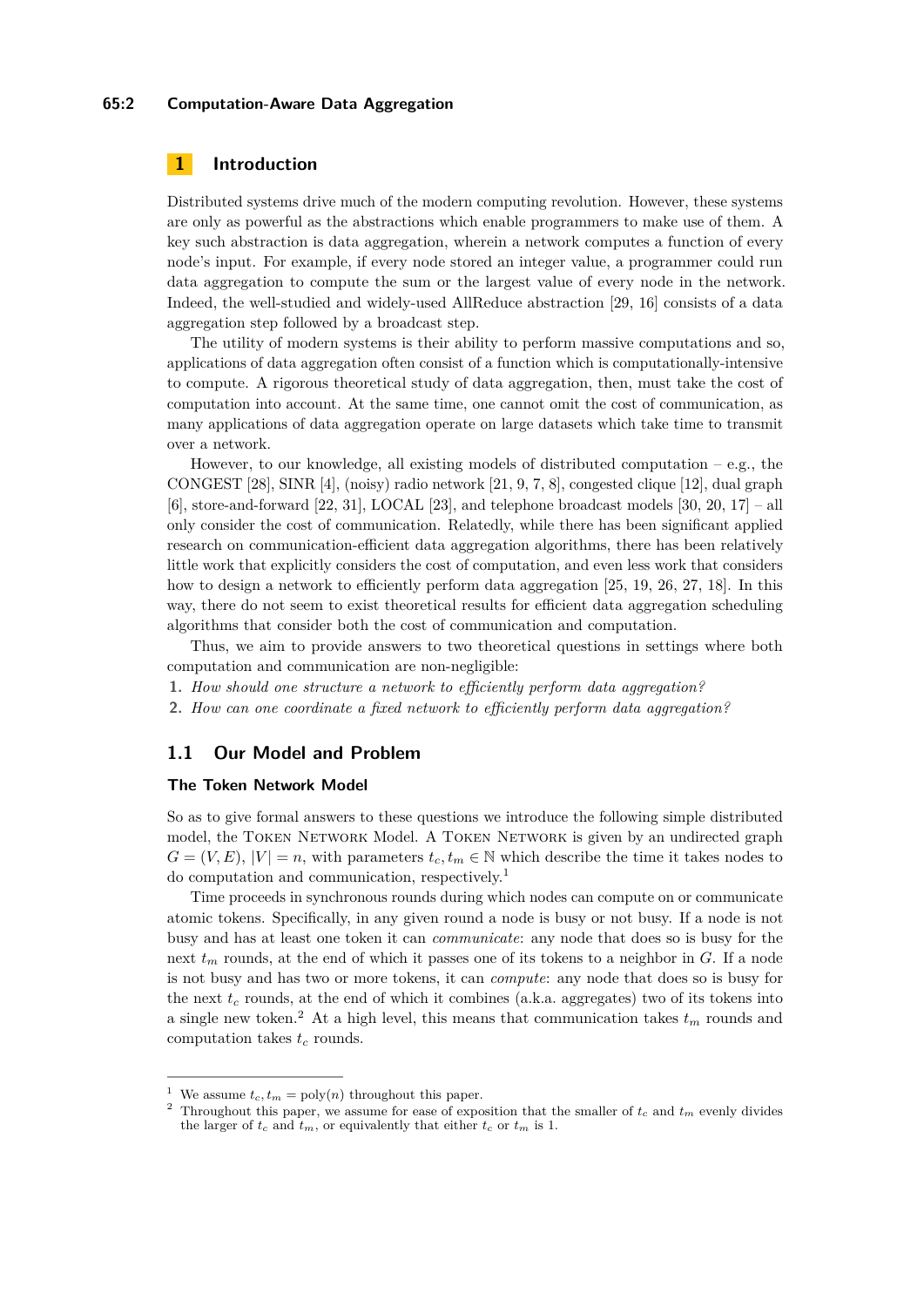### **The Token Computation Problem**

We use our TOKEN NETWORK model to give a formal treatment of data aggregation scheduling. In particular, we study the Token Computation problem. Given an input Token Network, an algorithm for the Token Computation problem must output a schedule *S* which directs each node when to compute and when and with whom to communicate. A schedule is valid if after the schedule is run on the input TOKEN NETWORK where every node begins with a single token, there is one remaining token in the entire network; i.e., there is one node that has aggregated all the information in the network. We use  $|S|$  to notate the length of  $S - i.e.,$  the number of rounds  $S$  takes – and measure the quality of an algorithm by the length of the schedule that it outputs. For completeness, we give a more technical and formal definition in Appendix [A.](#page-15-3)

### **Discussion of Modeling Choices**

Our Token Network model and the Token Computation problem are designed to formally capture the challenges of scheduling distributed computations where both computation and communication are at play. In particular, combining tokens can be understood as applying some commutative, associative function to the private input of all nodes in a network. For instance, summing up private inputs, taking a minimum of private inputs, or computing the intersection of input sets can all be cast as instances of the Token Computation problem. We assume that the computation time is the same for every operation and that the output of a computation is the same size as each of the inputs as a simplifying assumption. We allow nodes to receive information from multiple neighbors as this sort of communication is possible in practice.

Lastly, our model should be seen as a so-called "broadcast" model [\[21\]](#page-14-2) of communication. In particular, it is easy to see that our assumption that a node can send its token to only a single neighbor rather than multiple copies of its token to multiple neighbors is without loss of generality: One can easily modify a schedule in which nodes send multiple copies to one of equal length in which a node only ever sends one token per round. An interesting followup question could be to consider our problem in a non-broadcast setting.

## **1.2 Our Results**

We now give a high-level description of our technical results.

### **Optimal Algorithm on Complete Graphs (Section [3\)](#page-4-0)**

We begin by considering how to construct the optimal data aggregation schedule in the TOKEN NETWORK model for complete graphs for given values of  $t_c$  and  $t_m$ . The principal challenge in constructing such a schedule is formalizing how to optimally pipeline computation and communication and showing that any valid schedule needs at least as many rounds as one's constructed schedule. We overcome this challenge by showing how to modify a given optimal schedule into an efficiently computable one in a way that preserves its pipelining structure. Specifically, we show that one can always modify a valid optimal schedule into another valid optimal schedule with a well-behaved recursive form. We show that this well-behaved schedule can be computed in polynomial time. Stronger yet, we show that the edges over which communication takes place in this schedule induce a tree. It is important to emphasize that this result has implications beyond producing the optimal schedule for a complete graph; it shows one optimal way to *construct* a network for data aggregation (if one had the freedom to include any edge), thereby suggesting an answer to the first of our two research questions.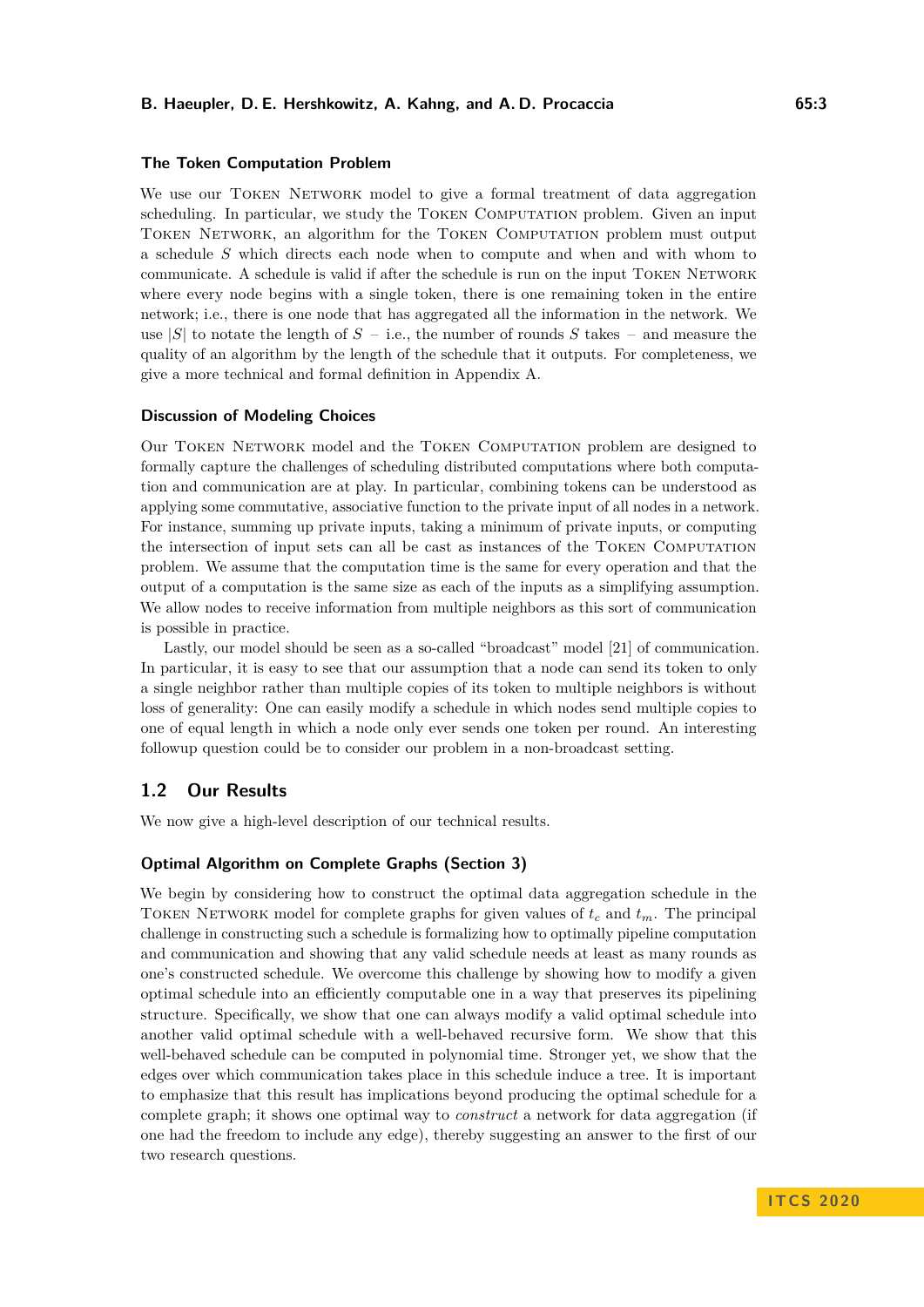### **65:4 Computation-Aware Data Aggregation**

### **Hardness and Approximation on Arbitrary Graphs (Section [4\)](#page-9-0)**

We next consider the hardness of producing good schedules efficiently for arbitrary graphs and given values of  $t_c$  and  $t_m$ . We first show that no polynomial-time algorithm can produce a schedule of length within a multiplicative 1.5 factor of the optimal schedule unless  $P = NP$ . This result implies that one can only *coordinate* data aggregation over a pre-existing network so well.

Given that an approximation algorithm is the best one can hope for, we next give an algorithm which in polynomial time produces an approximately-optimal Token Computation schedule. Our algorithm is based on the simple observation that after  $O(\log n)$  repetitions of pairing off nodes with tokens, having one node in each pair route a token to the other node in the pair, and then having every node compute, there will be a single token in the network. The difficulty in this approach lies in showing that one can route pairs of tokens in a way that is competitive with the length of the optimal schedule. We show that by considering the paths in *G* traced out by tokens sent by the optimal schedule, we can get a concrete hold on the optimal schedule. Specifically, we show that a polynomial-time algorithm based on our observation produces a valid schedule of length  $O(\text{OPT} \cdot \log n \cdot \log \frac{\text{OPT}}{t_m})$  with high probability,<sup>[3](#page-3-0)</sup> where OPT is the length of the optimal schedule. Using an easy bound on OPT, this can be roughly interpreted as an  $O(\log^2 n)$ -approximation algorithm. This result shows that data aggregation over a pre-existing network can be *coordinated* fairly well.

Furthermore, it is not hard to see that when  $t_c = 0$  and  $t_m > 0$ , or when  $t_c > 0$  and  $t_m = 0$ , our problem is trivially solvable in polynomial time. However, we show hardness for the case where  $t_c, t_m > 0$ , which gives a formal sense in which computation and communication cannot be considered in isolation, as assumed in previous models of distributed computation.

## **1.3 Terminology**

For the remainder of this paper we use the following terminology. A token *a contains* token *a'* if  $a = a'$  or *a* was created by combining two tokens, one of which contains  $a'$ . For shorthand we write  $a' \in a$  to mean that *a* contains *a*'. A *singleton* token is a token that only contains itself; i.e., it is a token with which a node started. We let  $a<sub>v</sub>$  be the singleton token with which vertex *v* starts and refer to  $a<sub>v</sub>$  as *v*'s singleton token. The *size* of a token is the number of singleton tokens it contains. Finally, let  $a_f$  be the last token of a valid schedule *S*; the *terminus* of *S* is the node at which *a<sup>f</sup>* is formed by a computation.

## **2 Related Work**

Cornejo et al. [\[10\]](#page-14-16) study a form of data aggregation in networks that change over time, where the goal is to collect tokens at as few nodes as possible after a certain time. However, they do not consider computation time and they measure the quality of their solutions with respect to the optimal offline algorithm. Awerbuch et al. [\[5\]](#page-13-2) consider computation and communication in a setting where jobs arrive online at nodes, and nodes can decide whether or not to complete the job or pass the job to a neighbor. However, they study the problem of job scheduling, not data aggregation, and, again, they approach the problem from the perspective of competitive analysis with respect to the optimal offline algorithm.

<span id="page-3-0"></span><sup>&</sup>lt;sup>3</sup> Meaning at least  $1 - 1/\text{poly}(n)$  henceforth.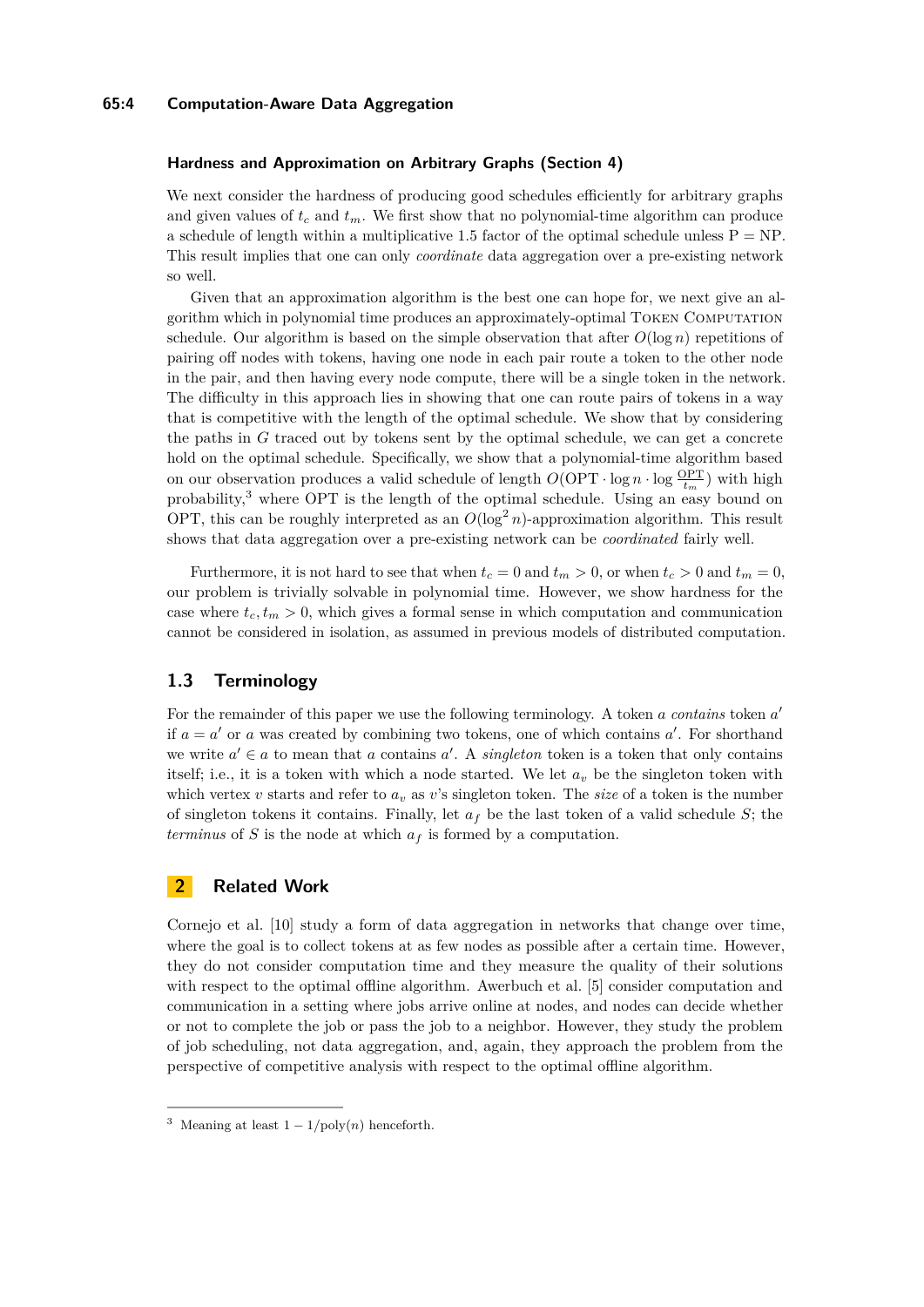Another line of theoretical work related to our own is a line of work in centralized algorithms for scheduling information dissemination [\[30,](#page-15-2) [20,](#page-14-9) [17\]](#page-14-10). In this problem, an algorithm is given a graph and a model of distributed communication, and must output a schedule that instructs nodes how to communicate in order to spread some information. For instance, in one setting an algorithm must produce a schedule which, when run, broadcasts a message from one node to all other nodes in the graph. The fact that these problems consider spreading information is complementary to the way in which we consider consolidating it. However, we note that computation plays no role in these problems, in contrast to our TOKEN COMPUTATION problem.

Of these prior models of communication, the model which is most similar to our own is the telephone broadcast model. In this model in each round a node can "call" another node to transmit information or receive a call from a single neighbor. Previous results have given a hardness of approximation of 3 [\[13\]](#page-14-17) for broadcasting in this model and logarithmic as well as sublogarithmic approximation algorithms for broadcasting [\[14\]](#page-14-18). The two notable differences between this model and our own are (1) in our model nodes can receive information from multiple neighbors in a single round<sup>[4](#page-4-1)</sup> and (2) again, in our model computation takes a non-negligible amount of time. Note, then, that even in the special case when  $t_c = 0$ , our model does not generalize the telephone broadcast model; as such we do not immediately inherit prior hardness results from the telephone broadcast problem. Furthermore, (1) and especially (2) preclude the possibility of an easy reduction from our problem to the telephone broadcast problem.

There is also a great deal of related applied work; additional details are in Appendix [B.](#page-16-0)

## <span id="page-4-0"></span>**3 Optimal Algorithm for Complete Graphs**

In this section we provide an optimal polynomial-time algorithm for the Token Computation problem on a complete graph. The schedule output by our algorithm ultimately only uses the edges of a particular tree, and so, although we reason about our algorithm in a fully connected graph, in reality our algorithm works equally well on said tree. This result, then, informs the design of an optimal network.

## **3.1 Binary Trees (Warmup)**

We build intuition by considering a natural solution to TOKEN COMPUTATION on the complete graph: naïve aggregation on a rooted binary tree. In this schedule, nodes do computations and communications in lock-step. In particular, consider the schedule *S* which alternates the following two operations until only a single node with tokens remains on a fixed binary tree: (1) every non-root node that has a token sends its token to its parent in the binary tree; (2) every *v* with at least two tokens performs one computation. Once only one node has any tokens, that node performs computation until only a single token remains. After log *n* iterations of this schedule, the root of the binary tree is the only node with any tokens, and thereafter only performs computation for the remainder of *S*. However, *S* does not efficiently pipeline communication and computation: after each iteration of (1) and (2), the root of the tree gains an extra token. Therefore, after log *n* repetitions of this schedule, the root has  $log n$  tokens. In total, then, this schedule aggregates all tokens after essentially  $\log n(t_c + t_m) + \log n \cdot t_c$  rounds. See Figure [1.](#page-5-0)

<span id="page-4-1"></span><sup>4</sup> See above for the justification of this assumption.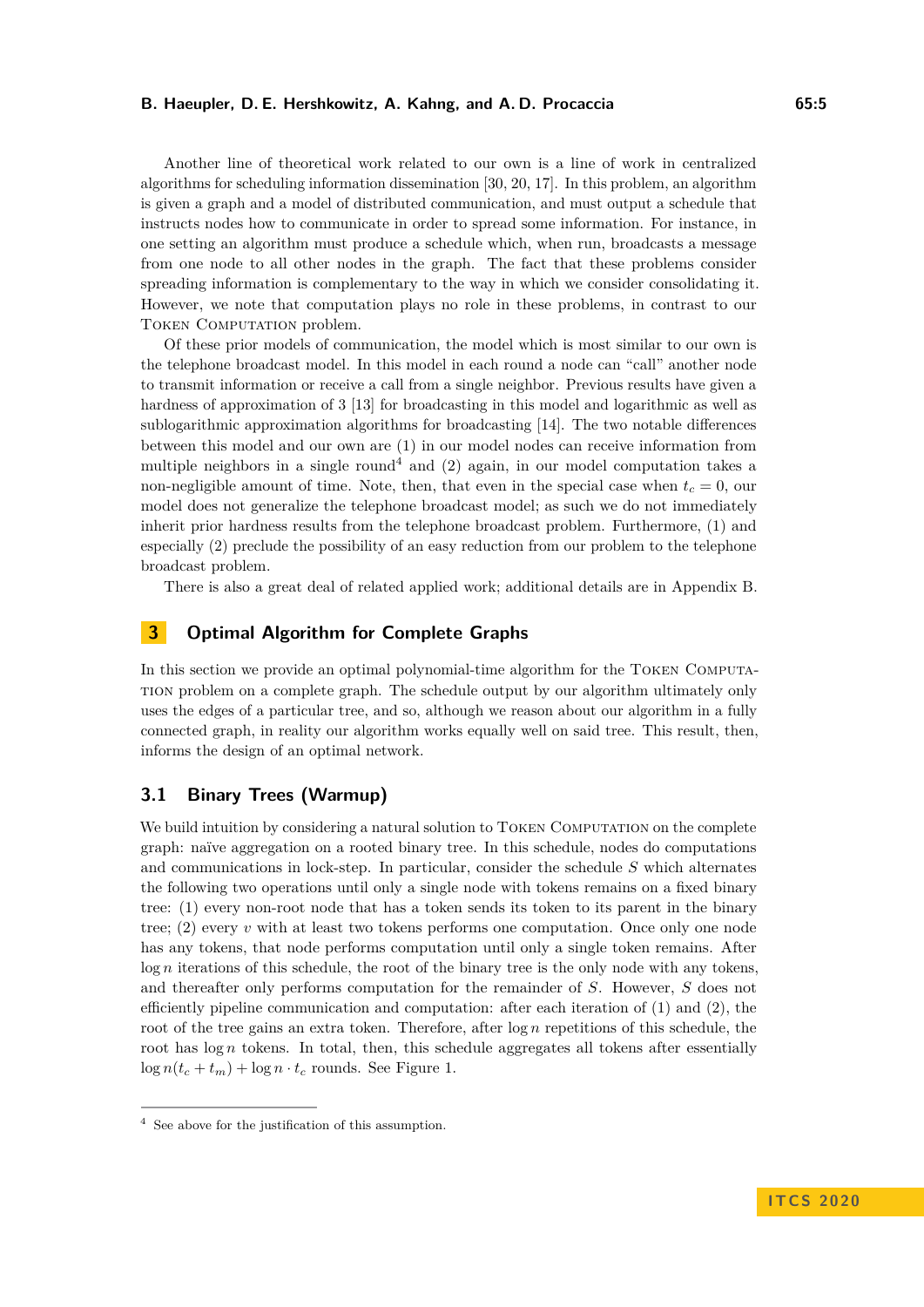<span id="page-5-0"></span>

**Figure 1** The naïve aggregation schedule on a binary tree for  $t_c = t_m = 1$  and  $n = 7$  after 4 rounds. tokens are represented by blue diamonds; a red arrow from node *u* to node *v* means that *u* sends to *v*; and a double-ended blue arrow between two tokens *a* and *b* means that *a* and *b* are combined at the node. Notice that the root gains an extra token every 2 rounds.

<span id="page-5-1"></span>

**Figure 2** The aggregation schedule on a binary tree for  $t_c = t_m = 1$  and  $n = 7$  after 4 rounds where the root pipelines its computations. Again, tokens are represented by blue diamonds; a red arrow from node *u* to node *v* means that *u* sends to *v*; and a double-ended blue arrow between two tokens *a* and *b* means that *a* and *b* are combined at the node. Notice that the root will never have more than 3 tokens when this schedule is run.

For certain values of  $t_c$  and  $t_m$ , we can speed up naïve aggregation on the binary tree by pipelining the computations of the root with the communications of other nodes in the network. In particular, consider the schedule  $S'$  for a fixed binary tree for the case when  $t_c = t_m$  in which every non-root node behaves exactly as it does in *S* but the root always computes. Since the root always computes in  $S'$ , even as other nodes are sending, it does not build up a surplus of tokens as in *S*. Thus, this schedule aggregates all tokens after essentially  $\log n(t_c + t_m)$  rounds when  $t_c = t_m$ , as shown in Figure [2.](#page-5-1)

<span id="page-5-2"></span>However, as we will prove, binary trees are not optimal even when they pipeline computation at the root and  $t_c = t_m$ . In the remainder of this section, we generalize this pipelining intuition to arbitrary values of *t<sup>c</sup>* and *t<sup>m</sup>* and formalize how to show a schedule is optimal.



**Figure 3**  $T(16)$  for  $t_c = 2$ ,  $t_m = 1$ .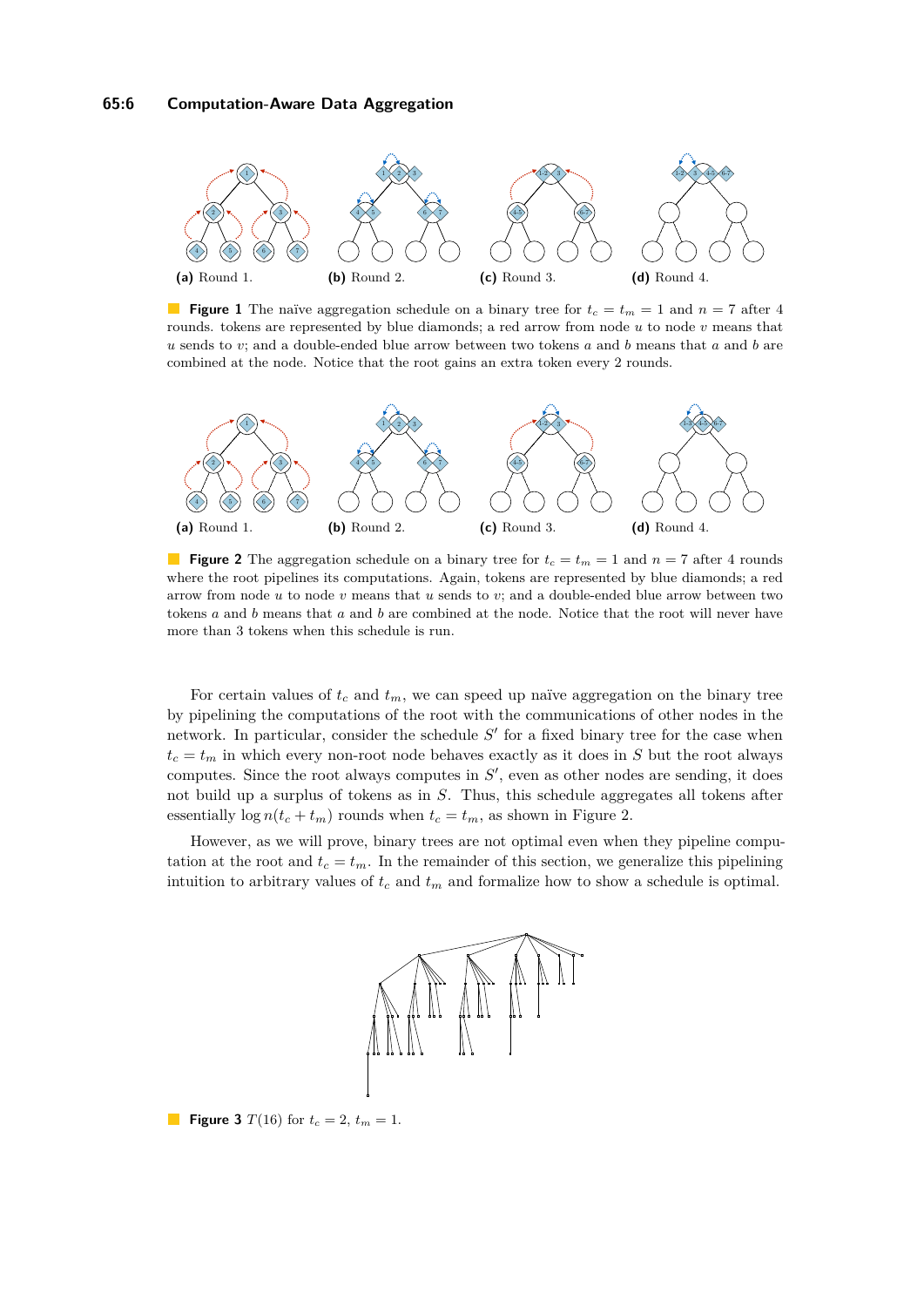## **3.2 Complete Graphs**

We now describe our optimal polynomial-time algorithm for complete graphs. This algorithm produces a schedule which greedily aggregates on a particular tree,  $T_n^*$ . In order to describe this tree, we first introduce the tree  $T(R, t_c, t_m)$ . This tree can be thought of as the largest tree for which greedy aggregation aggregates all tokens in *R* rounds given computation cost  $t_c$  and communication cost  $t_m$ . We will overload notation and let  $T(R)$  denote  $T(R, t_c, t_m)$ for some fixed values of  $t_c$  and  $t_m$ . Let the root of a tree be the node in that tree with no parents. Also, given a tree  $T_1$  with root  $r$  we define  $T_1$  join  $T_2$  as  $T_1$  but where  $r$  also has  $T_2$  as an additional subtree. We define  $T(R)$  as follows (see Figure [3](#page-5-2) for an example):

$$
T(R) := \begin{cases} \text{A single leaf} & \text{if } R < t_m + t_c \\ T(R - t_c) & \text{Join } T(R - t_c - t_m) & \text{otherwise} \end{cases}
$$

Since an input to the Token Computation problem consists of *n* nodes, and not a desired number of rounds, we define  $R^*(n, t_c, t_m)$  to be the minimum value such that  $|T(R^*(n, t_c, t_m))| \geq n$ . We again overload notation and let  $R^*(n)$  denote  $R^*(n, t_c, t_m)$ . Formally,

 $R^*(n) \coloneqq \min\{R : |T(R)| \geq n\}.$ 

We let  $T_n^*$  denote  $T(R^*(n))$ . For ease of presentation we assume that  $|T_n^*| = n$ .<sup>[5](#page-6-0)</sup>

The schedule produced by our algorithm will simply perform greedy aggregation on  $T_n^*$ . We now formally define greedy aggregation and establish its runtime on the tree  $T(R)$ .

I **Definition 1** (Greedy Aggregation)**.** Given an *r*-rooted tree, let the *greedy aggregation* schedule be defined as follows. In the first round, every node except for *r* sends its token to its parent. In subsequent rounds we do the following. If a node is not busy and has at least two tokens, it performs a computation. If a non-root node is not busy, has exactly one token, and has received a token from every child in previous rounds, it forwards its token to its parent.

### <span id="page-6-2"></span> $\blacktriangleright$  **Lemma 2.** *Greedy aggregation on*  $T(R)$  *terminates in R rounds.*

**Proof.** We will show by induction on  $k \geq 0$  that greedy aggregation results in the root of *T*(*k*) having a token of size  $|T(k)|$  after *k* rounds. The base cases of  $k \in [0, t_m + t_c)$  are trivial, as nothing needs to be combined. For the inductive step, applying the inductive hypothesis and using the recursive structure of our graph tells us that the root of  $T(k + t_c)$ has a token of size  $|T(k)|$  at its root in *k* rounds, and the root of the child  $T(k - t_m)$  has a token of size  $|T(k - t_m)|$  at its root in  $k - t_m$  rounds. Therefore, by the definition of greedy aggregation, the root of  $T(k - t_m)$  sends its token of size  $|T(k - t_m)|$  to the root of *T*( $k + t_c$ ) at time  $k - t_m$ , which means the root of *T*( $k + t_c$ ) can compute a token of size  $|T(k - t_m)| + |T(k)| = |T(k + t_c)|$  by round  $k + t_c$ .

To build intuition about how quickly  $T_n^*$  grows, see Figure [6](#page-17-0) for an illustration of  $|T_n^*|$  as a function of *n* for specific values of  $t_c$  and  $t_m$ . Furthermore, notice that  $T(R)$  and  $T_n^*$  are constructed in such a way that greedy aggregation pipelines computation and communication. We can now formalize our optimal algorithm, which simply outputs the greedy aggregation schedule on  $T_n^*$ , as Algorithm [1.](#page-7-0) The following theorem is our main result for this section.

<span id="page-6-1"></span><span id="page-6-0"></span><sup>&</sup>lt;sup>5</sup> If  $|T_n^*| > n$ , then we could always "hallucinate" extra nodes where appropriate.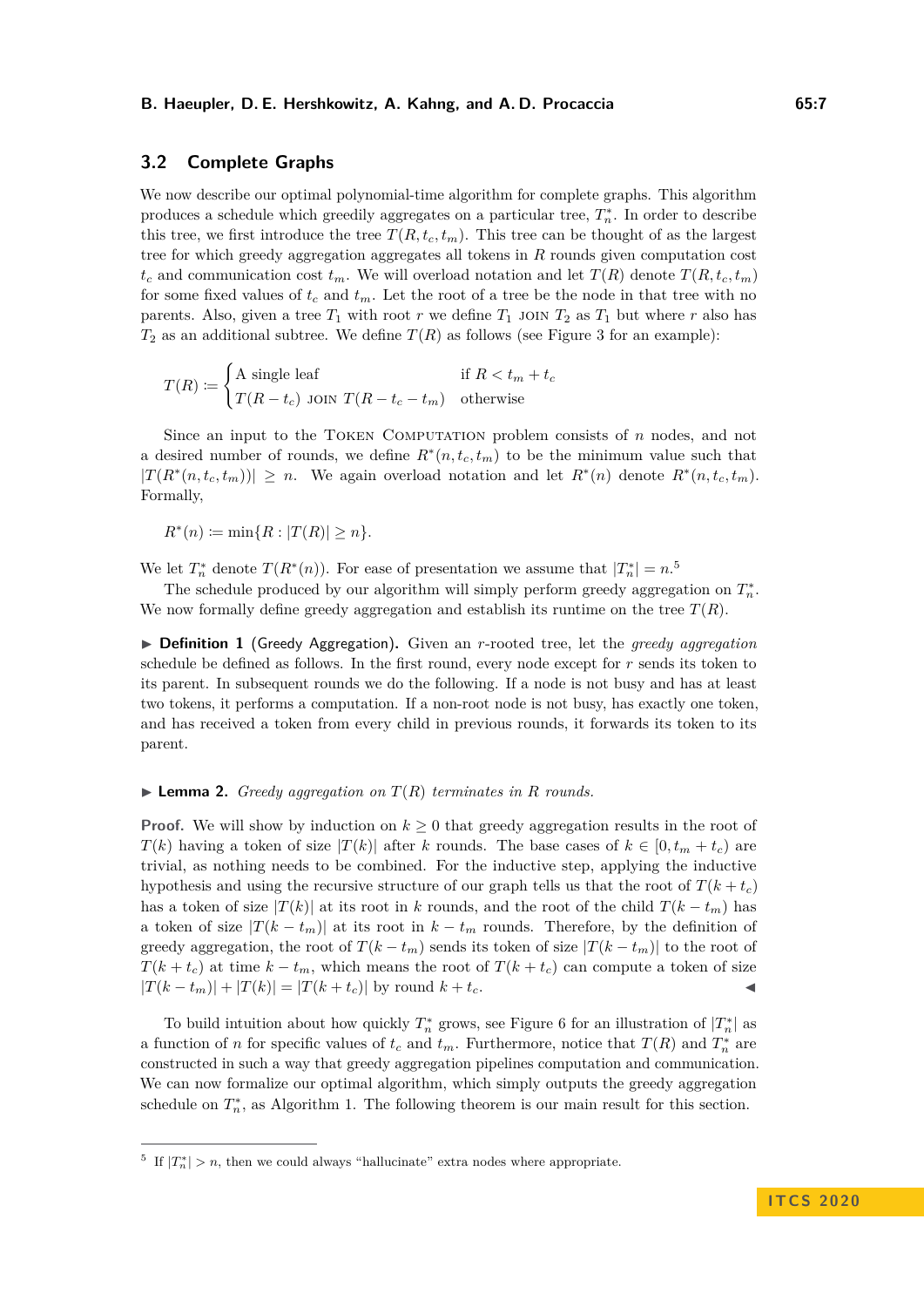### **65:8 Computation-Aware Data Aggregation**

<span id="page-7-0"></span>**Algorithm 1** OPTCOMPLETE $(t_c, t_m, n)$ .

**Input:**  $t_c$ ,  $t_m$ ,  $n$ **Output:** A schedule for TOKEN COMPUTATION on  $K_n$  with parameters  $t_c$  and  $t_m$ Arbitrarily embed  $T_n^*$  into  $K_n$ **return** Greedy aggregation schedule on  $T_n^*$  embedded in  $K_n$ 

▶ **Theorem 3.** *Given a complete graph*  $K_n$  *on n vertices and any*  $t_m, t_c \in \mathbb{Z}^+$ , OPTCOMPLETE *optimally solves* Token Computation *on the* Token Network (*Kn, tc, tm*) *in polynomial time.*

To show that Theorem [3](#page-6-1) holds, we first note that OPTCOMPLETE trivially runs in polynomial time. Therefore, we focus on showing that greedy aggregation on  $T_n^*$  optimally solves the TOKEN COMPUTATION problem on  $K_n$ . We demonstrate this claim by showing that, given *R* rounds,  $|T(R)|$  is the size of the largest solvable graph. Specifically, we will let  $N^*(R)$  be the size of the largest complete graph on which one can solve TOKEN COMPUTATION in *R* rounds, and we will argue that  $N^*(R)$  obeys the same recurrence as  $|T(R)|$ .

First notice that the base case of  $N^*(R)$  is trivially 1.

<span id="page-7-2"></span>► **Lemma 4.** *For*  $R \in \mathbb{Z}_0^+$  *we have that*  $N^*(R) = 1$  *for*  $R < t_c + t_m$ *.* 

**Proof.** If  $R < t_c + t_m$ , there are not enough rounds to send and combine a token, and so the TOKEN COMPUTATION problem can only be solved on a graph with one node.

We now show that for the recursive case  $N^*(R)$  is always at least as large as  $N^*(R - )$  $t_c$ ) +  $N^*(R - t_c - t_m)$ , which is the recurrence that defines  $|T(R)|$ .

<span id="page-7-1"></span>**Lemma 5.** For  $R \in \mathbb{Z}_0^+$  we have that  $N^*(R) \ge N^*(R-t_c)+N^*(R-t_c-t_m)$  for  $R \ge t_c+t_m$ .

**Proof.** Suppose  $R \geq t_c + t_m$ . Let  $S_1$  be the optimal schedule on the complete graph of  $N^*(R-t_c)$  nodes with terminus  $v_{t1}$  and let  $S_2$  be the optimal schedule on the complete graph of size  $N^*(R - t_c - t_m)$  with corresponding terminus  $v_{t2}$ . Now consider the following solution on the complete graph of  $N^*(R-t_c)+N^*(R-t_c-t_m)$  nodes. Run  $S_1$  and  $S_2$  in parallel on  $N^*(R-t_c)$  and  $N^*(R-t_c-t_m)$  nodes respectively, and once  $S_2$  has completed, forward the token at  $v_{t2}$  to  $v_{t1}$  and, once it arrives, have  $v_{t1}$  perform one computation. This is a valid schedule which takes *R* rounds to solve TOKEN COMPUTATION on  $N^*(R-t_c)+N^*(R-t_c-t_m)$ nodes. Thus, we have that  $N^*(R) \ge N^*(R - t_c) + N^*(R - t_c - t_m)$  for  $R \ge t_c + t_m$ .

It remains to show that this bound on the recursion is tight. To do so, we case on whether  $t_c \geq t_m$  or  $t_c < t_m$ . When  $t_c \geq t_m$ , we perform a straightforward case analysis to show that *N*<sup>∗</sup> follows the same recurrence as  $T_n^*$ . Specifically, we case on when the last token in the optimal schedule was created to show the following.

<span id="page-7-3"></span>**Lemma 6.** When  $t_c \ge t_m$  for  $R \in \mathbb{Z}_0^+$  it holds that  $N^*(R) = N^*(R - t_c) + N^*(R - t_c - t_m)$ .

**Proof.** Suppose that  $R \geq t_c + t_m$ . By Lemma [5,](#page-7-1) it is sufficient to show that  $N^*(R) \leq$  $N^*(R-t_c) + N^*(R-t_c-t_m)$ . Consider the optimal solution given *R* rounds. The last action performed by any node must have been a computation that combines two tokens, *a* and  $b$ , at the terminus  $v_t$  because, in an optimal schedule, any further communication of the last token increases the length of the schedule. We now consider three cases.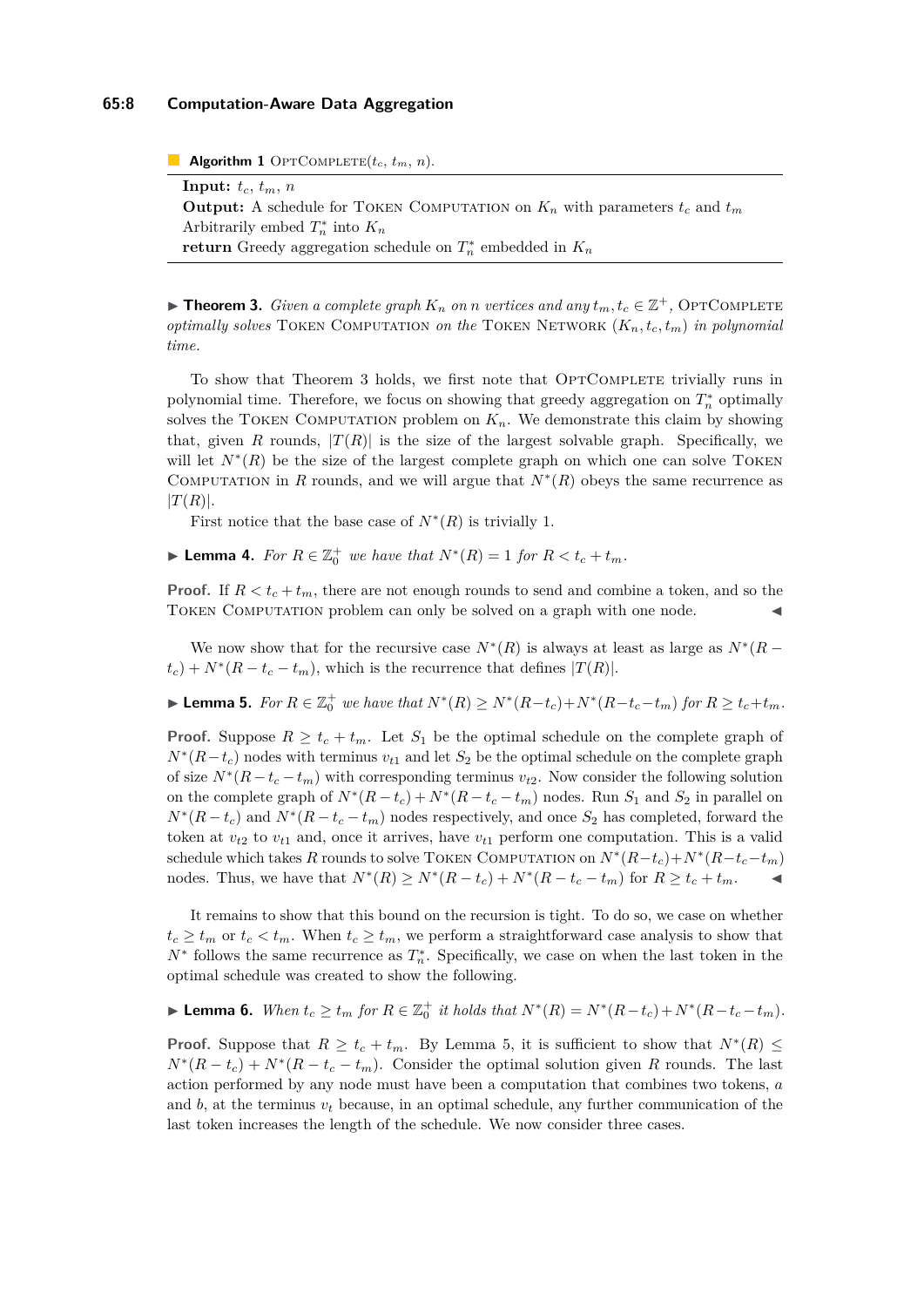<span id="page-8-0"></span>

**(a)** Combining insight.

**(b)** Shortcutting insight.

**Figure 4** An illustration of the shortcutting and combining insights. Here, tokens are denoted by blue diamonds, and hallucinated tokens are denoted by striped red diamonds. As before, a red arrow from node *u* to node *v* means that *u* sends to *v*, and a double-ended blue arrow between two tokens *a* and *b* means that *a* and *b* are combined at the node. Notice that which nodes have tokens and when nodes have tokens are the same under both modifications (though in the combining insight, a node is only hallucinating that it has a token).

- In the first case, *a* and *b* were both created at *vt*. Because both of *a* or *b* could not have  $\blacksquare$ been created at time  $R - t_c$ , one of them must have been created at time  $R - 2t_c$  at the latest. This means that  $N^*(R) \le N^*(R-t_c) + N^*(R-2t_c) \le N^*(R-t_c) + N^*(R-t_c-t_m)$ .
- In the second case, exactly one of *a* or *b* (without loss of generality, *a*) was created at  $v_t$ . This means that *b* must have been sent to  $v_t$  at latest at time  $R - t_c - t_m$ . It follows that  $N^*(R) \leq N^*(R - t_c) + N^*(R - t_c - t_m).$
- In the last case, neither  $a$  nor  $b$  was created at  $v_t$ . This means that both must have been m. sent to  $v_t$  at the latest at time  $R - t_c - t_m$ . We conclude that  $N^*(R) \le N^*(R - t_c - t_m)$  $t_m$ ) +  $N^*(R - t_c - t_m) \leq N^*(R - t_c) + N^*(R - t_c - t_m).$

Thus, in all cases we have  $N^*(R)$  ≤  $N^*(R - t_c) + N^*(R - t_c - t_m)$ .  $\triangleleft$ 

We now consider the case in which communication is more expensive than computation,  $t_c < t_m$ . One might hope that the same case analysis used when  $t_c \geq t_m$  would prove the desired result for when  $t_c < t_m$ . However, we must do significantly more work to show that  $N^*(R) = N^*(R - t_c) + N^*(R - t_c - t_m)$  when  $t_c < t_m$ . We do this by establishing structure on the schedule which solves TOKEN COMPUTATION on  $K_{N^*(R)}$  in *R* rounds: we successively modify an optimal schedule in a way that does not affect its validity or length but which adds structure to the schedule.

Specifically, we leverage the following insights – illustrated in Figure  $4 - t_0$  modify schedules. *Combining insight*: Suppose node *v* has two tokens in round *t*, *a* and *b*, and *v* sends *a* to node *u* in round *t*. Node *v* can just aggregate *a* and *b*, treat this aggregation as it treats *b* in the original schedule and *u* can just pretend that it receives *a* in round  $t + t_m$ . That is, *u* can "hallucinate" that it has token *a*. Note that this insight crucially leverages the fact that  $t_c < t_m$ , since otherwise the performed computation would not finish before round  $t + t_m$ . *Shortcutting insight*: Suppose node *v* sends a token to node *u* in round *t* and node *u* sends a token to node *w* in a round in  $[t, t + t_m]$ . Node *v* can "shortcut" node *u* and send to *w* directly and *u* can just not send.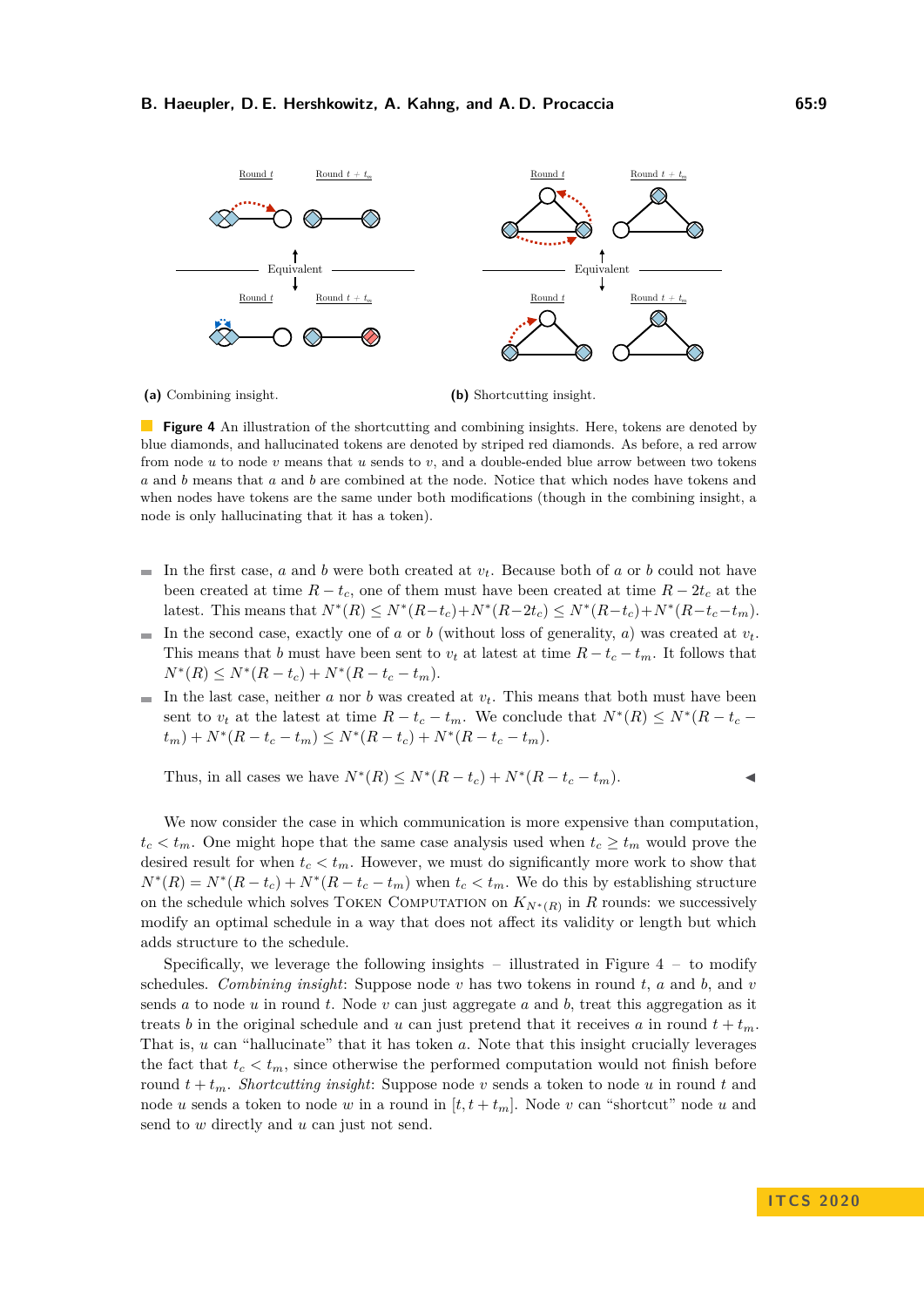### **65:10 Computation-Aware Data Aggregation**

Through modifications based on these insights we show that there exists an optimal schedule where the last node to perform a computation never communicates, and every computation performed by this node computes on the token with which this node started. This structure, in turn, allows us to establish the following lemma, which asserts that when  $t_c < t_m$  we have that  $N^*(R)$  and  $|T(R)|$  follow the same recurrence.

<span id="page-9-1"></span>**Lemma 7.** When  $t_c < t_m$ , for  $R \in \mathbb{Z}_0^+$  it holds that  $N^*(R) = N^*(R - t_c) + N^*(R - t_c - t_m)$ .

The proof of the lemma is relegated to Appendix [D.](#page-17-1) We are now ready to prove the theorem.

**Proof of Theorem [3.](#page-6-1)** On a high level, we argue that the greedy aggregation schedule on  $T(R)$  combines  $N^*(R)$  nodes in *R* rounds and is therefore optimal. Combining Lemma [4,](#page-7-2) Lemma [6,](#page-7-3) and Lemma [7](#page-9-1) we have the following recurrence on  $N^*(R)$  for  $R \in \mathbb{Z}_0^+$ .

$$
N^*(R) = \begin{cases} 1 & \text{if } R < t_c + t_m \\ N^*(R - t_c) + N^*(R - t_c - t_m) & \text{if } R \ge t_c + t_m \end{cases}
$$

Notice that this is the recurrence which defines  $|T(R)|$  so for  $R \in \mathbb{Z}_0^+$  we have that  $N^*(R) = |T(R)|$ , and by Lemma [2,](#page-6-2) the greedy aggregation schedule on  $T(R)$  terminates in *R* rounds.

Thus, the greedy aggregation schedule on  $T(R)$  solves TOKEN COMPUTATION on  $K_{|T(R)|} =$  $K_{N^*(R)}$  in *R* rounds, and therefore is an optimal solution for  $K_{N^*(R)}$ . Since  $T_n^*$  is the smallest  $T(R)$  with at most *n* nodes, greedy aggregation on  $T_n^*$  is optimal for  $K_n$  and so OPTCOMPLETE optimally solves TOKEN COMPUTATION on  $K_n$ . Finally, the polynomial runtime is trivial.

## <span id="page-9-0"></span>**4 Hardness and Approximation for Arbitrary Graphs**

We now consider the TOKEN COMPUTATION problem on arbitrary graphs. Unlike in the case of complete graphs, the problem turns out to be computationally hard on arbitrary graphs. The challenge in demonstrating the hardness of Token Computation is that the optimal schedule for an arbitrary graph does not have a well-behaved structure. Our insight here is that by forcing a single node to do a great deal of computation we can impose structure on the optimal schedule in a way that makes it reflect the minimum dominating set of the graph. The following theorem formalizes this; its full proof is relegated to Appendix [E.](#page-21-0)

<span id="page-9-3"></span>▶ Theorem 8. TOKEN COMPUTATION *cannot be approximated by a polynomial-time algorithm within*  $(1.5 - \epsilon)$  *for*  $\epsilon \ge \frac{1}{o(\log n)}$  *unless*  $P = NP$ .

Therefore, our focus in this section is on designing an approximation algorithm. Specifically, we construct a polynomial-time algorithm, SolveTC, which produces a schedule that solves TOKEN COMPUTATION on arbitrary graphs using at most  $O(\log n \cdot \log \frac{OPT}{t_m})$ multiplicatively more rounds than the optimal schedule, where OPT is the length of the optimal schedule. Define the diameter *D* of graph *G* as  $\max_{v, u} d(u, v)$ . Notice that  $\text{OPT}/t_m$ is at most  $(n-1)t_c/t_m + D$  since  $\text{OPT} \leq (n-1)(t_c + D \cdot t_m)$ : the schedule that picks a pair of nodes, routes one to the other then aggregates and repeats *n* − 1 times is valid and takes  $(n-1)(t_c + D \cdot t_m)$  rounds. Thus, our algorithm can roughly be understood as an  $O(\log^2 n)$ approximation algorithm. Formally, our main result for this section is the following theorem whose lengthy proof we summarize in the rest of this section.

<span id="page-9-2"></span>**Find 19.** SOLVETC *is a polynomial-time algorithm that gives an*  $O(\log n \cdot \log \frac{OPT}{t_m})$ *approximation for* Token Computation *with high probability.*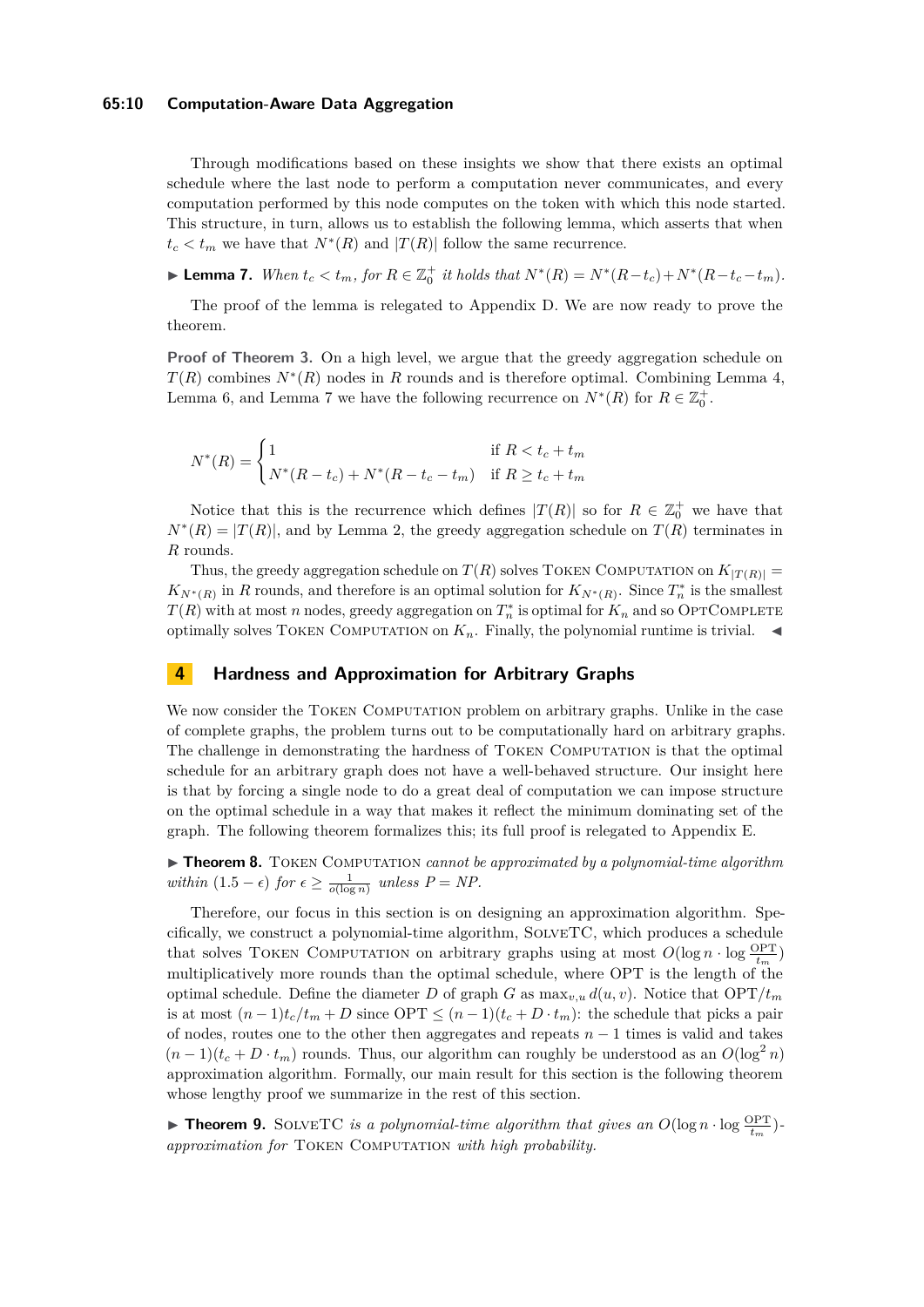The rest of this section provides an overview of this theorem's lengthy proof. Our approximation algorithm, SOLVETC, is given as Algorithm [2.](#page-11-0) SOLVETC performs  $O(\log n)$ repetitions of: designate some subset of nodes with tokens sinks and the rest of the nodes with tokens sources; route tokens at sources to sinks. If  $t_c > t_m$ , we will delay computations until tokens from sources arrive at sinks, and if  $t_m \geq t_c$ , we will immediately aggregate tokens that arrive at the same node.

## <span id="page-10-2"></span>**4.1 Token Computation Extremes (Warmup)**

Before moving on to a more technical overview of our algorithm, we build intuition by considering two extremes of Token Computation.

## $t_m \ll t_c$

First, consider the case where  $t_m \ll t_c$ ; that is, communication is very cheap compared to computation. As computation is the bottleneck here, we can achieve an essentially optimal schedule by parallelizing computation as much as possible. That is, consider a schedule consisting of  $O(\log n)$  repetitions of: (1) each node with a token uniquely pairs off with another node with a token; (2) one node in each pair routes its token to the other node in its pair; (3) nodes that received a token perform one computation. This takes  $O(t_c \cdot \log n)$ rounds to perform computations along with some amount of time to perform communications. But, any schedule takes at least Ω(*t<sup>c</sup>* · log *n*) rounds, even if communication were free and computation were perfectly parallelized. Because the time to perform communications is negligible, this schedule is essentially optimal.

## $t_c \ll t_m$

Now consider the case where  $t_c \ll t_m$ ; that is, computation is very cheap compared to communication. In this setting, we can provide an essentially optimal schedule by minimizing the amount of communication that occurs. In particular, we pick a center  $c$  of the graph<sup>[6](#page-10-0)</sup> and have all nodes send their tokens along the shortest path towards *c*. At any point during this schedule, it is always more time efficient for a node with multiple tokens to combine its tokens together before forwarding them since  $t_c \ll t_m$ . Thus, if at any point a node has multiple tokens, it combines these into one token and forwards the result towards *c*. Lastly, *c* aggregates all tokens it receives. This schedule takes  $t_m \cdot r$  time to perform its communications, where  $r$  is the radius of the graph,<sup>[7](#page-10-1)</sup> and some amount of time to perform its computations. However, because for every schedule there exists a token that must travel at least *r* hops, any schedule takes at least  $\Omega(r \cdot t_m)$  rounds. Computations take a negligible amount of time since  $t_c \ll t_m$ , which means that this schedule is essentially optimal.

See Figure [5](#page-11-1) for an illustration of these two schedules. Thus, in the case when  $t_m \ll t_c$ , we have that routing between pairs of nodes and delaying computations is essentially optimal, and in the case when  $t_c \ll t_m$ , we have that it is essentially optimal for nodes to greedily aggregate tokens before sending. These two observations will form the foundation of our approximation algorithm.

<span id="page-10-0"></span><sup>&</sup>lt;sup>6</sup> The center of graph *G* is arg min<sub>n</sub>, max<sub>*u*</sub>  $d(v, u)$  where  $d(v, u)$  is the length of the shortest  $u - v$  path.

<span id="page-10-1"></span><sup>&</sup>lt;sup>7</sup> The radius of graph *G* is  $\min_v \max_u d(v, u)$ .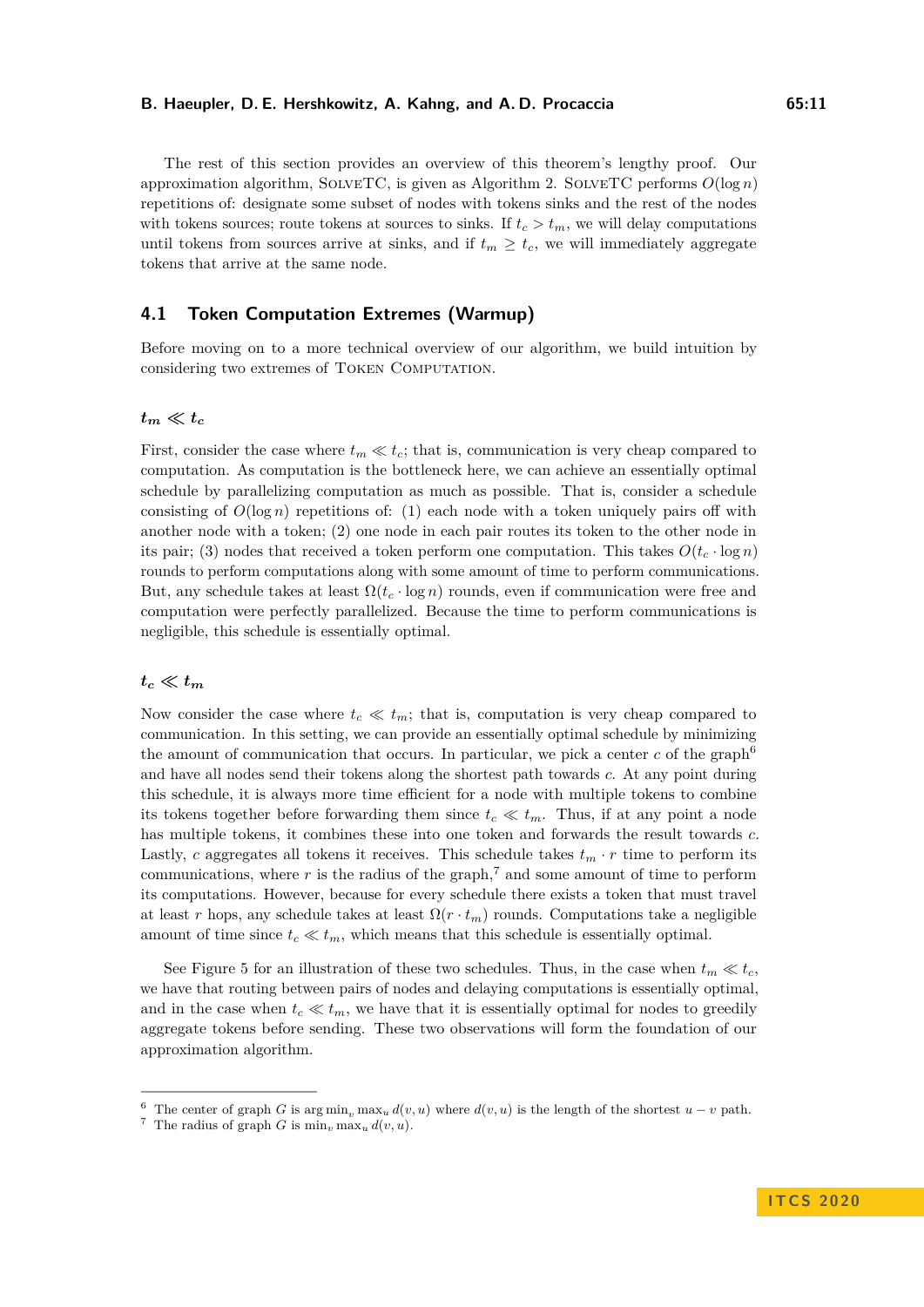<span id="page-11-1"></span>

**Figure 5** An illustration of essentially optimal schedules for the extremes of the TOKEN COMputation problem. Dotted red arrows give the node towards which each node routes. In the case where  $t_m \ll t_c$  one would repeat this sort of routing  $O(\log n)$  times.

## **4.2 Approximation Algorithm**

Recall that our approximation algorithm routes tokens from designated sources to designated sinks  $O(\log n)$  times. Formally, the problem which our algorithm solves  $O(\log n)$  times is as follows.

**Definition 10** (ROUTE AND COMPUTE Problem). The input to the ROUTE AND COMPUTE Problem consists of a set  $U \subseteq V$  and a set of directed paths  $\vec{\mathcal{P}}_U = {\vec{\mathcal{P}}}_u : u \in U$  where: (1) *u* ∈ *U* has a token and is the source of  $\vec{P}_u$ ; (2) every sink of every path  $\vec{P}_u$  has a token; (3) if *u* and  $t_u$  are the sources and sinks of  $\vec{P_u} \in \vec{\mathcal{P}_U}$ , respectively, then neither *u* nor  $t_u$  are endpoints of any  $\vec{P_{u'}} \in \vec{\mathcal{P}_U}$  for  $u' \neq u$ . A solution of cost *C* is a schedule of length *C* which, when run, performs computations on a constant fraction of tokens belonging to nodes in *U*.

SOLVETC repeatedly calls a subroutine, GETDIRECTEDPATHS, to get a set of paths for which it would like to solve the ROUTE AND COMPUTE Problem. It then solves the ROUTE AND COMPUTE Problem for these paths, using ROUTEPATHS<sub>*m*</sub> if  $t_c \leq t_m$  or ROUTEPATHS<sub>*c*</sub> if  $t_c > t_m$ . Below we give an overview of these procedures. The proofs of the lemmas in this section, as well as further details regarding SolveTC, are relegated to Appendix [F.](#page-27-0)

```
Algorithm 2 SOLVETC.
```
**Input:** TOKEN COMPUTATION instance given by graph  $G = (V, E), t_c, t_m$ **Output:** A schedule for the input TOKEN COMPUTATION problem  $W \leftarrow V$ **for** iteration  $i \in O(\log n)$  **do**  $\vec{\mathcal{P}_U} \leftarrow$  GETDIRECTEDPATHS $(W, G)$ **if**  $t_c > t_m$  **then** ROUTEPATHS<sub>*m*</sub>( $\overrightarrow{\mathcal{P}_U}$ ) **if**  $t_c \leq t_m$  **then** ROUTEPATHS<sub>*c*</sub>( $\mathcal{P}_U$ )  $W \leftarrow \{v : v \text{ has } 1 \text{ token}\}$ 

## <span id="page-11-2"></span>**4.2.1 Producing Paths on Which to Route**

We now describe GETDIRECTEDPATHS. First, for a set of paths  $P$ , we define the *vertex congestion* of P as  $con(\mathcal{P}) = \max_v \sum_{P \in \mathcal{P}} (\# \text{ occurrences of } v \in P)$ , and the *dilation* of P as  $\max_{P \in \mathcal{P}} |P|.$ 

Given that nodes in  $W \subseteq V$  have tokens, GETDIRECTEDPATHS solves a flow LP which has a flow for each  $w \in W$  whose sinks are  $w' \in W$  such that  $w' \neq w$ . The objective of this flow LP is the vertex congestion. The flow for each  $w \in W$  defines a probability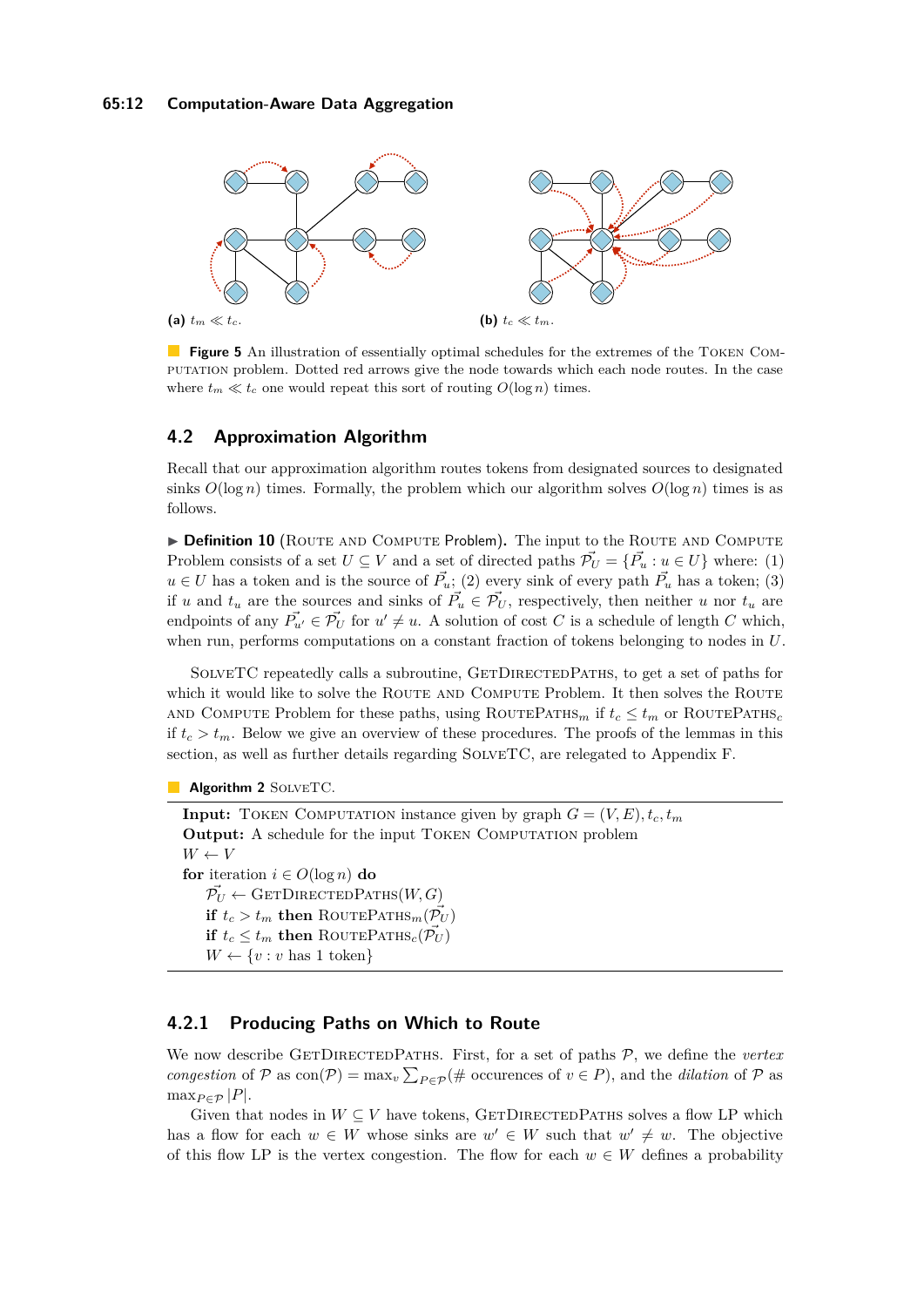distribution over (undirected) paths with endpoints *w* and *w'* where  $w' \neq w$  and  $w' \in W$ . Given these probability distributions, we repeatedly sample paths by taking random walks proportional to LP values of edges until we produce a set of paths – one for each  $w \in W$ with low vertex congestion. Lastly, given our undirected paths, we apply another subroutine to direct our paths and fix some subset of nodes  $U \subset W$  as sources such that  $|U|$  is within a constant fraction of  $|W|$ . The key property of the LP we use is that it has an optimal vertex congestion comparable to OPT, the length of the optimal Token Computation schedule. Using this fact and several additional lemmas we can prove the following properties of GETDIRECTEDPATHS.

<span id="page-12-1"></span> $▶$  **Lemma 11.** *Given*  $W \subseteq V$ , *GETDIRECTEDPATHS is a randomized polynomial-time algorithm that returns a set of directed paths,*  $\vec{P}_U = \{P_u : u \in U\}$  for  $U \subseteq W$ *, such that with high probability at least*  $1/12$  *of nodes in W are sources of paths in*  $\vec{\mathcal{P}}_U$  *each with a unique sink in W. Moreover,*

$$
con(\vec{\mathcal{P}_U}) \leq O\left(\frac{\text{OPT}}{\min(t_c, t_m)} \log \frac{\text{OPT}}{t_m}\right) \text{ and } dil(\vec{\mathcal{P}_U}) \leq \frac{8\text{OPT}}{t_m}.
$$

## <span id="page-12-2"></span>**4.2.2 Routing Along Produced Paths**

We now specify how we route along the paths produced by GETDIRECTEDPATHS. If  $t_c > t_m$ , we run ROUTEPATHS<sub>m</sub> to delay computations until tokens from sources arrive at sinks, and if  $t_m \geq t_c$ , we run ROUTEPATHS<sub>c</sub> to immediately aggregate tokens that arrive at the same node.

## **Case of**  $t_c > t_m$

ROUTEPATHS<sub>*m*</sub> adapts the routing algorithm of Leighton et al. [\[22\]](#page-14-7) – which was simplified by Rothvoß  $[31]$  – to efficiently route from sources to sinks.<sup>[8](#page-12-0)</sup> We let OPTROUTE be this adaptation of the algorithm of Leighton et al. [\[22\]](#page-14-7).

<span id="page-12-3"></span> $\blacktriangleright$  **Lemma 12.** *Given a set of directed paths*  $\vec{\mathcal{P}}_U$  *with some subset of endpoints of paths in*  $\overline{P}_U$  *designated sources and the rest of the endpoints designated sinks,* OPTROUTE *is a randomized polynomial-time algorithm that w.h.p. produces a* TOKEN NETWORK *schedule that sends from all sources to sinks in*  $O(\text{con}(\overrightarrow{\mathcal{P}_{U}}) + \text{dil}(\overrightarrow{\mathcal{P}_{U}}))$ .

Given  $\vec{\mathcal{P}}_U$ , ROUTEPATHS<sub>*m*</sub> is as follows. Run OPTROUTE and then perform a single computation. As mentioned earlier, this algorithm delays computation until all tokens have been routed.

<span id="page-12-4"></span>**Lemma 13.** ROUTEPATHS<sub>m</sub> is a polynomial-time algorithm that, given  $\vec{\mathcal{P}}_U$ , solves the ROUTE AND COMPUTE *Problem w.h.p.* using  $O(t_m(\text{con}(\vec{\mathcal{P}}_U) + \text{d}i(\vec{\mathcal{P}}_U)) + t_c)$  rounds.

## Case of  $t_c \leq t_m$

Given directed paths  $\vec{P}_U$ , ROUTEPATHS<sub>c</sub> is as follows. Initially, every sink is *asleep* and every other node is *awake*. For  $O(\text{dil}(\tilde{\mathcal{P}}_U) \cdot t_m)$  rounds we repeat the following: if a node is not currently sending and has exactly one token then it forwards this token along its path; if

<span id="page-12-0"></span><sup>&</sup>lt;sup>8</sup> Our approach for the case when  $t_c > t_m$  can be simplified using techniques from Srinivasan and Teo [\[32\]](#page-15-4). In fact, using their techniques we can even shave the  $\frac{\log \text{OPT}}{t_c}$  factor in our approximation. However, because these techniques do not take computation into account, they do not readily extend to the case when  $t_c \leq t_m$ . Thus, for the sake of a unified exposition, we omit the adaptation of their results.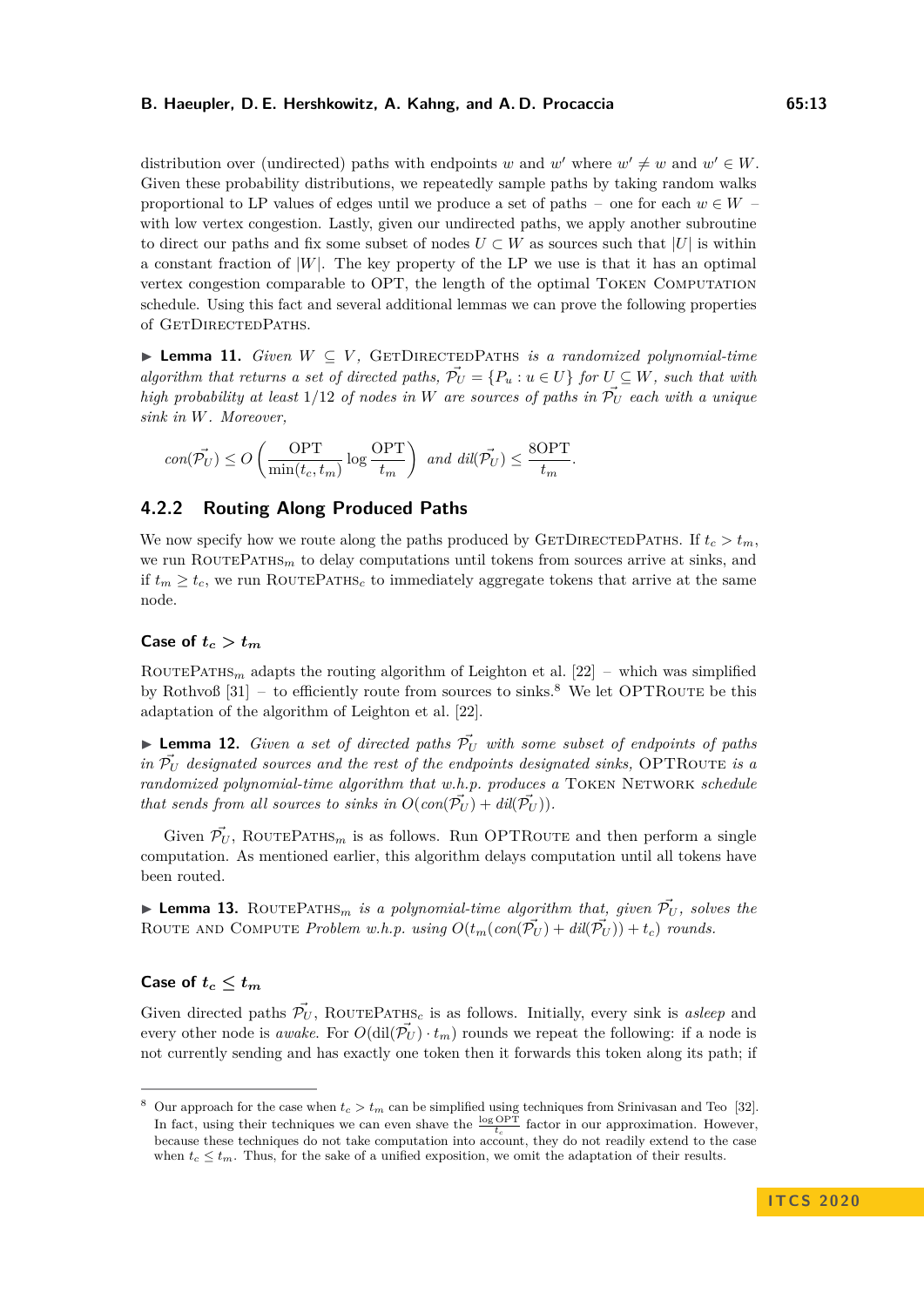### **65:14 Computation-Aware Data Aggregation**

a node is not currently sending and has two or more tokens then it sleeps for the remainder of the  $O(\text{dil}(\overline{\mathcal{P}}_U) \cdot t_m)$  rounds. Lastly, every node combines any tokens it has for  $t_c \cdot \text{con}(\overline{\mathcal{P}}_U)$ rounds.

<span id="page-13-6"></span> $\triangleright$  **Lemma 14.** ROUTEPATHS<sub>c</sub> is a polynomial-time algorithm that, given  $\tilde{P}_U$ , solves the ROUTE AND COMPUTE *Problem w.h.p.* using  $O(t_c \cdot con(\vec{\mathcal{P}_U}) + t_m \cdot dil(\vec{\mathcal{P}_U})$  *rounds.* 

By leveraging the foregoing results, we can prove Theorem [9;](#page-9-2) see Appendix [F.3](#page-37-1) for details.

## **5 Future Work**

There are many promising directions for future work. First, as Section [4.1](#page-10-2) illustrates, the extremes of our problem – when  $t_c \ll t_m$  and when  $t_m \ll t_c$  – are trivial to solve. However, our hardness reduction demonstrates that for  $t_c = 1$  and  $t_m$  in a specific range, our problem is hard to approximate. Determining precisely what values of  $t_m$  and  $t_c$  make our problem hard to approximate is open.

Next, it is not always the case that there exists a centralized coordinator to produce a schedule. We hope to give an analysis of our problem in a distributed setting as no past work in this setting takes computation into account. Even more broadly, we hope to analyze formal models of distributed computation in which nodes are not assumed to have unbounded computational resources and computation takes a non-trivial amount of time.

We also note that there is a gap between our hardness of approximation and the approximation guarantee of our algorithm. The best possible approximation, then, is to be decided by future work.

Furthermore, we are interested in studying technical challenges similar to those studied in approximation algorithms for network design. For instance, we are interested in the problem in which each edge has a cost and one must build a network subject to budget constraints which has as efficient a TOKEN COMPUTATION schedule as possible.

Lastly, there are many natural generalizations of our problem. For instance, consider the problem in which nodes can aggregate an arbitrary number of tokens together, but the time to aggregate multiple tokens is, e.g., a concave function of the number of tokens aggregated. These new directions offer not only compelling theoretical challenges but may be of practical interest.

#### **References**

- <span id="page-13-3"></span>**1** I. F. Akyildiz, W. Su, Y. Sankarasubramaniam, and E. Cayirci. A survey on sensor networks. *IEEE Communications Magazine*, 40(8):102–114, 2002.
- <span id="page-13-4"></span>**2** I. F. Akyildiz, W. Su, Y. Sankarasubramaniam, and E. Cayirci. Wireless sensor networks: a survey. *Computer Networks*, 38(4):393–422, 2002.
- <span id="page-13-5"></span>**3** G. Anastasi, M. Conti, M. Di Francesco, and A. Passarella. Energy conservation in wireless sensor networks: a survey. *Ad Hoc Networks*, 7(3):537–568, 2009.
- <span id="page-13-0"></span>**4** Matthew Andrews and Michael Dinitz. Maximizing capacity in arbitrary wireless networks in the SINR model: Complexity and game theory. In *IEEE INFOCOM 2009*, pages 1332–1340. IEEE, 2009.
- <span id="page-13-2"></span>**5** Baruch Awerbuch, Shay Kutten, and David Peleg. Competitive distributed job scheduling. In *Proceedings of the twenty-fourth annual ACM symposium on Theory of computing*, pages 571–580. ACM, 1992.
- <span id="page-13-1"></span>**6** Keren Censor-Hillel, Seth Gilbert, Fabian Kuhn, Nancy Lynch, and Calvin Newport. Structuring unreliable radio networks. *Distributed Computing*, 27(1):1–19, 2014.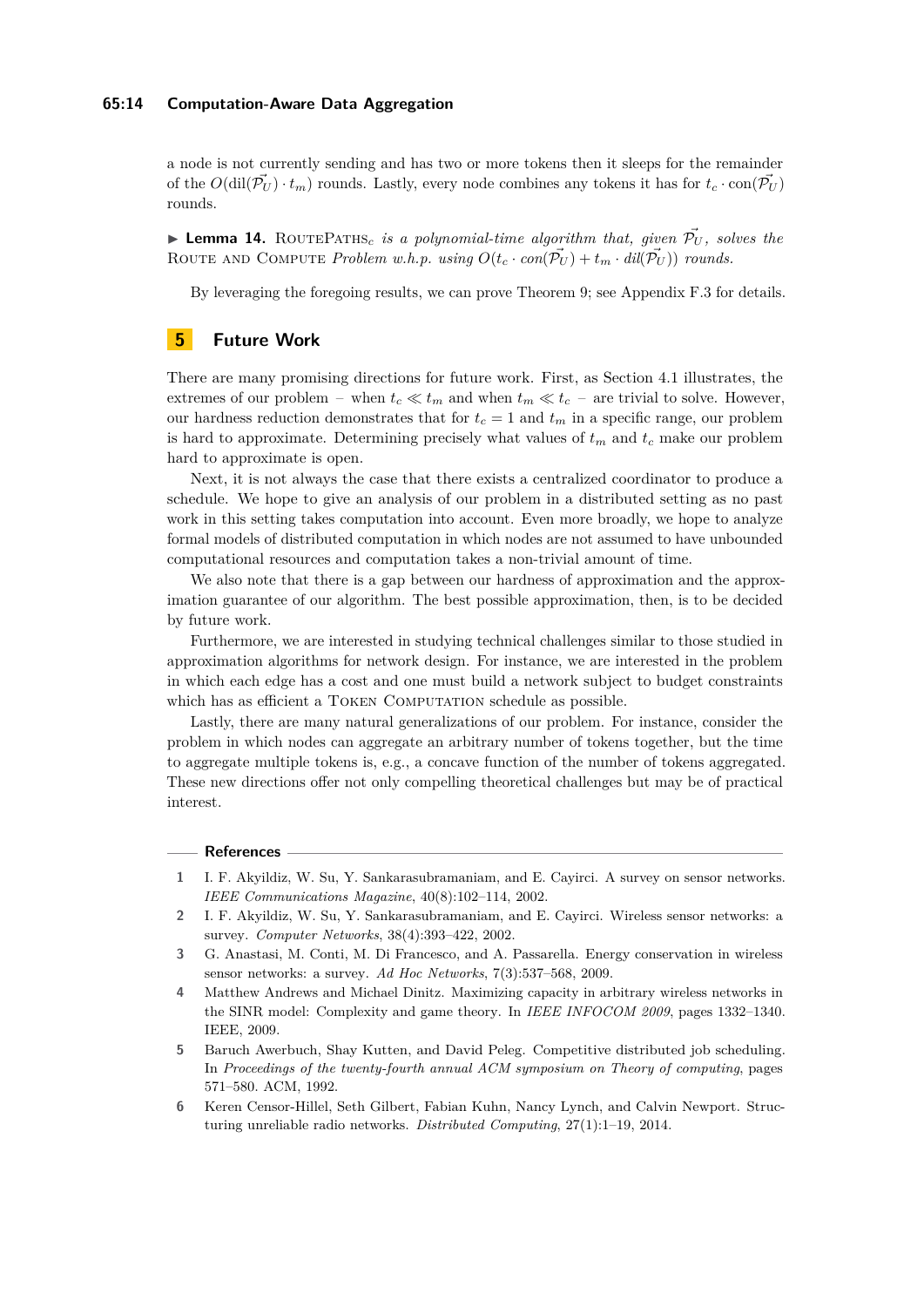- <span id="page-14-4"></span>**7** Keren Censor-Hillel, Bernhard Haeupler, D Ellis Hershkowitz, and Goran Zuzic. Broadcasting in Noisy Radio Networks. In *Proceedings of the ACM Symposium on Principles of Distributed Computing*, pages 33–42. ACM, 2017.
- <span id="page-14-5"></span>**8** Keren Censor-Hillel, Bernhard Haeupler, D Ellis Hershkowitz, and Goran Zuzic. Erasure Correction for Noisy Radio Networks, 2018. CoRR, Vol. abs/1805.04165. [arXiv:1805.04165](http://arxiv.org/abs/1805.04165).
- <span id="page-14-3"></span>**9** Imrich Chlamtac and Shay Kutten. On broadcasting in radio networks-problem analysis and protocol design. *IEEE Transactions on Communications*, 33(12):1240–1246, 1985.
- <span id="page-14-16"></span>**10** Alejandro Cornejo, Seth Gilbert, and Calvin Newport. Aggregation in dynamic networks. In *Proceedings of the 2012 ACM symposium on Principles of distributed computing*, pages 195–204. ACM, 2012.
- <span id="page-14-21"></span>**11** I. Dinur and D. Steurer. Analytical approach to parallel repetition. In *Proceedings of the 46th Annual ACM Symposium on Theory of Computing (STOC)*, pages 624–633, 2014.
- <span id="page-14-6"></span>**12** Andrew Drucker, Fabian Kuhn, and Rotem Oshman. On the power of the congested clique model. In *Proceedings of the 2014 ACM symposium on Principles of distributed computing*, pages 367–376. ACM, 2014.
- <span id="page-14-17"></span>**13** M. Elkin and G. Kortsarz. A combinatorial logarithmic approximation algorithm for the directed telephone broadcast problem. *SIAM journal on Computing*, 35(3):672–689, 2005.
- <span id="page-14-18"></span>**14** M. Elkin and G. Kortsarz. Sublogarithmic approximation for telephone multicast. *Journal of Computer and System Sciences*, 72(4):648–659, 2006.
- <span id="page-14-20"></span>**15** M. R. Garey and D. S. Johnson. *Computers and Intractability*. W. H. Freeman and Company, 1979.
- <span id="page-14-0"></span>**16** A. Grama. *Introduction to parallel computing*. Pearson Education, 2003.
- <span id="page-14-10"></span>**17** J. Iglesias, R. Rajaraman, R. Ravi, and R. Sundaram. Rumors across radio, wireless, telephone. In *Proceedings of the Leibniz International Proceedings in Informatics (LIPIcs)*, volume 45, 2015.
- <span id="page-14-15"></span>**18** N. Jain, J. M. Lau, and L. Kale. Collectives on two-tier direct networks. In *Proceedings of the European MPI Users' Group Meeting*, pages 67–77, 2012.
- <span id="page-14-12"></span>**19** B. Klenk, L. Oden, and H. Fröning. Analyzing communication models for distributed threadcollaborative processors in terms of energy and time. In *Proceedings of the IEEE International Symposium on Performance Analysis of Systems and Software (ISPASS)*, pages 318–327, 2015.
- <span id="page-14-9"></span>**20** G. Kortsarz and D. Peleg. Approximation algorithms for minimum-time broadcast. *SIAM Journal on Discrete Mathematics*, 8(3):401–427, 1995.
- <span id="page-14-2"></span>**21** Eyal Kushilevitz and Yishay Mansour. Computation in Noisy Radio Networks. In *SODA*, volume 98, pages 236–243, 1998.
- <span id="page-14-7"></span>**22** F. T. Leighton, B. M. Maggs, and S. B. Rao. Packet routing and job-shop scheduling in O(congestion + dilation) steps. *Combinatorica*, 14(2):167–186, 1994.
- <span id="page-14-8"></span>**23** Nathan Linial. Locality in distributed graph algorithms. *SIAM Journal on Computing*, 21(1):193–201, 1992.
- <span id="page-14-19"></span>**24** L. Marchal, Y. Yang, H. Casanova, and Y. Robert. A realistic network/application model for scheduling divisible loads on large-scale platforms. In *Proceedings of the 19th IEEE International Parallel and Distributed Processing Symposium (IPDPS)*, pages 10–pp, 2005.
- <span id="page-14-11"></span>**25** L. Oden, B. Klenk, and H. Fröning. Energy-efficient collective reduce and allreduce operations on distributed GPUs. In *Proceedings of the 14th IEEE/ACM International Symposium on Cluster, Cloud and Grid Computing (CCGrid)*, pages 483–492, 2014.
- <span id="page-14-13"></span>**26** P. Patarasuk and X. Yuan. Bandwidth efficient all-reduce operation on tree topologies. In *Proceedings of the 21st IEEE International Parallel and Distributed Processing Symposium (IPDPS)*, pages 1–8, 2007.
- <span id="page-14-14"></span>**27** P. Patarasuk and X. Yuan. Bandwidth optimal all-reduce algorithms for clusters of workstations. *Journal of Parallel and Distributed Computing*, 69(2):117–124, 2009.
- <span id="page-14-1"></span>**28** D. Peleg. Distributed computing. *SIAM Monographs on Discrete Mathematics and Applications*, 5, 2000.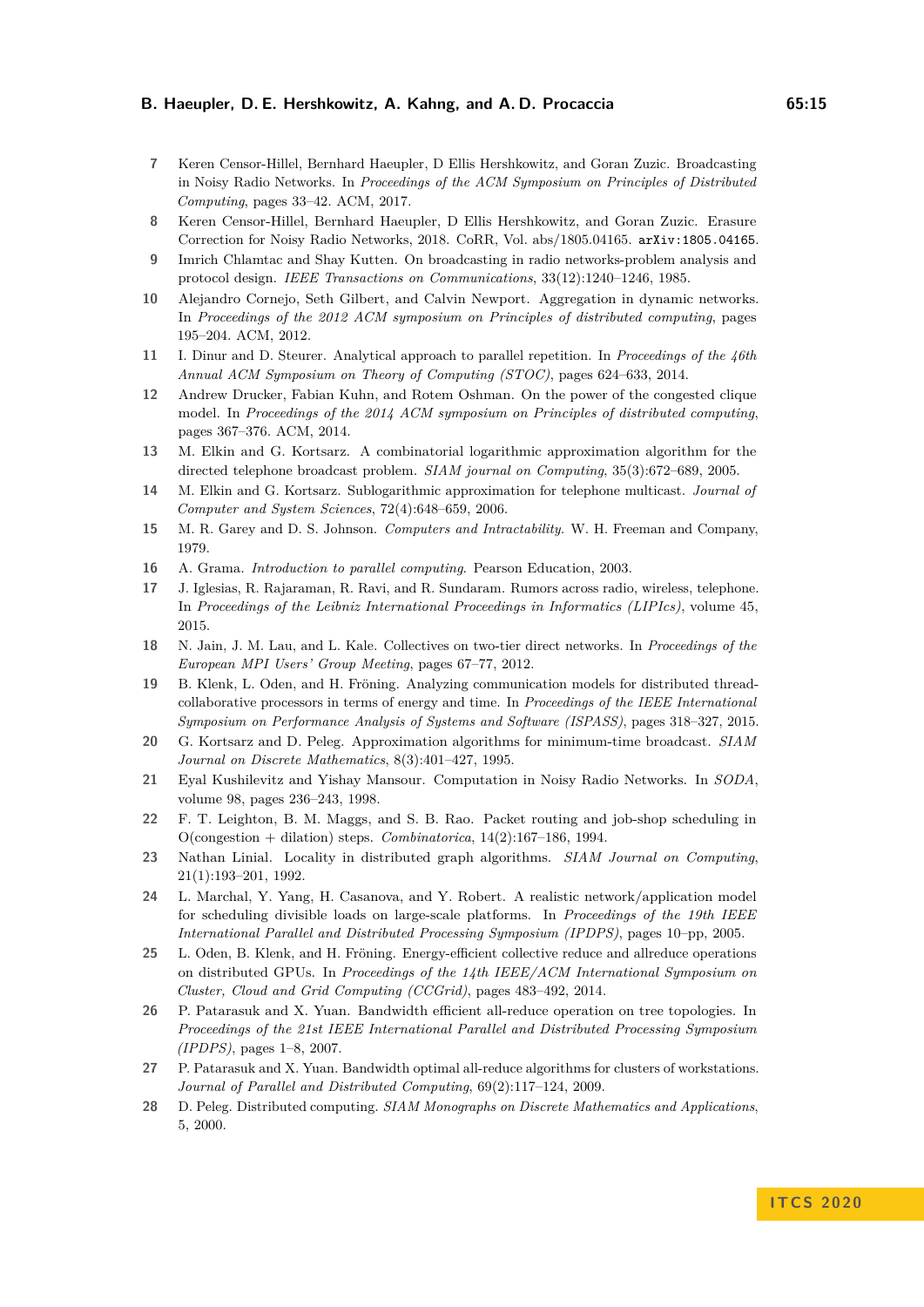- <span id="page-15-0"></span>**29** R. Rabenseifner. Optimization of collective reduction operations. In *Proceedings of the International Conference on Computational Science*, pages 1–9, 2004.
- <span id="page-15-2"></span>**30** R. Ravi. Rapid rumor ramification: Approximating the minimum broadcast time. In *Proceedings of the 35th Annual Symposium on Foundations of Computer Science (FOCS)*, pages 202–213, 1994.
- <span id="page-15-1"></span>**31** T. Rothvoß. A simpler proof for O(congestion+dilation) packet routing. In *Proceedings of the International Conference on Integer Programming and Combinatorial Optimization*, pages 336–348, 2013.
- <span id="page-15-4"></span>**32** A. Srinivasan and C. Teo. A constant-factor approximation algorithm for packet routing and balancing local vs. global criteria. *SIAM Journal on Computing*, 30(6):2051–2068, 2001.
- <span id="page-15-5"></span>**33** S. Viswanathan, B. Veeravalli, and T. G. Robertazzi. Resource-aware distributed scheduling strategies for large-scale computational cluster/grid systems. *IEEE Transactions on Parallel and Distributed Systems*, 18(10), 2007.

## <span id="page-15-3"></span>**A Formal Model, Problem, and Definitions**

Let us formally define the TOKEN COMPUTATION problem. The input to the problem is a TOKEN NETWORK specified by graph  $G = (V, E)$  and parameters  $t_c, t_m \in \mathbb{N}$ . Each node starts with a single token.

An algorithm for this problem must provide a schedule,  $S: V \times [l] \rightarrow V \cup \{$ idle, busy $\}$ where we refer to  $|S| := l$  as the length of the schedule. Intuitively, a schedule S directs each node when to compute and when to communicate as follows:

- $S(v,r) = v' \neq v$  indicates that *v* begins passing a token to *v*' in round *r* of *S*;
- $S(v, r) = v$  indicates that *v* begins combining two token in round *r* of *S*;
- $S(v, r) =$  idle indicates that *v* does nothing in round *r*;
- $S(v,r)$  = busy indicates that *v* is currently communicating or computing.

Moreover, we define the number of computations that *v* has performed up to round *r* as  $C_S(v,r) \coloneqq \sum_{r' \in [r-t_c]} \mathbb{1}(S(v,r') == v)$ , the number of messages that *v* has received up to round *r* as  $R_S(v,r) := \sum_{r' \in [r-t_m]} \sum_{v' \neq v} \mathbb{1}(S(v',r')) == v)$ , and the number of messages that *v* has sent up to round *r* as  $\overline{M}_S(v,r) := \sum_{r' \in [r-t_m]} \sum_{v' \neq v} \mathbb{1}(S(v,r') == v')$ . Finally, define the number of tokens a node has in round *r* of *S* as follows.

 $\text{tokens}_S(v, r) := I(v) + R_S(v, r) - M_S(v, r) - C_S(v, r).$ 

A schedule, *S*, is *valid* for TOKEN NETWORK  $(G, t_c, t_m)$  if:

- **1.** Valid communication: If  $S(v,r) = v' \neq v$  then  $(v,v') \in E$ ,  $S(v,r') =$  busy for  $r' \in E$  $[r+1, r+t_m]$  and tokens<sub>*S*</sub>(*v*, *r*)  $\geq$  1;
- **2.** Valid computation: If  $S(v,r) = v$  then  $S(v,r') =$  busy for  $r' \in [r+1, r+t_c]$  and tokens<sub>*S*</sub> $(v, r) \geq 2$ ;
- **3.** Full aggregation:  $\sum_{v \in V}$  tokens<sub>*S*</sub>(*v*, |*S*|) = 1.
- An algorithm solves TOKEN COMPUTATION if it outputs a valid schedule.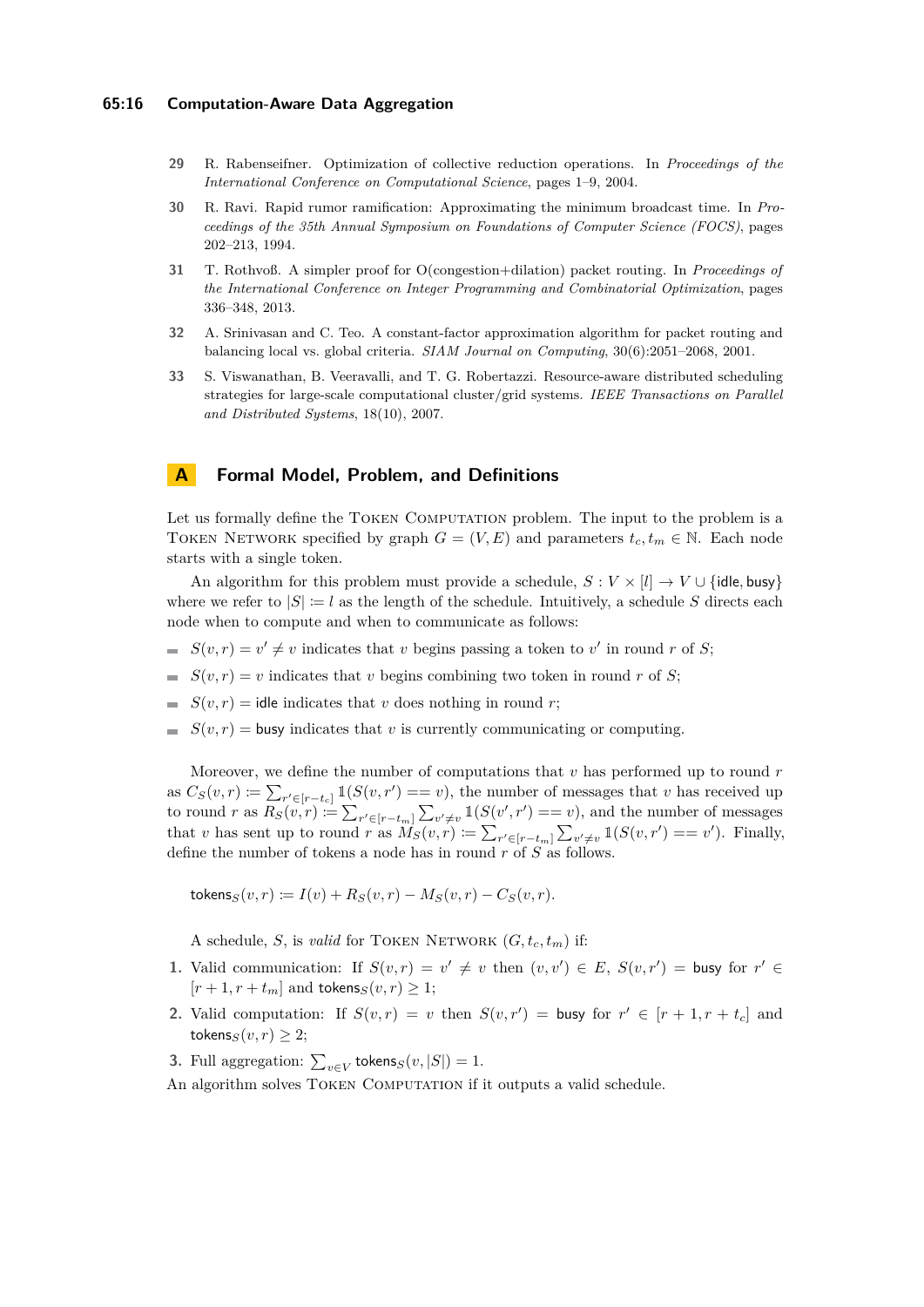## <span id="page-16-0"></span>**B Deferred Related Work**

There is a significant body of applied work in resource-aware scheduling, sensor networks, and high-performance computing that considers both the relative costs of communication and computation, often bundled together in an energy cost. However, these studies have been largely empirical rather than theoretical, and much of the work considers distributed algorithms (as opposed to our centralized setting).

## **AllReduce in HPC**

There is much related applied work in the high-performance computing space on AllRe-duce [\[29,](#page-15-0) [16\]](#page-14-0). However, while there has been significant research on communication-efficient AllReduce algorithms, there has been relatively little work that explicitly considers the cost of computation, and even less work that considers the construction of optimal topologies for efficient distributed computation. Researchers have empirically evaluated the performance of different models of communication [\[25,](#page-14-11) [19\]](#page-14-12) and have proven (trivial) lower bounds for communication without considering computation [\[26,](#page-14-13) [27\]](#page-14-14). Indeed, to the best of our knowledge, the extent to which they consider computation is through an additive penalty that consists of a multiplicative factor times the size of all inputs at all nodes, as in the work of Jain et al. [\[18\]](#page-14-15); crucially, this penalty is the same for any schedule and cannot be reduced via intelligent scheduling. Therefore, there do not seem to exist theoretical results for efficient algorithms that consider both the cost of communication and computation.

## **Resource-Aware Scheduling**

In the distributed computation space, people have considered resource-aware scheduling on a completely connected topology with different nodes having different loads. Although this problem considers computation-aware communication, these studies are much more empirical than theoretical, and only consider distributed solutions as opposed to centralized algorithms [\[33,](#page-15-5) [24\]](#page-14-19).

## **Sensor Networks**

Members of the sensor networks community have studied the problem of minimizing an energy cost, which succinctly combines the costs of communication and computation. However, sensor networks involve rapidly-changing, non-static topologies [\[1,](#page-13-3) [2\]](#page-13-4), which means that their objective is not to construct a fixed, optimal topology, but rather to develop adaptive algorithms for minimizing total energy cost with respect to an objective function [\[3\]](#page-13-5).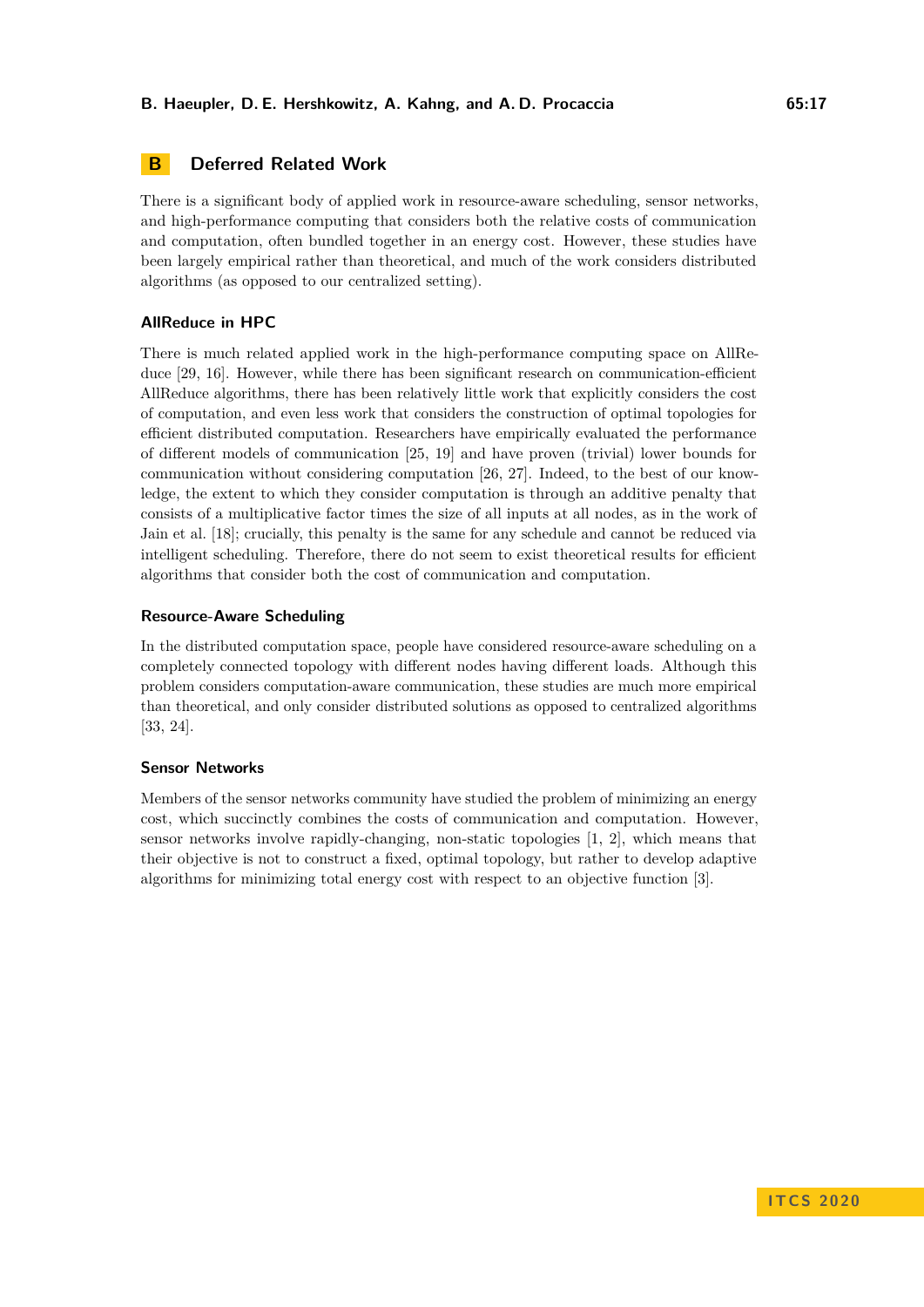<span id="page-17-0"></span>

**Figure 6** An illustration of the optimal schedule length for different sized trees. The solid red line is the number of rounds taken by greedy aggregation with pipelining on a binary tree (i.e.,  $\left[2 \cdot t_c \cdot \log n + t_m \cdot \log n\right]$ ; the dashed blue line is the number of rounds taken by greedy aggregation on  $T_n^*$ ; and the dotted green line is the trivial lower bound of  $\lceil t_c \cdot \log n \rceil$  rounds. Note that though we illustrate the trivial lower bound of  $[t_c \cdot \log n]$  rounds, the true lower bound is given by the number of rounds taken by greedy aggregation on  $T_n^*$ .

## <span id="page-17-1"></span>**D Proof of Lemma [7](#page-9-1)**

Using our combining and shortcutting insights, we establish the following structure on a schedule which solves TOKEN COMPUTATION on  $K_{N^*(R)}$  in *R* rounds when  $t_c < t_m$ .

<span id="page-17-2"></span>► **Lemma 15.** *When*  $t_c < t_m$ , for all  $R \in \mathbb{Z}_0^+$ , there exists a schedule,  $\tilde{S}^*$ , of length R *that solves* TOKEN COMPUTATION *on*  $K_{N^*(R)}$  *such that the terminus of*  $\tilde{S}^*$ ,  $v_t$ , *never communicates and every computation performed by*  $v_t$  *involves a token that contains*  $v_t$ 's *singleton token, av<sup>t</sup> .*

**Proof.** Let  $S^*$  be some arbitrary schedule of length  $R$  which solves TOKEN COMPUTATION on  $K_{N^*(R)}$ ; we know that such a schedule exists by definition of  $N^*(R)$ . We first show how to modify  $S^*$  into another schedule,  $S^*_{1-4}$ , which not only also solves TOKEN COMPUTATION on  $K_{N^*(R)}$  in *R* rounds, but which also satisfies the following four properties.

**(1)** *v* only sends at time *t* if *v* at time *t* has exactly one token for  $t \in [R]$ ;

**(2)** if *v* sends in round *t* then *v* does not receive any tokens in rounds  $[t, t + t_m]$  for  $t \in [R]$ ;

(3) if *v* sends in round *t* then *v* is idle during rounds  $t' > t$  for  $t \in [R]$ ;

**(4)** the terminus never communicates.

## **Achieving property (1)**

Consider an optimal schedule *S* ∗ . We first show how to modify *S* ∗ to an *R*-round schedule  $S_1^*$  that solves TOKEN COMPUTATION on  $K_{N^*(R)}$  and satisfies property (1). We use our combining insight here. Suppose that  $(1)$  does not hold for  $S^*$ ; i.e., a node  $v$  sends a token *a*<sub>1</sub> to node *u* at time *t* and *v* has at least one other token, say  $a_2$ , at time *t*. We modify  $S^*$  as follows. At time  $t$ , node  $v$  combines  $a_1$  and  $a_2$  into a token which it then performs operations on (i.e., computes and sends) as it does to *a*<sup>2</sup> in the original schedule. Moreover, node *u*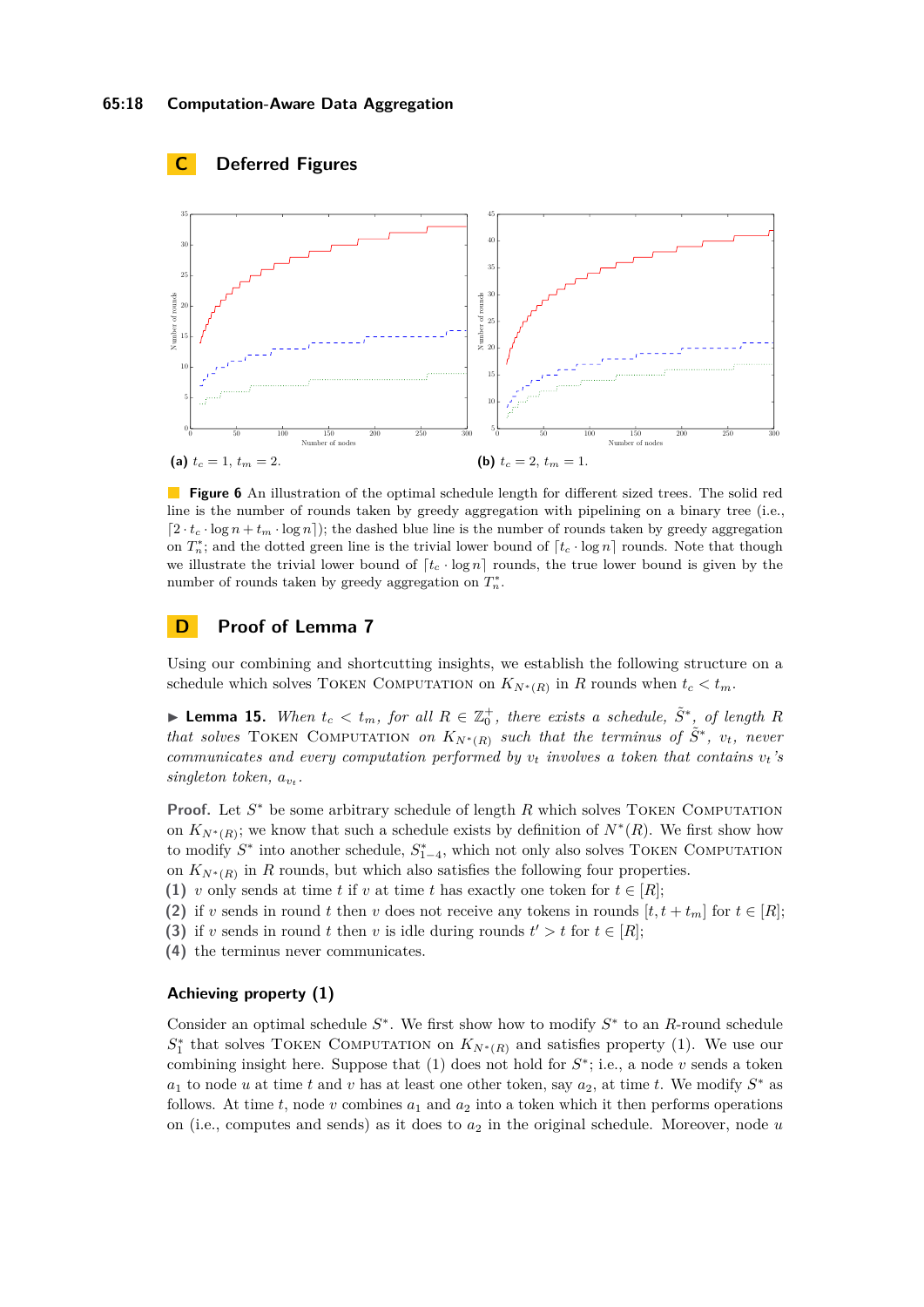pretends that it receives token  $a_1$  at time  $t + t_m$ : any round in which  $S^*$  has *u* compute on or communicate  $a_1$ ,  $u$  now simply does nothing; nodes that were meant to receive  $a_1$ do the same. It is easy to see that by repeatedly applying the above procedure to every node when it sends when it has more than one token, we can reduce the number of tokens every node has whenever it sends to at most one. The total runtime of this schedule is no greater than that of  $S^*$ , namely R, because  $t_c < t_m$ . Moreover, it clearly still solves TOKEN COMPUTATION on  $K_{N^*(R)}$ . Call the schedule  $S^*_1$ .

## **Achieving properties (1) and (2)**

Now, we show how to modify  $S_1^*$  into  $S_{1-2}^*$  such that properties (1) and (2) both hold. Again,  $S_{1-2}^*$  is of length *R* and solves TOKEN COMPUTATION on  $K_{N^*(R)}$ . We use our shortcutting insight here. Suppose that  $(2)$  does not hold for  $S_1^*$ ; i.e., there exists a *v* that receives a token  $a_1$  from node *u* while sending another token  $a_2$  to node  $u'$ . We say that node *u* is *bothering* node *v* in round *t* if node *u* communicates a token *a*<sup>1</sup> to *v* in round *t*, and node *v* communicates a token  $a_2$  to node  $u' \in V \setminus \{v, u\}$  in round  $[t, t + t_m]$ . Say any such pair is a *bothersome* pair. Furthermore, given a pair of nodes (*u, v*) and round *t* such that node *u* is bothering node *v* in round *t*, let the *resolution* of  $(u, v)$  in round *t* be the modification in which  $u$  sends its token directly to the node  $u'$  to which  $v$  sends its token. Note that each resolution does not increase the length of the optimal schedule because, by the definition of bothering, this will only serve as a shortcut;  $u'$  will receive a token from  $u$  at the latest in the same round it would have received a token from  $v$  in the original schedule, and nodes  $u'$ and  $v$  can pretend that they received tokens from  $v$  and  $u$ , respectively. However, it may now be the case that node *u* ends up bothering node *u'*. We now show how to repeatedly apply resolutions to modify  $S_1^*$  into a schedule  $S_{1-2}^*$  in which no node bothers another in any round *t*.

Consider the graph  $B_t(S_1^*)$  where the vertices are the nodes in *G* and there exists a directed edge  $(u, v)$  if node *u* is bothering node *v* in round *t* in schedule  $S_1^*$ . First, consider cycles in  $B_t(S_1^*)$ . Note that, for any time *t* in which  $B_t(S_1^*)$  has a cycle, we can create a schedule  $\tilde{S}_1^*$  in which no nodes in any cycle in  $B_t(S_1^*)$  send their tokens in round *t*; rather, they remain idle this round and pretend they received the token they would have received under  $S_1^*$ . Clearly, this does not increase the length of the optimal schedule and removes all cycles in round *t*. Furthermore, this does not violate property (1) because fewer nodes send tokens in round *t*, and no new nodes send tokens in round *t*.

Therefore, it suffices to consider an acyclic, directed graph  $B_t(\tilde{S}_1)$ . Now, for each round *t*, we repeatedly apply resolutions until no node bothers any other node during that round. Note that for every *t*, each node can only be bothering at most one other node because nodes can only send one message at a time. This fact, coupled with the fact that  $B_t(\tilde{S}_1)$  is acyclic, means that  $B_t(\tilde{S}_1)$  is a DAG where nodes have out-degree 1. It is not hard to see that repeatedly applying resolutions to a node *v* which bothers another node will decrease the number of edges in  $B_t(\tilde{S}_1)$  by 1. Furthermore, because there are *n* total nodes in the network, the number of resolutions needed for any node *v* at time *t* is at most *n*.

Furthermore, repeatedly applying resolutions to  $B_t(\tilde{S}_1)$  for times  $t = 1, \ldots, R$  in order results in a schedule  $S_{1-2}^*$  with no bothersome pairs at any time  $t$  and that still satisfies property (1), and so schedule  $S_{1-2}^*$  satisfies properties (1) and (2). Since each resolution did not increase the length of the schedule we also have that  $S_{1-2}^*$  is of length *R*. Lastly,  $S_{1-2}^*$ clearly still solves TOKEN COMPUTATION on  $K_{N^*(R)}$ .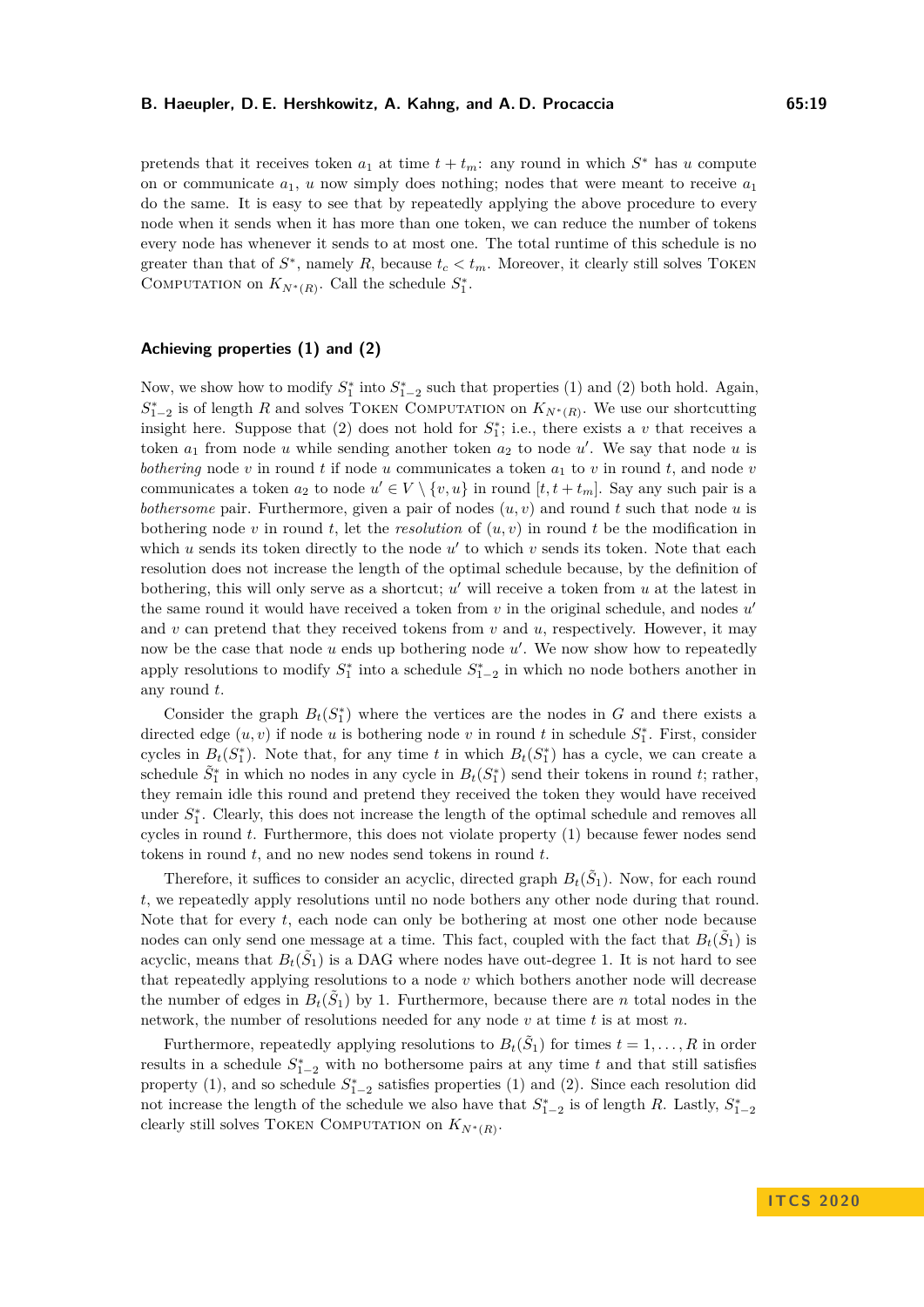## **65:20 Computation-Aware Data Aggregation**

## **Achieving properties (1) - (3)**

Now, we show how to modify  $S_{1-2}^*$  into  $S_{1-3}^*$  which satisfies properties (1), (2), and (3). We use our shortcutting insight here as well as some new ideas. Given  $S_{1-2}^*$ , we show by induction over *k* from 0 to  $R - t_m$ , where *R* is the length of an optimal schedule, that we can modify  $S_{1-2}^*$  such that if a node finishes communicating in round  $R - k$  (i.e., begins communicating in round  $R - k - t_m$ , it remains idle in rounds  $t' \in (R - k, R]$  in the modified optimal schedule. The base case of  $k = 0$  is trivial: If a node communicates in round  $R - t_m$ , it must remain idle in round *R* because the entire schedule is of length *R*.

Suppose there exists a node *v* that finishes communicating in round  $t = R - k$  but is not idle in some round  $t' > R - k$  in  $S_{1-2}^*$ ; furthermore, let round  $t'$  be the first round after *t* in which node *v* is not idle. By property (1), node *v* must have sent its only token away in round *t*, and therefore node *v* must have received at least one other token after round *t* but before round  $t'$ . We now case on the type of action node  $v$  performs in round  $t'$ .

- If node  $v$  communicates in round  $t'$ , it must send a token it received after time  $t$  but before round  $t'$ . Furthermore, as this is the first round after  $t$  in which  $v$  is not idle,  $v$ cannot have performed any computation on this token, and by the inductive hypothesis, *v* must remain idle from round  $t' + t_m$  on. Therefore, *v* receives a token  $a_u$  from some node  $u$  and then forwards this token to node  $u'$  at time  $t'$ . One can modify this schedule such that  $u$  sends  $a_u$  directly to  $u'$  instead of sending to  $v$ .
- If node *v* computes in round *t*<sup>'</sup>, consider the actions of node *v* after round  $t' + t_c$ . Either *v* eventually performs a communication after some number of computations, after which point it is idle by the inductive hypothesis, or *v* only ever performs computations from time  $t'$  on.

In round  $t'$ ,  $v$  must combine two tokens it received after time  $t + t_m$  by property (1). Note that two distinct nodes must have sent the two tokens to  $v$  because, by the inductive hypothesis, each node that sends after round *t* remains idle for the remainder of the schedule. Therefore, the nodes  $u_1$  and  $u_2$  that sent the two tokens to  $v$  must have been active at times  $t'_1, t'_2 > t$ , where  $t_1 \leq t_2$ , after which they remain idle for the rest of the schedule. Call the tuple  $(v, u_1, u_2)$  a *switchable* triple. We can modify the schedule to make  $v$  idle at round  $t'$  by picking the node that first sent to  $v$  and treating it as  $v$  while the original  $v$  stays idle for the remainder of the schedule. In particular, we can modify  $S_{1-2}^*$  such that, without loss of generality,  $u_2$  sends its token to  $u_1$  and  $u_1$  performs the computation that *v* originally performed in  $S_{1-2}^*$ . Note that this now ensures that *v* will be idle in round  $t'$  and does not increase the length of the schedule, as  $u_1$  takes on the role of *v*. Furthermore, node  $u_1$ 's new actions do not violate the inductive hypothesis: Either  $u_1$  only ever performs computations after time  $t'$ , or it eventually communicates and thereafter remains idle.

We can repeat this process for all nodes that are not idle after performing a communication in order to produce a schedule  $S_{1-3}^*$  in which property (3) is satisfied.

First, notice that these modifications do not change the length of  $S_{1-2}^*$ : in the first case  $u'$ can still pretend that it receives  $a_u$  at time  $t' + t_m$  even though it now receives it in an earlier round and in the second case  $u_2$  takes on the role of  $v$  at the expense of no additional round overhead. Also, it is easy to see that  $S_{1-3}^*$  still solves TOKEN COMPUTATION on  $K_{N^*(R)}$ .

We now argue that the above modifications preserve (1) and (2). First, notice that the modifications we do for the first case do not change when any nodes send and so (1) is satisfied. In the second case, because we switch the roles of nodes, we may potentially add a send for a node. However, note that we only require a node  $u_1$  to perform an additional send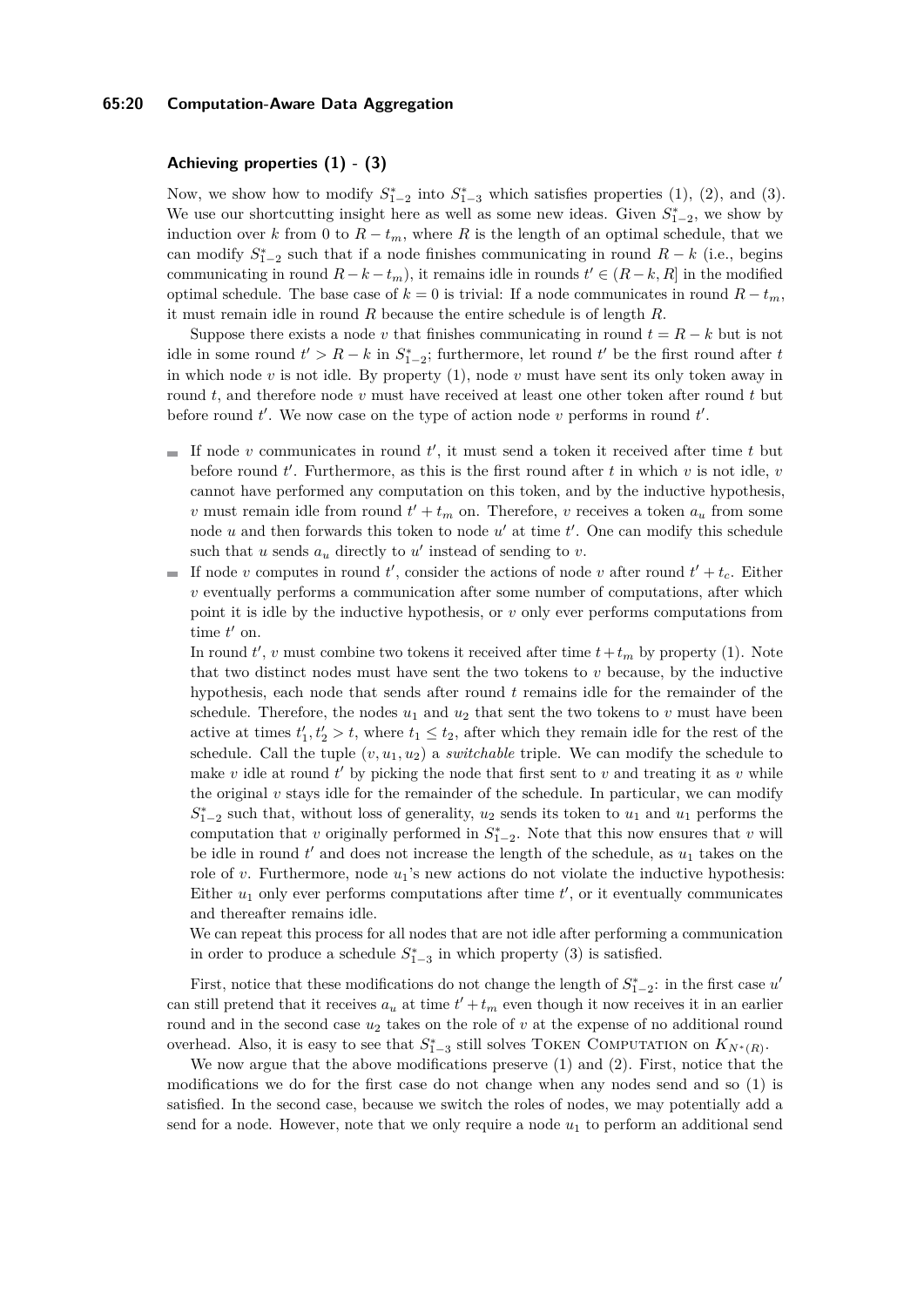when it is part of a switchable triple  $(v, u_1, u_2)$ , and  $u_1$  takes on the role of v in the original schedule from time  $t'$  on. However, because  $S_{1-2}^*$  satisfies (1), *u* was about to send its only token away and therefore only had one token upon receipt of the token from *u*2. Therefore, because  $u_1$  performs the actions that *v* performs in  $S_{1-2}^*$  from time  $t'$  on, and because at time  $t'$ , both  $u_1$  and  $v$  have exactly two tokens, (1) is still satisfied by  $S_{1-3}^*$ . Next, we argue that (3) is a strictly stronger condition than (2). In particular, we show that since  $S_{1-3}^*$ satisfies (3) it also satisfies (2). Suppose for the sake of contradiction that  $S_{1-3}^*$  satisfies (3) but not (2). Since (2) is not satisfied there must exist some node *v* that sends in some round *t* to, say node *u*, but receives a token in some round in  $[t, t + t_m]$ . By (3) it then follows that *v* is idle in all rounds after *t*. However, *u* also receives a token in round  $t + t_m$ . Therefore, in round  $t + t_m$ , two distinct nodes have tokens, one of which is idle in all rounds after  $t + t_m$ ; this contradicts the fact that  $S_{1-3}^*$  solves TOKEN COMPUTATION. Thus,  $S_{1-3}^*$  must also satisfy (2)

## **Achieving properties (1) - (4)**

It is straightforward to see that  $S_{1-3}^*$  also satisfies property (4). Indeed, by property (3), if the terminus ever sends in round  $t < R - t_c$ , then the terminus must remain idle during rounds  $t' > t$ , meaning it must be idle in round  $R - t_c$  which contradicts the fact that in this round the terminus performs a computation. Therefore,  $S_{1-4}^* = S_{1-3}^*$  satisfies properties  $(1)$  -  $(4)$ , and we know that there exists an optimal schedule in which  $v_t$  is always either computing or idle.

### **Achieving the final property**

We now argue that we can modify  $S_{1-4}^*$  into another optimal schedule  $\tilde{S}^*$  such that every computation done at the terminus  $v_t$  involves a token that contains the original singleton token that started at the terminus. Suppose that in  $S_{1-4}^*$ ,  $v_t$  performs computation that does not involve  $a_{v_t}$ . Take the first instance in which  $v_t$  combines tokens  $a_1$  and  $a_2$ , neither of which contains  $a_{v_t}$ , in round  $t$ . Because this is the first computation that does not involve a token containing  $a_{v_t}$ , both  $a_1$  and  $a_2$  must have been communicated to the terminus in round  $t - t_m$  at the latest.

Consider the earliest time  $t' > t$  in which  $v_t$  computes a token  $a_{comb}$  that contains all of  $a_1, a_2$ , and  $a_{v_t}$ . We now show how to modify  $S_{1-4}^*$  into  $\tilde{S}'$  such that  $v_t$  computes a token  $a'_{comb}$  at time *t*' that contains all of  $a_1$ ,  $a_2$ , and  $a_{v_t}$  and is at least the size of  $a_{comb}$  by having nodes swap roles in the schedule between times  $t$  and  $t'$ . Furthermore, because the rest of the schedule remains the same after time  $t'$ , this implies that  $\tilde{S}'$  uses at most as many rounds as  $S_{1-4}^*$ , and therefore that  $\tilde{S}'$  uses at most *R* rounds.

The modification is as follows. At time  $t$ , instead of having  $v_t$  combine tokens  $a_1$  and  $a_2$ , have  $v_t$  combine one of them (without loss of generality,  $a_1$ ) with the token containing  $a_{v_t}$ . Now, continue executing  $S_{1-4}^*$  but substitute  $a_2$  for the token containing  $a_{v_t}$  from round *t* on; this is a valid substitution because  $v_t$  possesses  $a_2$  at time *t*. In round  $t'$ ,  $v_t$  computes a token  $a'_{comb} = a_{comb}$ ; the difference from the previous schedule is that the new schedule has one fewer violation of property (4), i.e., one fewer round in which it computes on two tokens, neither of which contains  $a_{v_t}$ .

We repeat this process for every step in which the terminus does not compute on the token containing  $a_{v_t}$ , resulting in a schedule  $\tilde{S}^*$  in which the terminus is always combining a communicated token with a token containing its own singleton token. Note that these modifications do not affect properties  $(1)$  -  $(4)$  because this does not affect the sending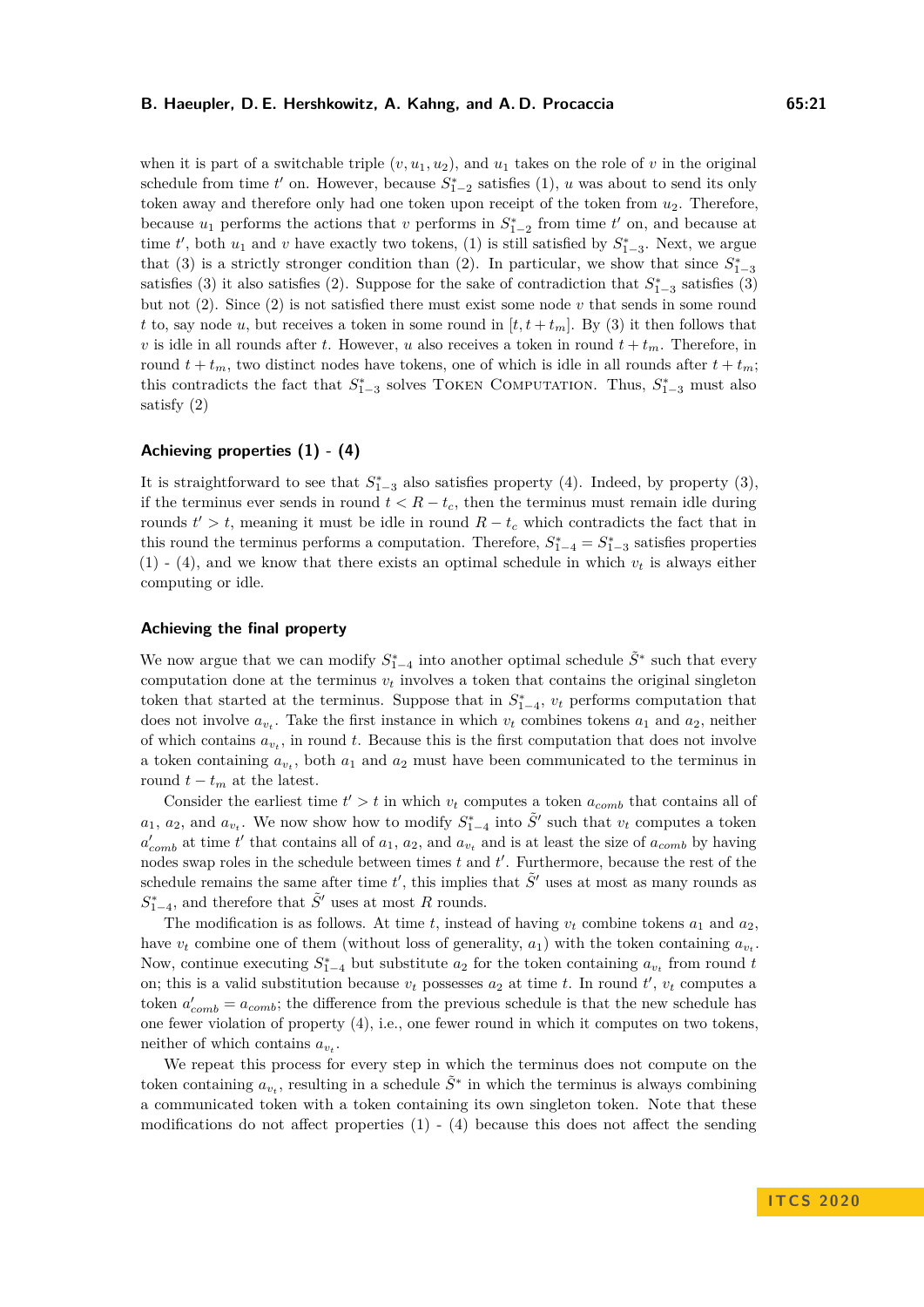### **65:22 Computation-Aware Data Aggregation**

actions of any node, and therefore  $\tilde{S}^*$  still satisfies properties (1) - (4). It easily follows, then, that  $\tilde{S}^*$  solves TOKEN COMPUTATION on  $K_{N^*(R)}$  in *R* rounds. Thus,  $\tilde{S}^*$  is a schedule of length *R* that solves TOKEN COMPUTATION on  $K_{N^*(R)}$  in which every computation the terminus  $v_t$  does is on two tokens, one of which contains  $a_{v_t}$ , and, by (4), the terminus  $v_t$ never communicates.

Having shown that the schedule corresponding to  $N^*(R)$  can be modified to satisfy a nice structure when  $t_c < t_m$ , we can conclude our recursive bound on  $N^*(R)$ .

**Lemma 7.** When  $t_c < t_m$ , for  $R \in \mathbb{Z}_0^+$  it holds that  $N^*(R) = N^*(R - t_c) + N^*(R - t_c - t_m)$ .

**Proof.** Suppose  $R \geq t_c + t_m$ . We begin by applying Lemma [15](#page-17-2) to show that  $N^*(R) \leq$  $N^*(R-t_c) + N^*(R-t_c-t_m)$ . Let  $v_t$  be the terminus of the schedule  $\tilde{S}^*$  using *R* rounds as given in Lemma [15.](#page-17-2) By Lemma [15,](#page-17-2) in all rounds after round  $t_m$  of  $\tilde{S}^*$  it holds that  $v_t$  is either computing on a token that contains  $a_{v_t}$  or busy because it did such a computation. Notice that it follows that every token produced by a computation at  $v_t$  contains  $a_{v_t}$ .

Now consider the last token produced by our schedule. Call this token *a*. By definition of the terminus,  $\alpha$  must be produced by a computation performed by  $v_t$ , combining two tokens, say  $a_1$  and  $a_2$ , in round  $R - t_c$  at the latest. Since every computation that  $v_t$  does combines two tokens, one of which contains  $a_{v_t}$ , without loss of generality let  $a_1$  contain  $a_{v_t}$ .

We now bound the size of  $a_1$  and  $a_2$ . Since  $a_1$  exists in round  $R - t_c$  we know that it is of size at most  $N^*(R-t_c)$ . Now consider  $a_2$ . Since every token produced by a computation at  $v_t$  contains  $a_{v_t}$  and  $a_2$  does not contain  $a_{v_t}$  it follows that  $a_2$  must either be a singleton token that originates at a node other than *v*, or *a*<sup>2</sup> was produced by a computation at another node. Either way,  $a_2$  must have been sent to *v*, who then performed a computation on  $a_2$  in round  $R - t_c$  at the latest. It follows that  $a_2$  exists in round  $R - t_c - t_m$ , and so  $a_2$  is of size no more than  $N^*(R - t_c - t_m)$ .

Since the size of  $a$  just is the size of  $a_1$  plus the size of  $a_2$ , we conclude that  $a$  is of size no more than  $N^*(R-t_c) + N^*(R-t_c-t_m)$ . Since,  $\tilde{S}^*$  solves TOKEN COMPUTATION on a complete graph of size  $N^*(R)$ , we have that *a* is of size  $N^*(R)$  and so we conclude that  $N^*(R) \leq N^*(R - t_c) + N^*(R - t_c - t_m)$  for  $R \geq t_c + t_m$  when  $t_c < t_m$ .

Lastly, since  $N^*(R) \ge N^*(R - t_c) + N^*(R - t_c - t_m)$  for  $R \ge t_c + t_m$  by Lemma [5,](#page-7-1) we conclude that  $N^*(R) = N^*(R - t_c) + N^*(R - t_c - t_m)$  for  $R \ge t_c + t_m$  when  $t_c < t_m$ .

## <span id="page-21-0"></span>**E Proof of Theorem [8](#page-9-3)**

As a warmup for our hardness of approximation result, and to introduce some of the techniques, we begin with a proof that the decision version of Token Computation is NP-complete in Appendix [E.1.](#page-21-1) We then prove the hardness of approximation result in Appendix [E.2.](#page-24-0)

## <span id="page-21-1"></span>**E.1 NP-Completeness (Warmup)**

An instance of the decision version of Token Computation is given by an instance of TOKEN COMPUTATION and a candidate  $\ell$ . An algorithm must decide if there exists a schedule that solves TOKEN COMPUTATION in at most  $\ell$  rounds.

We reduce from *k*-dominating set.

I **Definition 16** (*k*-dominating set)**.** *An instance of k-dominating set consists of a graph*  $G = (V, E)$ ; the decision problem is to decide whether there exists  $\kappa \subseteq V$  where  $|\kappa| = k$  such *that for all*  $v \in V \setminus \kappa$  *there exists*  $v \in \kappa$  *such that*  $(v, v) \in E$ *.*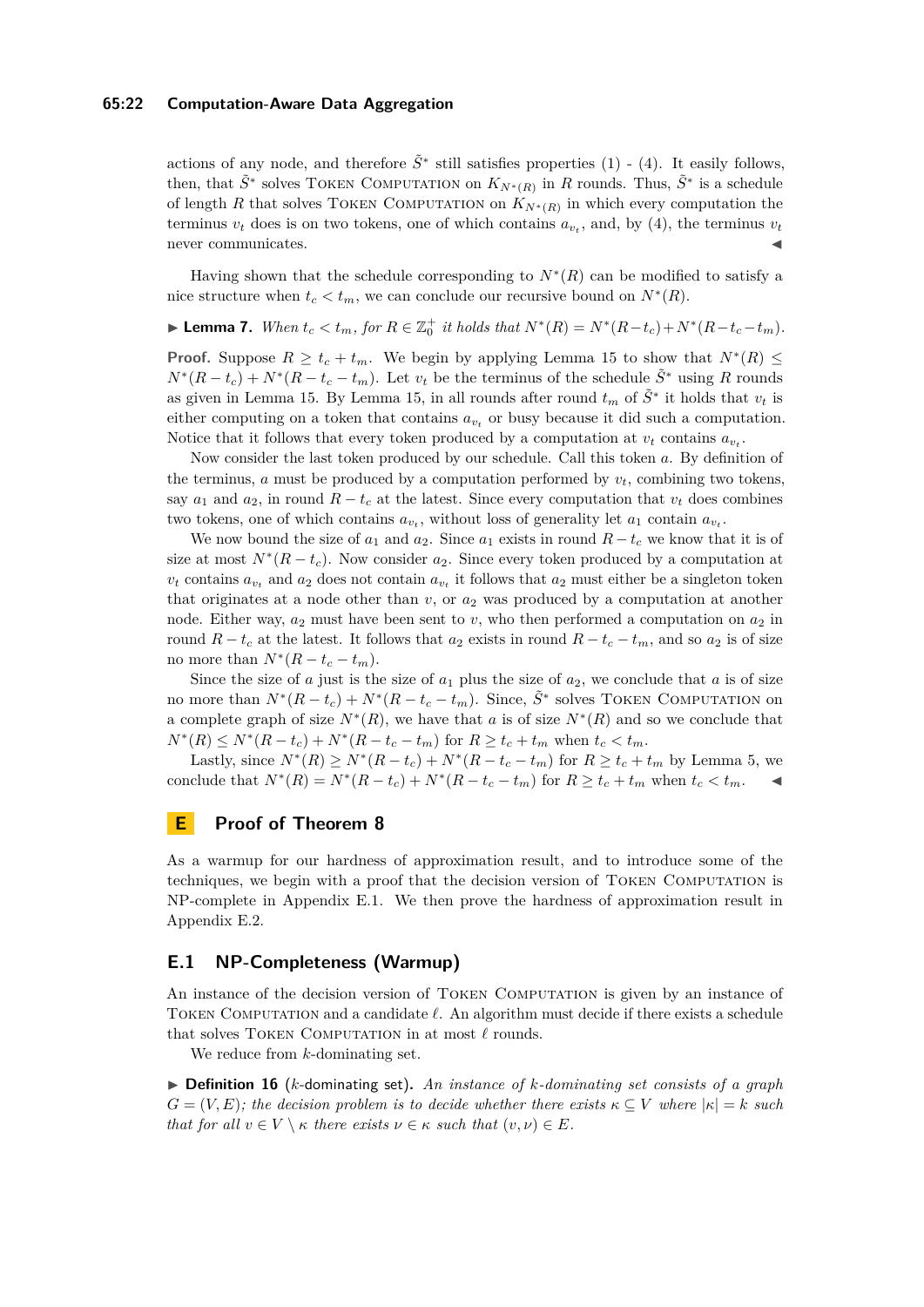<span id="page-22-1"></span>

**Figure 7** An example of Ψ for a given graph *G* and *t<sup>m</sup>* = 1. Nodes and edges added by Ψ are dashed and in blue. Notice that  $|\beta| = \Delta + t_m = 3 + 1 = 4$ .

Recall that *k*-dominating set is NP-complete.

▶ **Lemma 17** (Garey and Johnson [\[15\]](#page-14-20)). *k*-dominating set is NP-complete.

Given an instance of *k*-dominating set, we would like to transform *G* into another graph  $G'$  in polynomial time such that  $G$  has a  $k$ -dominating set iff there exists a TOKEN COMPUTATION schedule of some particular length for  $G'$  for some values of  $t_c$  and  $t_m$ .

We begin by describing the intuition behind the transformation we use, which we call Ψ. Any schedule on graph *G* in which every node only performs a single communication and which aggregates all tokens down to at most *k* tokens corresponds to a *k*-dominating set of *G*; in particular, those nodes that do computation form a *k*-dominating set of *G*. If we had a schedule of length  $\langle 2t_m \rangle$  which aggregated all tokens down to k tokens, then we could recover a *k*-dominating set from our schedule. However, our problem aggregates down to only a single token, not *k* tokens. Our crucial insight, here, is that by structuring our graph such that a single node, *a*, must perform a great deal of computation, *a* must be the terminus of any short schedule. The fact that *a* must be the terminus and do a great deal of computation, in turn, forces any short schedule to aggregate all tokens in *G* down to at most *k* tokens at some point, giving us a *k*-dominating set.

Formally, Ψ is as follows. Ψ takes as input a graph *G* and a value for *t<sup>m</sup>* and outputs  $G' = (V', E')$ . *G*<sup>*'*</sup> has *G* as a sub-graph and in addition has auxiliary node *a* where *a* is connected to all  $v \in V$ ; *a* is also connected to dangling nodes  $d \in \beta$ , where  $|\beta| = \Delta + t_m$ , along with a special dangling node  $d^*$ . Thus,  $G' = (V \cup \{a, d^*\} \cup \beta, E \cup \{(a, v') : v' \in V' \setminus \{a\}\}).$ See Figure [7.](#page-22-1)

We now prove that the optimal TOKEN COMPUTATION schedule on  $G' = \Psi(G, t_m)$  can be upper bounded as a function of the size of the minimum dominating set of *G*.

<span id="page-22-2"></span>**I Lemma 18.** *The optimal* TOKEN COMPUTATION *schedule on*  $G' = \Psi(G, t_m)$  *is of length at most*  $2t_m + \Delta + k^*$  *for*  $t_c = 1$ *, where*  $k^*$  *is the minimum dominating set of G.* 

**Proof.** We know by definition of  $k^*$  that there is a dominating set of size  $k^*$  on *G*. Call this set  $\kappa$  and let  $\sigma: V \to \kappa$  map any given  $v \in V$  to a unique node in  $\kappa$  that dominates it. We argue that it must be the case that TOKEN COMPUTATION requires at most  $2t_m + t_c(\Delta + k^*)$ rounds on *G'* for  $t_c = 1$ . Roughly, we solve TOKEN COMPUTATION by first aggregating at  $\kappa$ and then aggregating at *a*.

In more detail, in stage 1 of the schedule, every  $d \in \beta$  sends to a, every node  $v \in V$  sends to  $\sigma(v)$  and *a* sends to  $d^*$ . This takes  $t_m$  rounds. In stage 2, each node does the following in parallel. Node  $d^*$  computes and sends its single token to *a*. Each  $\nu \in \kappa$  computes until

<span id="page-22-0"></span><sup>&</sup>lt;sup>9</sup>  $\Delta$  is the max degree of *G*.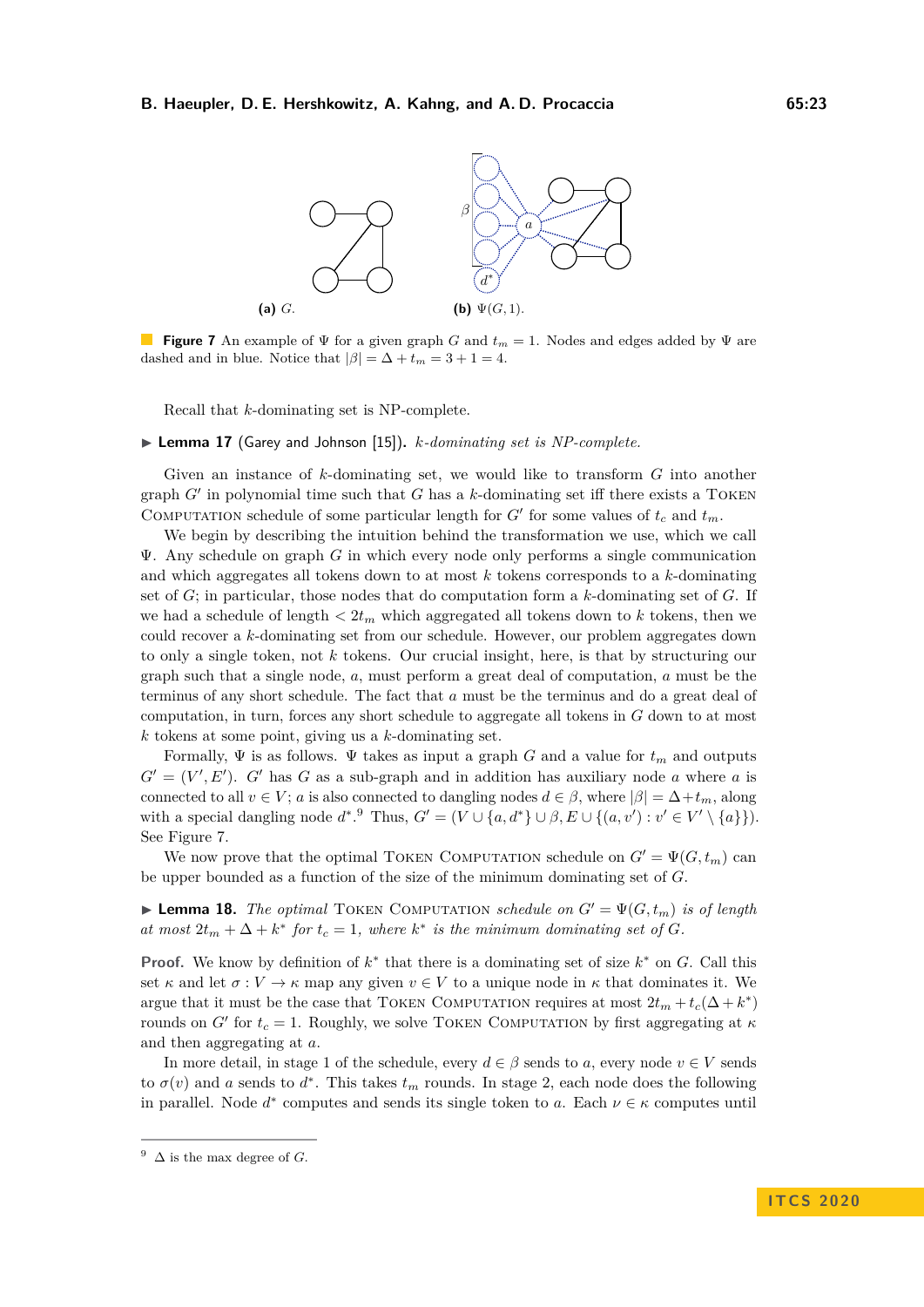## **65:24 Computation-Aware Data Aggregation**

it has a single token and sends the result to *a*. Node *a* combines all tokens from  $\beta \cup \{d^*\}.$ Node  $d^*$  takes  $1 + t_m$  rounds to do this. Each  $\nu \in \kappa$  takes at most  $\Delta + t_m$  rounds to do this. Node *a* takes  $\Delta + t_m$  rounds to do this since *a* will receive  $d^*$ 's token after  $t_m + 1$  rounds (and  $\Delta \geq 1$  without loss of generality). Thus, stage 2, when done in parallel, takes  $\Delta + t_m$ rounds. At this point *a* has  $k^* + 1$  tokens and no other node in  $G'$  has a token. In stage 3, *a* computes until it has only a single token, which takes  $k^*$  rounds.

In total the number of rounds used by this schedule is  $t_m + \Delta + t_m + k^* = 2t_m + \Delta + k^*$ . Thus, the total number of rounds used by the optimal Token Computation schedule on  $G'$  is at most  $2t_m + \Delta + k^*$ . John Stein Stein Stein Stein Stein Stein Stein Stein Stein Stein Stein Stein Stein Stein Stein Stein Stein S<br>John Stein Stein Stein Stein Stein Stein Stein Stein Stein Stein Stein Stein Stein Stein Stein Stein Stein Ste

Next, we show that any valid TOKEN COMPUTATION schedule on  $G' = \Psi(G, t_m)$  that has at most two serialized sends corresponds to a dominating set of size bounded by the length of the schedule.

<span id="page-23-0"></span> $\blacktriangleright$  **Lemma 19.** *Given*  $G' = \Psi(G, t_m)$  *and a* TOKEN COMPUTATION *schedule S for*  $G'$  *where*  $|S| < 3t_m$ ,  $t_c = 1$ ,  $\kappa = \{v : v \in G, v \text{ sends to } a \text{ in } S\}$  is a dominating set of G of size  $|S| - 2t_m - \Delta$ .

**Proof.** Roughly, we argue that *a* must be the terminus of *S* and must perform at most  $|S| - 2t_m - \Delta$  computations on tokens from *G*, each of which is the aggregation of a node's token and some of its neighbors' tokens. We begin by arguing that *a* must be the terminus.

First, we prove that no  $d \in \beta \cup \{d^*\}$  is the terminus of *S*. Suppose for the sake of contradiction that some  $\bar{d} \in \beta \cup \{d^*\}$  is the terminus. Since our schedule takes fewer than  $3t<sub>m</sub>$  rounds, we know that every node sends a token that is not just the singleton token with which it starts at most once. Thus, *a* sends tokens that are not just the singleton token that it starts with at most once. Since  $|\beta \cup \{d^*\}\setminus \{\overline{d}\}| = \Delta + t_m$  and *a* is the only node connected to these nodes, we know that every singleton token that originates in  $\beta \cup \{d^*\}\setminus \{\overline{d}\}\)$  must travel through *a*. Moreover, since *a* sends tokens that are not just the singleton token that it starts with at most once, *a* must send all such tokens as a single token. It follows that *a* must perform at least  $\Delta + t_m$  computations, but then our entire schedule takes at least  $t_m + \Delta + t_m + t_m = 3t_m + \Delta > 3t_m$  rounds – a contradiction to our assumption that our schedule takes less than  $3t_m$  rounds.

We now argue that no  $v \in G$  is the terminus. Suppose for the sake of contradiction that some  $\bar{v} \in V$  is the terminus. Again, we know that *a* sends tokens that are not just the singleton token that it starts with at most once. Thus, every token in  $\beta \cup \{d^*\}$  must travel through *a*, meaning that *a* must perform  $\Delta + t_m + 1$  computations. It follows that the schedule takes  $t_m + \Delta + t_m + t_m + 1 > 3t_m$  rounds, a contradiction to our assumption that the schedule takes  $\lt 3t_m$  rounds.

Thus, since no  $d \in \beta \cup \{d^*\}$  and no  $v \in G$  is the terminus, we know that *a* must be the terminus.

We now argue that *a* sends a token in the first round and this is the only time that *a* sends (i.e., the only thing that *a* sends is the singleton token that it starts with, which it sends immediately). Assume for the sake of contradiction that *a* sends a token that it did not start with. It must have taken at least *t<sup>m</sup>* rounds for this token to arrive at *a* and at least an additional *t<sup>m</sup>* rounds for *a* to send a token containing it. Moreover, since *a* is the terminus, a token containing this token must eventually return to *a* and so an additional *t<sup>m</sup>* rounds are required. Thus, at least  $3t_m$  rounds are required if *a* sends a token other than that with which it starts, a contradiction to the fact that our schedule takes  $\langle 3t_m \rangle$  rounds.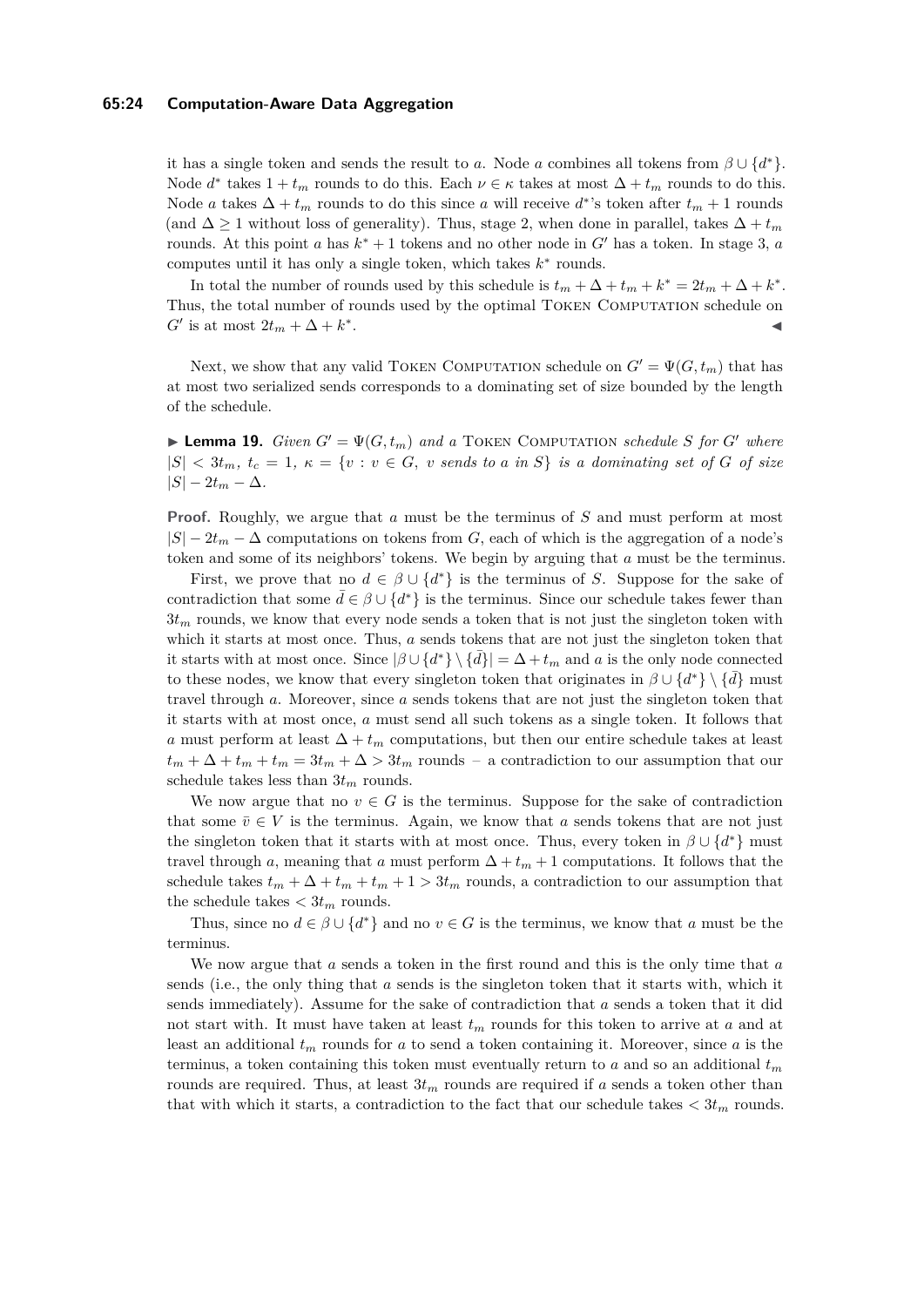Thus, since *a* is the terminus, our schedule solves TOKEN COMPUTATION in fewer than  $3t_m$  rounds, and no computations occur in the first  $t_m$  rounds, *a* does at most  $|S| - t_m$ computations. Since *a* never sends any token aside from its singleton token, and *a* is the only node to which  $\beta \cup \{d^*\}$  are connected, we know that *a* must combine all tokens of nodes in  $\beta \cup \{d^*\}$ , where *a* must take  $\Delta + t_m$  rounds to do so. Thus, since *a* takes  $\Delta + t_m$  rounds to aggregate tokens from  $\beta \cup \{d^*\}$  and it performs at most  $|S| - t_m$  computations in total, *a* must receive at most  $|S| - 2t_m - \Delta$  tokens from *G*. It follows that  $|\kappa| \leq |S| - 2t_m - \Delta$ .

Since each token sent by a node in  $\kappa$  to *a* must be sent at the latest in round  $|S| - t_m$ and since  $|S| < 3t_m$ , we have that every token sent by a node in  $\kappa$  is formed in fewer than  $2t<sub>m</sub>$  rounds. It follows that each such token is formed by tokens that travel at most 1 hop in *G*. Since every node in *G* must eventually aggregate its tokens at *a*, it follows that every node in *G* is adjacent to a node in  $\kappa$ . Thus  $\kappa$  is a dominating set of *G*, and as shown before  $|\kappa| \leq |S| - 2t_m - \Delta.$ 

Having shown that the optimal TOKEN COMPUTATION schedule of  $G' = \Psi(G, t_m)$  is closely related to the size of the minimum dominating set, we prove that TOKEN COMPUTATION is NP-complete.

### ▶ **Theorem 20.** *The decision version of* TOKEN COMPUTATION *is NP-complete.*

**Proof.** The problem is clearly in NP. To show hardness, we reduce from *k*-dominating set. Specifically, we give a polynomial-time Karp reduction from *k*-dominating set to the decision version of TOKEN COMPUTATION.

Our reduction is as follows. First, run  $\Psi(G, t_m)$  for  $t_m = \Delta + k + 1$  to get back *G'*. Next, return a decision version instance of TOKEN COMPUTATION given by graph *G*<sup>*o*</sup> with  $t_m = \Delta + k + 1$ ,  $t_c = 1$  and  $\ell = 2t_m + \Delta + k$ . We now argue that *G*<sup> $\ell$ </sup> has a schedule of length  $\ell$  iff *G* has a *k*-dominating set.

- Suppose that *G* has a *k*-dominating set. We know that  $k \geq k^*$ , where  $k^*$  is the minimum dominating of  $G$ , and so by Lemma [18](#page-22-2) we know that  $G'$  has a schedule of length at most  $2t_m + \Delta + k^* \leq 2t_m + \Delta + k.$
- Suppose that *G*<sup> $\prime$ </sup> has a TOKEN COMPUTATION schedule *S* of length at most  $2t_m + \Delta + k$ . Notice that by our choice of  $t_m$ , we have that  $|S| = 2t_m + \Delta + k < 3t_m$  and so by Lemma [19](#page-23-0) we know that  $\kappa = \{v : v \in G, v \text{ sends to } a \text{ in } S\}$  is a dominating set of *G* of size  $|S| - 2t_m - \Delta$ . Since  $|S| \leq 2t_m + \Delta + k$  we conclude that  $|\kappa| = |S| - 2t_m - \Delta \leq k$ .

Lastly, notice that our reduction,  $\Psi$ , runs in polynomial time since it adds at most a polynomial number of vertices and edges to *G*. Thus, we conclude that *k*-dominating is polynomial-time reducible to the decision version of Token Computation, and therefore the decision version of TOKEN COMPUTATION is NP-complete.

## <span id="page-24-0"></span>**E.2 Hardness of Approximation**

We now show that unless  $P = NP$  there exists no polynomial-time algorithm that approximates Token Computation multiplicatively better than 1*.*5.

Recall that *k*-dominating set is  $\Omega(\log n)$  hard to approximate.

<span id="page-24-1"></span>**Example 21** (Dinur and Steurer [\[11\]](#page-14-21)). *Unless*  $P = NP$  *every polynomial-time algorithm approximates minimum dominating set at best within a*  $(1 - o(1))(\log n)$  *multiplicative factor.* 

We prove hardness of approximation by using a  $(1.5 - \epsilon)$  algorithm for TOKEN COMPUTAtion to approximate minimum dominating set with a polynomial-time algorithm better than  $O(\log n)$ . Similar to our proof of NP-completeness, given input graph *G* whose minimum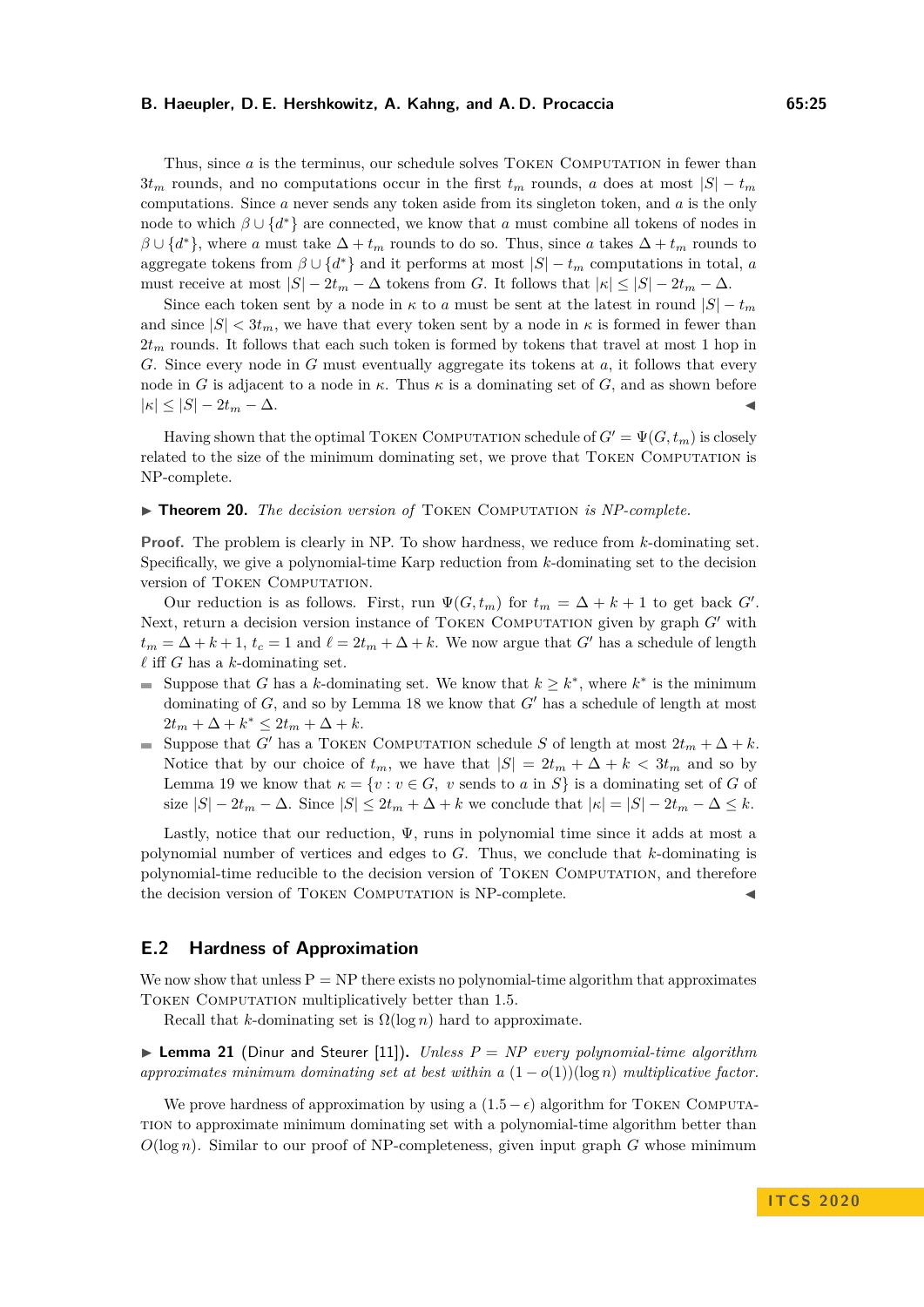## **65:26 Computation-Aware Data Aggregation**

dominating set we would like to approximate, we would like to transform *G* into another graph *G*<sup> $\prime$ </sup> such that a  $(1.5 - \epsilon)$ -approximate TOKEN COMPUTATION schedule for *G*<sup> $\prime$ </sup> allows us to recover an approximately minimum dominating set.

One may hope to simply apply the transformation  $\Psi$  from the preceding section to do so. However, it is not hard to see that the approximation factor on the minimum dominating set recovered in this way has dependence on  $\Delta$ , the maximum degree of *G*. If  $\Delta$  is significantly larger than the minimum dominating set of *G*, we cannot hope that this will yield a good approximation to minimum dominating set. For this reason, before applying  $\Psi$  to *G*, we duplicate *G* a total of  $\Delta/\epsilon$  times to create graph  $G_{\alpha}$ ; this keeps  $\Delta$  unchanged but increases the size of the minimum dominating set.<sup>[10](#page-25-0)</sup> By applying  $\Psi$  to  $G_\alpha$  instead of *G* to get back  $G'_{\alpha}$  we are able to free our approximation factor from a dependence on  $\Delta$ . Lastly, we show that we can efficiently recover an approximate minimum dominating set for *G* from an approximate TOKEN COMPUTATION schedule for  $G'_{\alpha}$  using our polynomial-time algorithm DSFromSchedule. Our full algorithm is given by MDSApx.

We first describe the algorithm  $-$  DSFROMSCHEDULE  $-$  we use to recover a minimum dominating set for *G* given a TOKEN COMPUTATION schedule for  $G'_{\alpha} = \Psi(G_{\alpha}, t_m)$ . We denote copy *i* of *G* as *G<sup>i</sup>* .

**Algorithm 3** DSFROMSCHEDULE.

**Input:**  $G'_{\alpha} = \Psi(G_{\alpha}, t_m)$ ; a valid TOKEN COMPUTATION schedule for  $G'_{\alpha}$ , *S*, of length  $<$  3 $t_m$ ;  $\epsilon$ **Output:** A dominating set for *G* of size  $|S| - 2t_m - \Delta$  $\mathcal{K} \leftarrow \emptyset$  $\mathbf{for} \; i \in \left[\frac{\Delta}{\epsilon}\right] \; \mathbf{do}$  $\kappa_i \leftarrow \{v \in V_i : v \in G_\alpha \text{ sends to } a \text{ in } S\}$  $\mathcal{K} \leftarrow \mathcal{K} \cup \{\kappa_i\}$  $\mathbf{return} \argmin_{\kappa_i \in \mathcal{K}} |\kappa_i|$ 

<span id="page-25-2"></span>**• Lemma 22.** *Given*  $G'_{\alpha} = \Psi(G_{\alpha}, t_m)$  *and a valid* TOKEN COMPUTATION *schedule S for*  $G'_{\alpha}$  where  $|S| < 3t_m$ ,  $t_c = 1$  and  $\epsilon \in (0, 1]$ , DSFROMSCHEDULE *outputs in polynomial time a dominating set of G of size*  $\frac{\epsilon}{\Delta}$  (|*S*| − 2*t*<sub>*m*</sub> −  $\Delta$ ).<sup>[11](#page-25-1)</sup>

**Proof.** Polynomial runtime is trivial, so we focus on the size guarantee. By Lemma [19](#page-23-0) we know that  $\kappa = \{v : v \in G_\alpha, v \text{ sends to } a \text{ in } S\}$  is a dominating set of  $G_\alpha$  of size  $|S| - 2t_m - \Delta$ . Moreover, notice that  $\kappa_i = \kappa \cap G_i$ , and so it follows that  $\kappa_i$  is a dominating set of  $G_i$ , or equivalently *G* because  $G_i$  is just a copy of *G*. Thus we have that  $\arg \min_{\kappa_i \in \mathcal{K}} |\kappa_i|$  will return a dominating set of *G*.

We now prove that  $\arg \min_{\kappa_i \in \mathcal{K}} |\kappa_i|$  is small. Since each  $\kappa_i$  is disjoint we have  $\sum_{i=1}^{\Delta/\epsilon} |\kappa_i|$  $|\kappa| \leq |S| - 2t_m - \Delta$ . Thus, by an averaging argument we have that there must be some  $\kappa_i$  such that  $|\kappa_i| \leq \frac{\epsilon}{\Delta} (|S| - 2t_m - \Delta)$ . It follows that  $\min_{\kappa_i \in \mathcal{K}} |\kappa_i| \leq \frac{\epsilon}{\Delta} (|S| - 2t_m - \Delta)$ , meaning the *κ<sup>i</sup>* that our algorithm returns is not only a dominating set of *G* but of size at  $\text{most } \frac{\epsilon}{\Delta}(|S| - 2t_m - \Delta).$ 

<span id="page-25-0"></span><sup>&</sup>lt;sup>10</sup> Since the max degree of *G* and  $G_{\alpha}$  are the same, throughout this section  $\Delta$  will be used to refer to both the max degree of *G* and the max degree of  $G_\alpha$ .

<span id="page-25-1"></span><sup>&</sup>lt;sup>11</sup> Since this lemma allows for  $\epsilon \in (0,1]$ , it may appear that we will be able to achieve an arbitrarily good approximation for minimum dominating set. In fact, it might even seems as though we can produce a dominating set of size smaller than the minimum dominating set by simply letting  $\epsilon$  be arbitrarily small. However, this is not the case. Intuitively, the smaller  $\epsilon$  is, the larger  $G_\alpha$  is and so the longer any feasible schedule *S* must be. Thus, decreases in  $\epsilon$  are balanced out by increases in  $|S|$  with respect to the size of our dominating set,  $\frac{\epsilon}{\Delta}(|S| - 2t_m - \Delta)$ .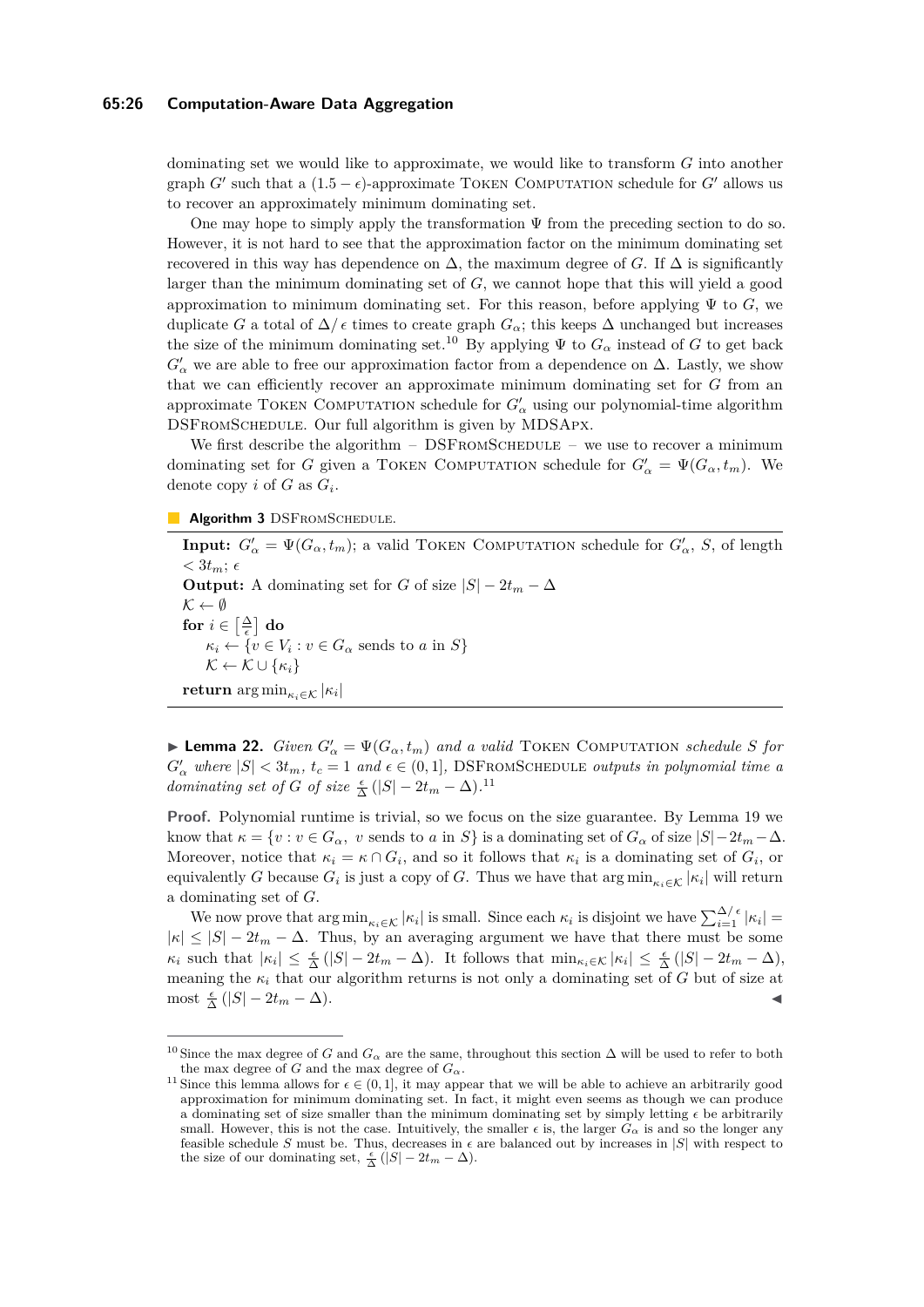Lastly, we combine  $\Psi$  with DSFROMSCHEDULE to get MDSAPX, our algorithm for approximating minimum dominating set. Roughly, MDSAPX constructs  $G'_\alpha$  by applying  $\Psi$ to  $G_{\alpha}$ , uses a  $(1.5 - \epsilon)$  approximation to TOKEN COMPUTATION to get a schedule to  $G'_{\alpha}$  and then uses DSFromSchedule to extract a minimum dominating set for *G* from this schedule. MDSApx will carefully choose a *t<sup>m</sup>* that is large enough so that the schedule produced by the  $(1.5 - \epsilon)$  approximation for TOKEN COMPUTATION is of length  $\langle 3t_m \rangle$  but also small enough so that the produced schedule can be used to recover a small dominating set.

#### **Algorithm 4 MDSApx.**

**Input:** Graph *G*;  $(1.5 - \epsilon)$  TOKEN COMPUTATION approximation algorithm A **Output:** An  $O(1/\epsilon)$ -approximation for the minimum dominating set of *G*  $\mathcal{D} \leftarrow \emptyset$ **for**  $\hat{k} \in [n]$  **do**  $G_{\alpha} \leftarrow \bigcup_{i=1}^{\Delta/\epsilon} G_i$  $t_m \leftarrow \frac{1}{\epsilon} \left( \Delta + \frac{\hat{k}\Delta}{\epsilon} \right) + 1; t_c \leftarrow 1$  $G'_{\alpha} \leftarrow \Psi(G_{\alpha}, t_{m})$  $S_{\hat{k}} \leftarrow \mathcal{A}\left(G_\alpha', \frac{\hat{k}}{\epsilon}, t_m, t_c\right)$  $\int_{\mathbf{R}}^{\infty} |S_{\hat{k}}| < 3t_m$  then  *← DSFROMSCHEDULE(* $G$ *<sub><i>α</sub>, S, ε*)</sub>  $\mathcal{D} \leftarrow \mathcal{D} \cup \{\kappa_{\hat{\imath}}\}$ **return** arg min<sub> $\kappa \in \mathcal{D}$ </sub>  $|\kappa|$ .

<span id="page-26-1"></span> $▶$  **Lemma 23.** *Given graph G and a*  $(1.5 - ε)$ *-approximation algorithm for* TOKEN COMputation, A, MDSApx *outputs in* poly  $(n, \frac{1}{\epsilon})$  *time a dominating set of G of size*  $O\left(\frac{k^*}{\epsilon}\right)$  $\left(\frac{\varepsilon^*}{\epsilon}\right),$ where  $k^*$  is the size of the minimum dominating set of  $G$ .

**Proof.** By Lemma [22](#page-25-2) we know that any set  $\kappa_k \in \mathcal{D}$  is a dominating set of *G* of size at most  $\frac{\Delta}{\epsilon}$  ( $|S_{\hat{k}}| - 2t_m - \Delta$ ). Thus, it suffices to show that D contains at least one dominating set of *G*,  $\kappa_{\hat{k}}$  such that  $S_{\kappa_{\hat{k}}}$  is small. We do so now.

Let  $k^*$  be the size of the minimum dominating set of *G*. We know that  $k^* \leq n$  and so in some iteration of MDSAPX we will have  $\hat{k} = k^*$ . Moreover, the minimum dominating set of  $G_{\alpha}$  in this iteration just is  $\frac{\Delta k^*}{\epsilon}$  $\frac{k^*}{\epsilon}$  since  $G_\alpha$  is just  $\frac{\Delta}{\epsilon}$  copies of *G*. Consider this iteration. Let  $S^*$  be the optimal schedule for  $G'_\alpha$  when  $\hat{k} = k^*$ . By Lemma [18](#page-22-2) we know that  $|S^*| \leq 2t_m + \Delta + \frac{k^* \Delta}{\epsilon}$ . We now leverage the fact that that we chose  $t_m$  to be *large enough* so that  $|S^*| < 3t_m$ . In particular, combining the fact that  $|S^*| \leq 2t_m + \Delta + \frac{k^* \Delta}{\epsilon}$  with the fact that A is a  $(1.5 - \epsilon)$  approximation we have that

$$
|S_{k^*}| \le (1.5 - \epsilon)|S^*|
$$
  
\n
$$
\le (1.5 - \epsilon) \left(2t_m + \Delta + \frac{k^*\Delta}{\epsilon}\right)
$$
  
\n
$$
= 3t_m - 2\epsilon t_m + (1.5 - \epsilon) \left(\Delta + \frac{k^*\Delta}{\epsilon}\right)
$$
  
\n
$$
= 3t_m - 2\epsilon t_m + (1.5 - \epsilon)\epsilon (t_m - 1)
$$
  
\n
$$
= 3t_m - \epsilon(0.5 + \epsilon)t_m - \epsilon(1.5 - \epsilon)
$$
  
\n
$$
< 3t_m.
$$
 (1)

## <span id="page-26-0"></span>**I T C S 2 0 2 0**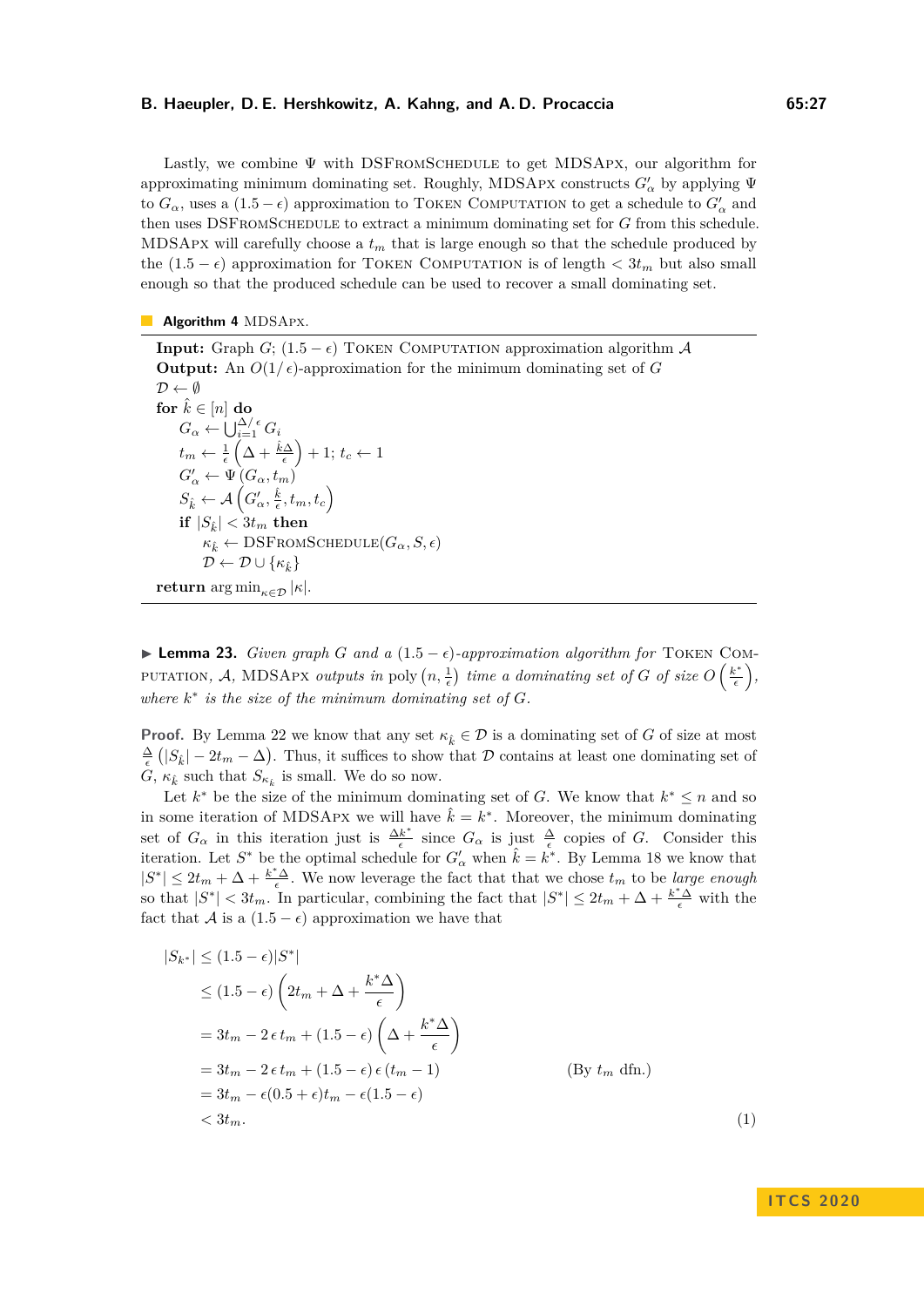### **65:28 Computation-Aware Data Aggregation**

Thus, since  $|S_{k^*}| < 3t_m$  we know that  $\kappa_{k^*} \in \mathcal{D}$ . Lastly, we argue that  $|\kappa_{k^*}| = O\left(\frac{k^*}{\epsilon}\right)$  $\left(\frac{\varepsilon^*}{\epsilon}\right)$ , thereby showing that  $\arg \min_{\kappa \in \mathcal{D}} |\kappa|$ , the returned dominating set of our algorithm, is  $O\left(\frac{k^*}{\epsilon}\right)$  $\frac{\epsilon^*}{\epsilon}\biggr).$ 

We now leverage the fact that we chose  $t_m$  to be *small enough* to give us a small dominating set. Applying Lemma [22](#page-25-2) we have that

$$
|\kappa_{k^*}| \leq \frac{\epsilon}{\Delta} (|S_{k^*}| - 2t_m - \Delta)
$$
 (By Lemma 22)  
\n
$$
< \frac{\epsilon}{\Delta} (t_m - \Delta)
$$
 (By Equation (1))  
\n
$$
= \frac{\epsilon}{\Delta} \left( \frac{1}{\epsilon} \left( \Delta + \frac{k^* \Delta}{\epsilon} \right) + 1 - \Delta \right)
$$
 (By Equation (1))  
\n
$$
= \left( 1 + \frac{k^*}{\epsilon} \right) + \frac{\epsilon}{\Delta} - \epsilon
$$
  
\n
$$
= O\left(\frac{k^*}{\epsilon}\right)
$$

Thus, we conclude that MDSAPX produces an  $O\left(\frac{k^*}{\epsilon}\right)$  $\left(\frac{e^*}{\epsilon}\right)$  minimum dominating set of *G*.

Lastly, we argue a polynomial in  $n$  and  $1/\epsilon$  runtime of MDSApx. First we argue that each iteration requires polynomial time. Constructing  $G_{\alpha}$  takes polynomial time since the algorithm need only create  $\frac{\Delta}{\epsilon} = \text{poly}(n, \frac{1}{\epsilon})$  copies of *G*. Running  $\Psi$  also requires polynomial time since it simply adds polynomially many nodes to  $G_{\alpha}$ . A is polynomial by assumption and DSFromSchedule is polynomial by Lemma [22.](#page-25-2) Thus, each iteration takes polynomial time and since MDSAPX has *n* iterations, MDSAPX takes polynomial time in *n* and  $1/\epsilon$ .

Given that MDSApx demonstrates an efficient approximation for minimum dominating set given a polynomial-time  $(1.5 - \epsilon)$  approximation for TOKEN COMPUTATION, we conclude our hardness of approximation.

▶ **Theorem 8.** TOKEN COMPUTATION *cannot be approximated by a polynomial-time algorithm within*  $(1.5 - \epsilon)$  *for*  $\epsilon \ge \frac{1}{o(\log n)}$  *unless*  $P = NP$ .

**Proof.** Assume for the sake of contradiction that  $P \neq NP$  and there existed a polynomialtime algorithm A that approximated TOKEN COMPUTATION within  $(1.5 - \epsilon)$  for  $\epsilon = \frac{1}{o(\log n)}$ . It follows by Lemma [23](#page-26-1) that MDSApx when run with A is a *o*(log *n*)-approximation for minimum dominating set. However, this contradicts Lemma [21,](#page-24-1) and so we conclude that TOKEN COMPUTATION cannot be approximated within  $(1.5 - \epsilon)$  for  $\epsilon \ge \frac{1}{o(\log n)}$  $\mathcal{L}$   $\mathcal{L}$ 

## <span id="page-27-0"></span>**F Omitted Lemmas of the Proof of Theorem [9](#page-9-2)**

## **F.1 Proof of Lemma [11](#page-12-1)**

The goal of this section is to prove Lemma [11,](#page-12-1) which states the properties of GETDIRECTED-PATHS. To this end we will begin by rigorously defining the LP we use for GETDIRECTED-PATHS and establishing its relevant properties. We then formally define GETDIRECTEDPATHS, establish the properties of its subroutines and then prove Lemma [11.](#page-12-1)

## **F.1.1 Our Flow LP**

The flow LP we use for GETDIRECTEDPATHS can be thought of as flow on a graph *G* "time-expanded" by the maximum length that a token in the optimal schedule travels. Given any schedule we define the *distance* that singleton token *a* travels as the number of times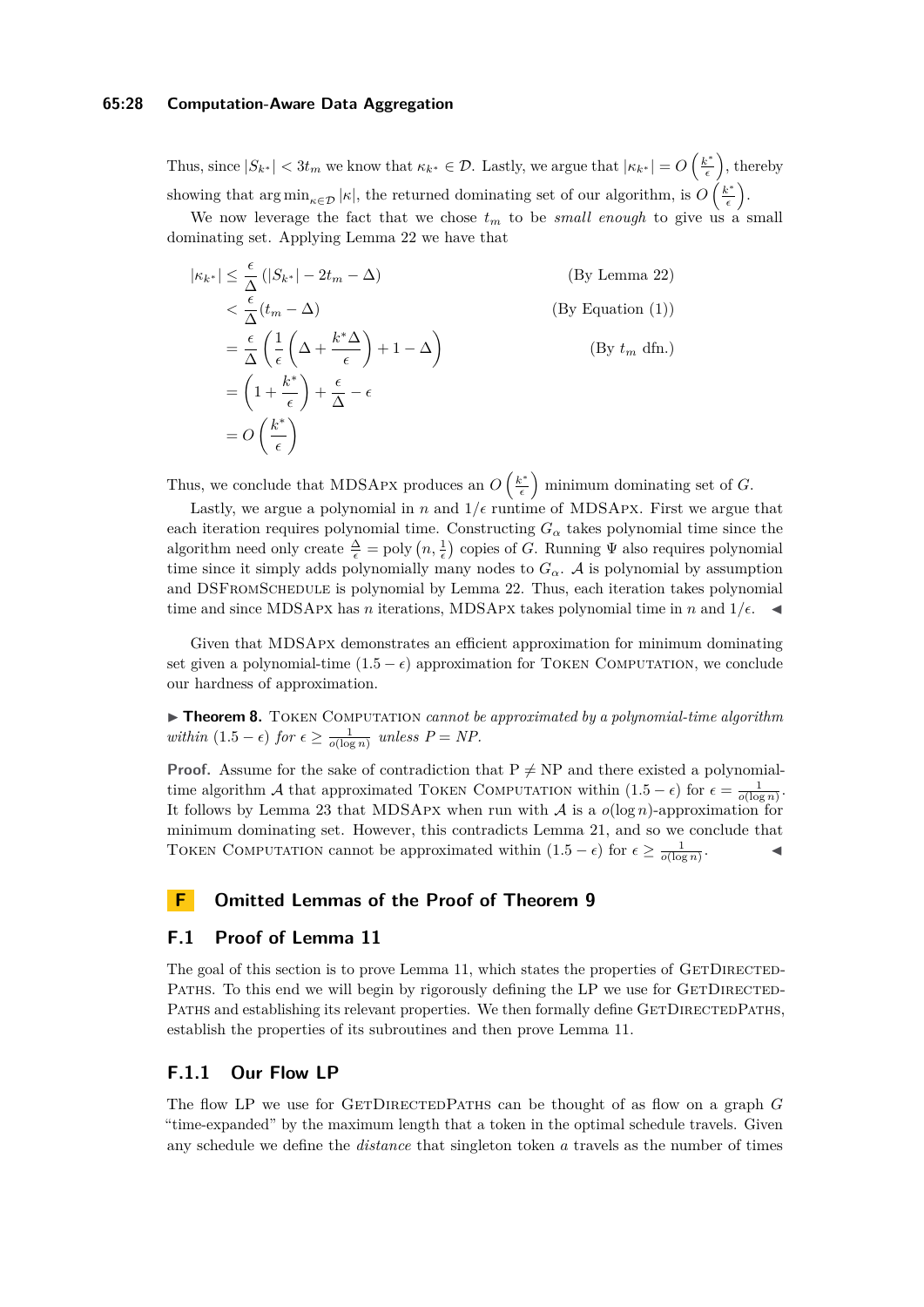<span id="page-28-0"></span>

**Figure 8** An illustration of non-zero flows for a feasible solution for PathsFlowLP(3) for graph *G*. Nodes *a*, *d*, and *g* are in *W*, and  $f_w$  is colored by *w*. For this feasible solution,  $z = 2$ .

any token containing *a* is sent in said schedule. Let *L* <sup>∗</sup> be the furthest distance a singleton token travels in the optimal schedule. Given a guess for  $L^*$ , namely  $\hat{L}$ , we define a graph *G*<sup>*t*</sup>, with vertices  $\{v_r : v \in V, r \in [\hat{L}]\}$  and edges  $\{e = (u_r, v_{r+1}) : (u, v) \in E, r \in [\hat{L} - 1]\}.$ We have a flow type for each  $w \in W$ , where  $W = \{v : v \text{ has at least 1 token}\},\$  which uses  $\{w': w' \in W \wedge w' \neq w\}$  as sinks. Correspondingly, we have a flow variable,  $f_w(x_r, y_{r+1})$  for every  $r \in [\hat{L} - 1], w \in W$  and  $(x, y) \in E$ . The objective function of the LP is to minimize the maximum vertex congestion, given by variable *z*. Let  $z(\hat{L})$  be the objective value of our LP given our guess  $\hat{L}$ . Formally, our LP is given in PathsFlowLP( $\hat{L}$ ), where  $\Gamma(v)$  gives the neighbors of *v* in *G*. See Figure [8](#page-28-0) for an illustration of a feasible solution to this LP.

<span id="page-28-5"></span><span id="page-28-4"></span><span id="page-28-3"></span><span id="page-28-2"></span>min z s.t. (PathsFlowLP(
$$
\hat{L}
$$
))  
\n"Conserve flow across rounds"  
\n
$$
\sum_{x' \in \Gamma(x)} f_w(x'_{r-1}, x_r) = \sum_{x'' \in \Gamma(x)} f_w(x_r, x''_{r+1}) \qquad \forall w \in W, x \notin W, r \in [\hat{L} - 1] \quad (2)
$$
\n"Every  $w \in W$  is a source for  $f_w$  and not a sink for  $f_w$ "  
\n
$$
\sum_{r \in [\hat{L}-1]} \left[ \sum_{x' \in \Gamma(w)} f_w(w_r, x'_{r+1}) - \sum_{x' \in \Gamma(w)} f_w(x'_r, w_{r+1}) \right] \ge 1 \qquad \forall w \in W \quad (3)
$$
\n"which was at  $w' \in W$  s.t.  $w' \neq w$ "  
\n
$$
\sum_{w' \in W: w' \neq w} \sum_{u \in \Gamma(w')} f_w(u_{\hat{L}}, w'_{\hat{L}}) = 1 \qquad \forall w \quad (4)
$$
\n"z is the vertex congestion"  
\n
$$
z \ge \sum_{w} \sum_{v \in \Gamma(v)} \sum_{r \in [D-1]} f_w(v'_r, v_{r+1}) \qquad \forall v \quad (5)
$$
\n"Non-negative flow"  
\n
$$
f_w(x_r, y_{r+1}) \ge 0 \qquad \forall x, y, r, w \in W \quad (6)
$$

## <span id="page-28-6"></span>**F.1.2 Proof of the Key Property of our LP**

<span id="page-28-1"></span>The key property of our LP is that it has an optimal vertex congestion comparable to OPT. In particular, we can produce a feasible solution for our LP of cost 2OPT by routing tokens along the paths taken in the optimal schedule.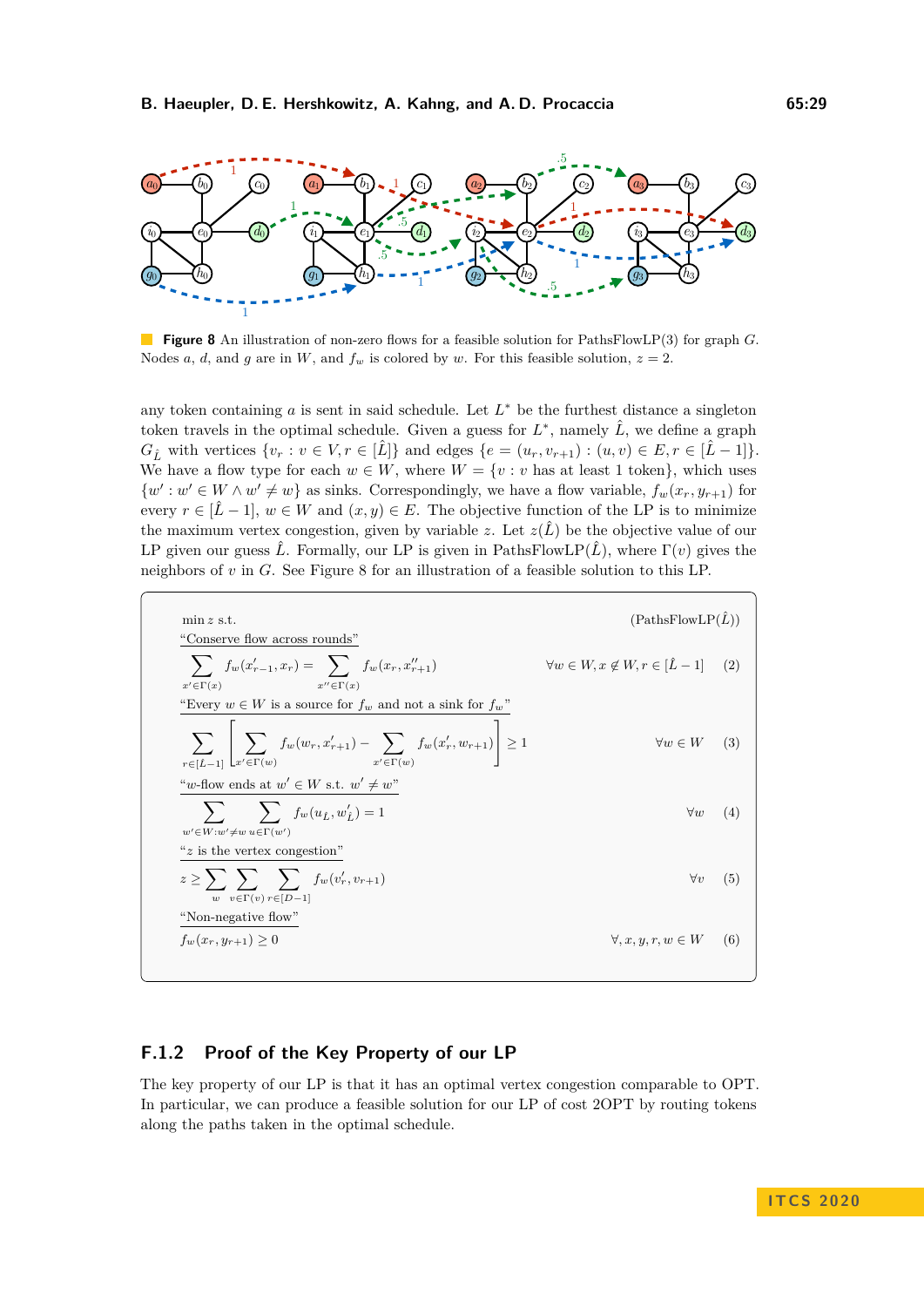▶ Lemma 24.  $\min(t_c, t_m) \cdot z(2L^*) \leq 2\text{OPT}$ *.* 

The remainder of this section is a proof of Lemma [24.](#page-28-1) Consider a *W* as in Section [4.2.1](#page-11-2) where  $W \leftarrow \{v : v$  has at least 1 token} and the optimal schedule that solves TOKEN COMPUTATION in time OPT.

We will prove Lemma [24](#page-28-1) by showing that, by sending flow along paths taken by certain tokens in the optimal schedule, we can provide a feasible solution to  $PathSFlowLP(\hat{L})$ with value commensurate with OPT. For this reason we now formally define these paths,  $\text{OPTPATHs}(W)$ . Roughly, these are the paths taken by tokens containing singleton tokens that originate in *W*. Formally, these paths are as follows. Recall that  $a_w$  is the singleton token with which node *w* starts in the optimal schedule. Notice that in any given round of the optimal schedule exactly one token contains  $a_w$ . As such, order every round in which a token containing  $a_w$  is received by a node in ascending order as  $r_0(w), r_1(w) \ldots$  where we think of *w* as receiving  $a_w$  in the first round. Correspondingly, let  $v_i(w)$  be the vertex that receives a token containing  $a_w$  in round  $r_i(w)$ ; that is  $(v_1(w), v_2(w), \ldots)$  is the path "traced" out" by  $a_w$  in the optimal schedule. For token  $a$ , let  $C(a) := \{a_{w'} : w' \in W \land a'_w \in a\}$  stand for all singleton tokens contained by token *a* that originated at a  $w' \in W$ . Say that token *a* is *active* if  $|C(a)|$  is odd. Let  $v_{L_w}(w)$  be the first vertex in  $(v_1(w), v_2(w), ...)$  where an active token containing  $a_w$  is combined with another active token. Correspondingly, let  $c(w)$ be the first round in which an active token containing *a<sup>w</sup>* is combined with another active token. Say that a singleton token  $a_w$  is *pending* in round *r* if  $r < c(w)$ . We note the following behavior of pending singleton tokens.

<span id="page-29-1"></span> $\triangleright$  **Lemma 25.** In every round of the optimal schedule, if a token is active then it contains *exactly one pending singleton token and if a token is inactive then it contains no pending singleton tokens.*

**Proof.** We prove this by induction over the rounds of the optimal schedule. As a base case, we note that in the first round of the optimal schedule a token is active iff it is a singleton node and every singleton node is pending. Now consider an arbitrary round *i* and assume that our claim holds in previous rounds. Consider an arbitrary token *a*. If *a* is not computed on by a node in this round then by our inductive hypothesis we have that it contains exactly one pending singleton token if it is active and no pending singleton tokens if it is not active. If *a* is active and combined with an inactive token, by our inductive hypothesis, the resulting token contains exactly one pending singleton token. Lastly, if *a* is active and combined with another active token by our inductive hypothesis these contain pending singletons  $a_w$  and  $a_u$  respectively such that  $c(w) = c(u) = i$ ; it follows that the resulting token is inactive and contains no pending singleton tokens. This completes our induction.

This behavior allows us to pair off vertices in *W* based on how their singleton tokens are combined.[12](#page-29-0)

<span id="page-29-2"></span>**► Lemma 26.** For each  $w \in W$  there exists a unique  $u \in W$  such that  $u \neq w$  and  $v_{L_w}(w) = v_{L_u}(u)$  and  $c(w) = c(u)$ .

**Proof.** Consider the round in which a token containing  $a_w$ , say  $a$ , is combined with an active token, say *b*, at vertex  $v_{L_w}(w)$ . Recall that this round is notated  $c(w)$ . By Lemma [25](#page-29-1) we know that *a* and *b* contain exactly one pending singleton token, say *a<sup>w</sup>* and *a<sup>u</sup>* respectively.

<span id="page-29-0"></span><sup>&</sup>lt;sup>12</sup>Without loss of generality we assume that  $|W|$  is even here; if not, we can simply drop one element from  $W$  each time we construct  $\text{OPTPATHs}(W)$ .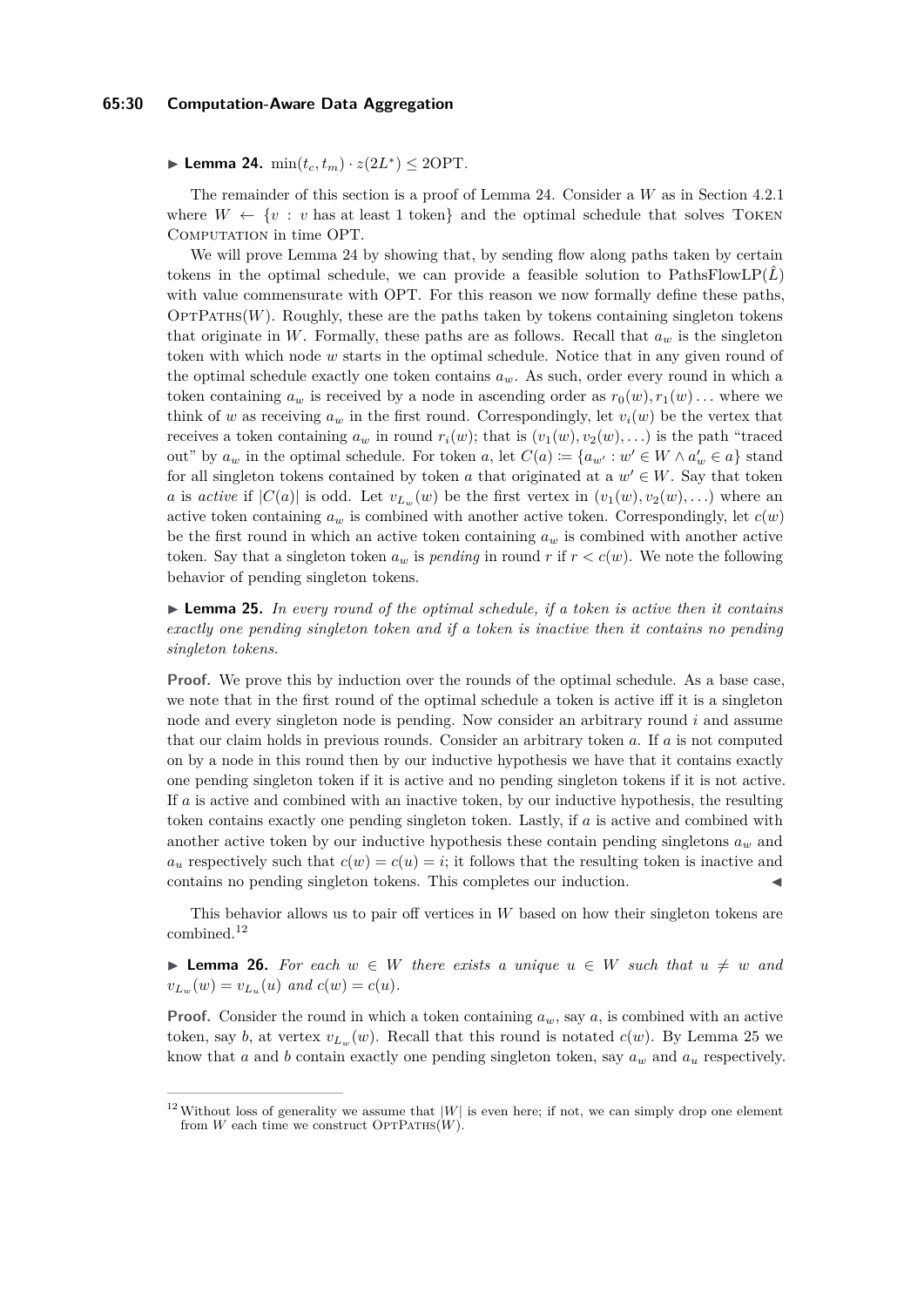<span id="page-30-0"></span>

**Figure 9** An illustration of the optimal schedule and how OPTPATHS(*W*) is constructed from it for a particular *G*. Active tokens are denoted by blue diamonds; inactive tokens are denoted by white diamonds; a dotted red arrow from node *u* to node *v* means that *u* sends to *v*; a double-ended blue arrow between two tokens *a* and *b* means that *a* and *b* are combined at the node; thick, dashed green lines give a path and its reversal in  $\text{OPTPATHS}(W)$  (for a total of 4 paths across all rounds) where  $(v_1(w), v_2(w), \ldots v_{L_w}(w) = v_{L_w}(u), v_{L_w-1}(u), \ldots, v_1(u)) = P \in \text{OPTATHS}(w)$  drawn only in round  $c(w)$ . Furthermore, token *a* labeled with  $\{v : a$  contains  $a_v\}$  and  $W = \{1, 3, 4, 6\}$ .

Since both *a* and *b* are active in this round and *b* contains  $a_u$  we have  $c(u) = c(w)$ . Moreover, since both *a* and *b* are combined at the same vertex we have  $v_{L_u}(u) = v_{L_w}(w)$ . Lastly, notice that this  $u$  is unique since by Lemma [25](#page-29-1) there is exactly one singleton token,  $a_u$ , contained by *b* such that  $c(u) \leq c(w)$ .

Having paired off vertices in  $W$ , we can now define  $\text{OPTPATHs}(W)$ . Fix a *w* and let *u* be the vertex it is paired off with as in Lemma [26.](#page-29-2) We define  $\text{OPTPATH}(w)$  :=  $(v_1(w), v_2(w), \ldots v_{L_w}(w) = v_{L_u}(u), v_{L_u-1}(u), \ldots, v_1(u)).$  Lastly, define OPTPATHS(W) =  $\bigcup_{w\in W}$  OPTPATH $(w)$ . See Figure [9](#page-30-0) for an illustration of how OPTPATHS(*W*) is constructed from the optimal schedule.

The critical property of  $\text{OPTPATHs}(W)$  is that it has vertex congestion commensurate with OPT as follows.

## <span id="page-30-1"></span> $\blacktriangleright$  Lemma 27. *con*( $\text{OPTPATHs}(W)$ )  $\leq \frac{2 \cdot \text{OPT}}{\min(t_c, t_m)}$ .

**Proof.** Call a pair of directed paths in  $\text{OPTPATH}(W)$  *complementary* if one path is OPTPATH $(w)$  and the other OPTPATH $(u)$  where *u* is to *w* as in Lemma [26.](#page-29-2) We argue that each pair of complementary paths passing through a given vertex *v* uniquely account for either *t<sup>c</sup>* or *t<sup>m</sup>* rounds of *v*'s OPT rounds in the optimal schedule. Consider a pair of complementary paths,  $P = (\text{OPTPATH}(w), \text{OPTPATH}(u))$ , passing through a given vertex *v*. This pair of paths pass through *v* because in some round, say *r<sup>P</sup>* , *v* sends a token containing  $a_u$  or  $a_w$  or *v* combines together tokens *a* and *a*<sup> $\prime$ </sup> containing  $a_u$  and  $a_w$  respectively. Say that whichever of these operations accounts for *P* is *responsible* for *P*. Now suppose for the sake of contradiction that this operation of *v* in round *r<sup>P</sup>* is responsible for another distinct pair  $P'$  of complementary paths,  $\text{OPTPATH}(w')$  and  $\text{OPTPATH}(u')$ . Notice that  $a_w, a_{w'}$ ,  $a_u$  and  $a_{u'}$  are all pending in round  $r_P$ . We case on whether *v*'s action is a communication or a computation and show that  $v$ 's operation cannot be responsible for  $P'$  in either case.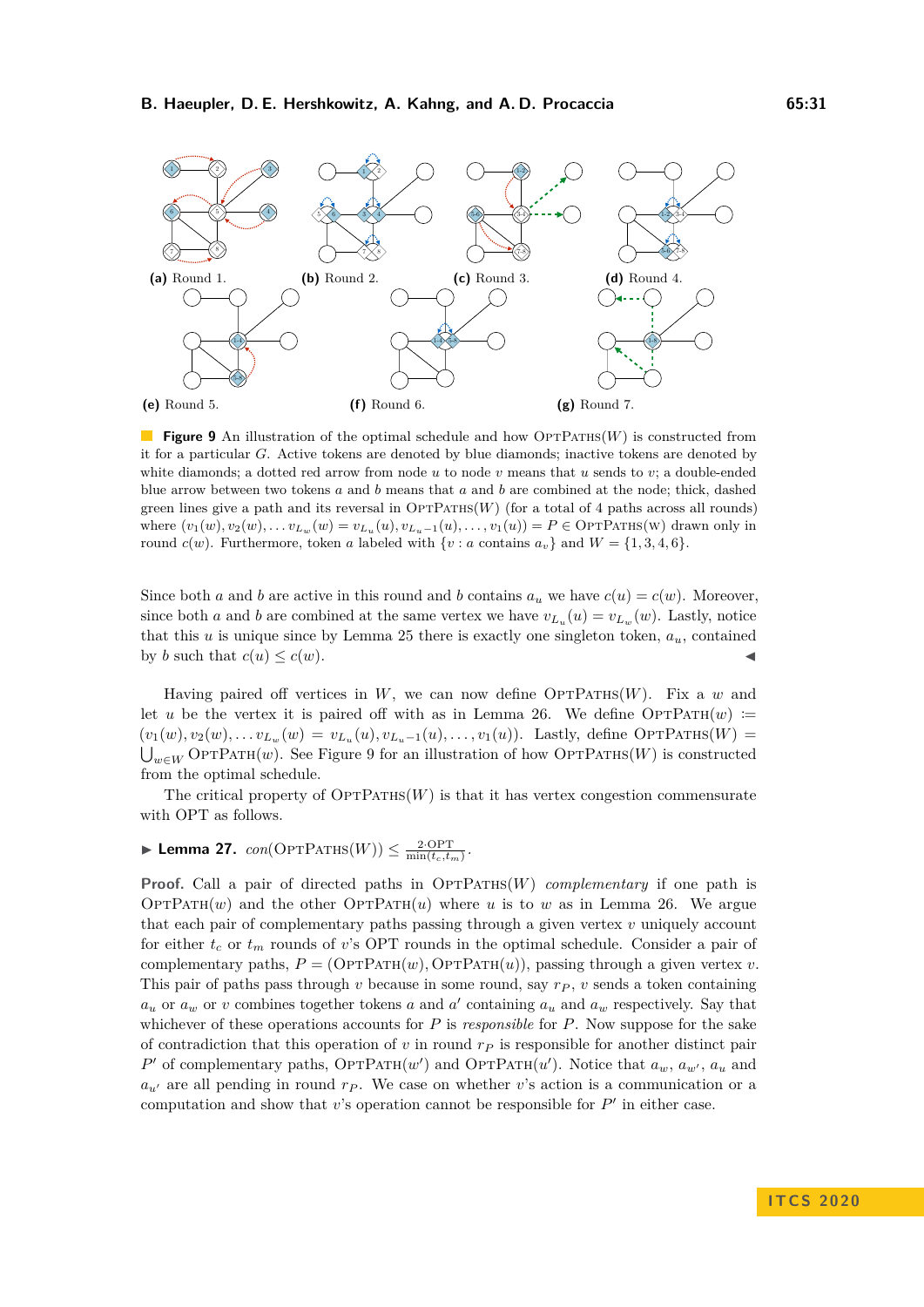### **65:32 Computation-Aware Data Aggregation**

- Suppose that  $v$  is responsible for  $P$  and  $P'$  because it performs a computation in  $r_P$ . It follows that  $v$  combines an active token  $a$  and another active token  $a'$  where without loss of generality  $a_w, a_{w'} \in a$  and  $a_{u'}, a_u \in a'$ . However, it then follows that *a* is active and contains two pending singleton tokens, which contradicts Lemma [25.](#page-29-1)
- Suppose that  $v$  is responsible for  $P$  and  $P'$  because it performs a communication in  $r<sub>P</sub>$  $\blacksquare$ by sending token *a*. It follows that without loss of generality  $a_w, a_{w'} \in a$ . However, either *a* is active or it is not. But by Lemma [25](#page-29-1) if *a* is active it contains 1 pending singleton token and if *a* is not active then it contains 0 pending singleton tokens. Thus, the fact that *v* sends a token containing two pending singleton tokens contradicts Lemma [25.](#page-29-1)

Thus, it must be the case that *v*'s action in *r<sup>P</sup>* is uniquely responsible for *P*.

It follows that each computation and communication performed by *v* uniquely corresponds to a pair of complementary paths (consisting of a pair of paths in  $\text{OPTPATHS}(W)$ ) that passes through *v*. Since *v* performs at most  $\text{OPT}/\min(t_c, t_m)$  operations in the optimal schedule, it follows that there are at most  $\text{OPT}/\min(t_c, t_m)$  pairs of complementary paths in  $\text{OPTPATH}(W)$  incident to *v*. Since each pair consists of two paths, there are at most  $2 \cdot \text{OPT}/\min(t_c, t_m)$  paths in OPTPATHS(*W*) incident to *v* and so *v* has vertex congestion at most  $2 \cdot \text{OPT}/\min(t_c, t_m)$  in OPTPATHS(*W*). Since *v* was arbitrary, this bound on congestion holds for every vertex.

We now use  $\text{OPTPATHs}(W)$  to construct a feasible solution for  $\text{PATHsFlowLP}(2L^*)$ . We let  $\tilde{f}$  be this feasible solution. Intuitively,  $\tilde{f}$  simply sends flow along the paths of OPTPATHS(*W*). More formally define  $\tilde{f}$  as follows. For  $w \in W$  and its corresponding path OPTPATH $(w) = (v_1(w), v_2(w), ...)$  we set  $\tilde{f}_w(v_i, v_{i+1}) = 1$ . We set all other variables of  $\tilde{f}$  to 0 and let  $\tilde{z}$  be the vertex congestion of  $\text{OPTPATH}(W)$ .

<span id="page-31-0"></span>▶ Lemma 28.  $(\tilde{f}, \tilde{z})$  *is a feasible solution for* PATHSFLOWLP $(2L^*)$  where  $\tilde{z} \leq 2\text{OPT}/\min(t_c, t_m)$ .

**Proof.** We begin by noting that every path in  $\text{OPTPATHS}(W)$  is of length at most  $2L^*$ : for each  $w \in W$ , OPTPATH $(w)$  is the concatenation of two paths, each of which is of length no more than  $L^*$ . Moreover, notice that for each  $w \in W$ , the sink of OPTPATH $(w)$  is a  $w' \in W$ such that  $w' \neq w$ .

We now argue that  $(\tilde{f}, \tilde{z})$  is a feasible solution for PATHSFLOWLP(2L<sup>\*</sup>): each vertex *v* with incoming *w*-flow that is not in  $W \setminus w$  sends out this unit of flow and so Equation [\(2\)](#page-28-3) is satisfied; since each  $\text{OPTPATH}(w)$  is of length at most  $2L^*$  and ends at a  $w' \in W$  we have that every  $w \in W$  is a source for  $f_w$  and not a sink for  $f_w$ , satisfying Equation [\(3\)](#page-28-4); for the same reason, Equation [\(4\)](#page-28-5) is satisfied; letting  $\tilde{z}$  be the vertex congestion of OPTPATHS(*W*) clearly satisfies Equation [\(5\)](#page-28-6); and flow is trivially non-zero.

Lastly, since  $\hat{f}$  simply sends one unit of flow along each path in OPTPATHS(*W*), our bound of  $\tilde{z} \leq 2\text{OPT}/\min(t_c, t_m)$  follows immediately from Lemma [27.](#page-30-1)

We conclude that  $\tilde{f}$  demonstrates that our LP has value commensurate with OPT.

▶ Lemma 24.  $\min(t_c, t_m) \cdot z(2L^*) \leq 2\text{OPT}$ *.* 

**Proof.** Since *Lemma* [28](#page-31-0) shows that  $(\tilde{f}, \tilde{z})$  is a feasible solution for PATHSFLOWLP(2*L*<sup>\*</sup>) with cost at most  $2OPT/\min(t_c, t_m)$ , our claim immediately follows.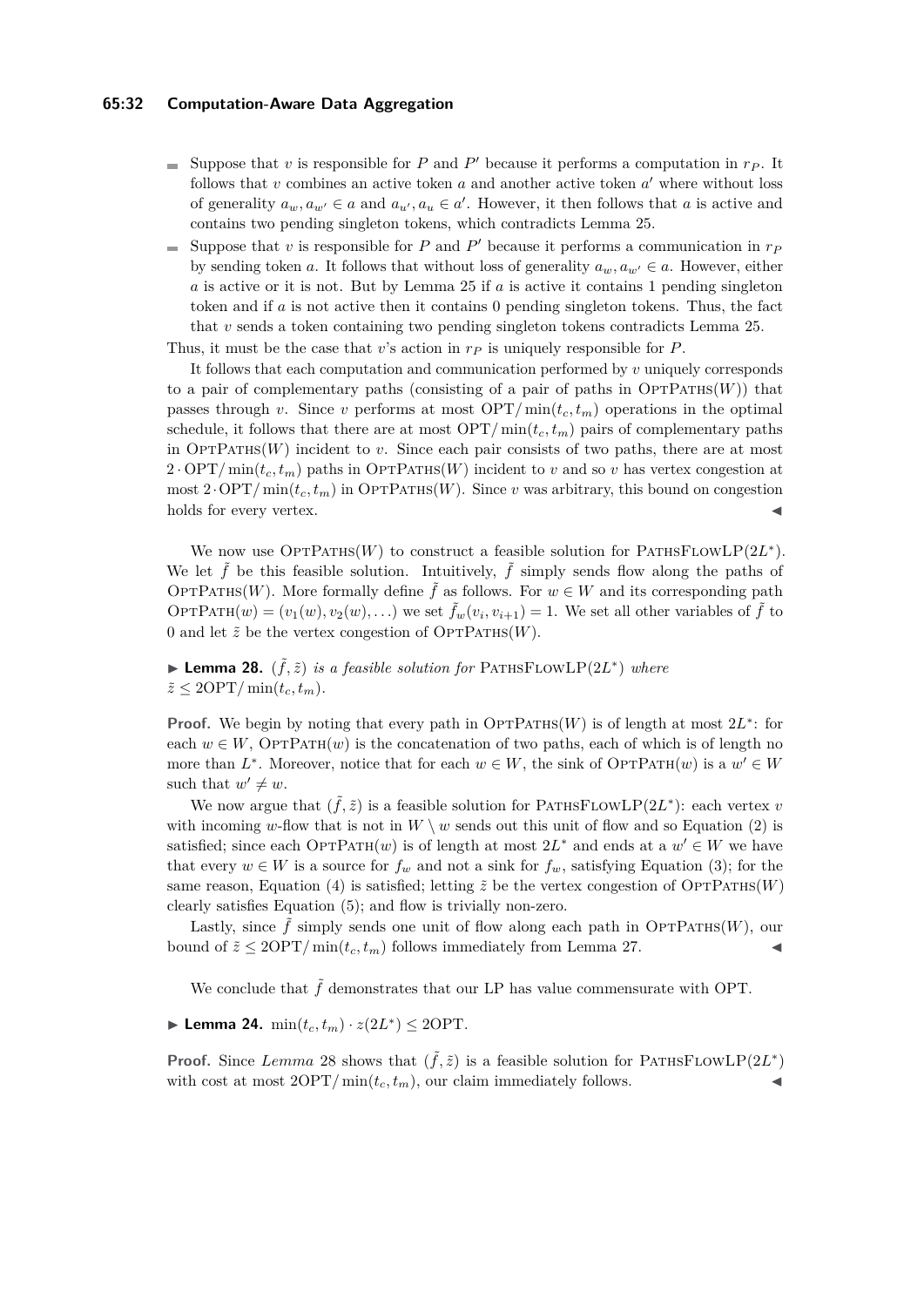## **F.1.3 GetDirectedPaths Formally Defined**

GETDIRECTEDPATHS solves our LP for different guesses of the longest path used by the optimal, samples paths based on the LP solution for our best guess, and then directs these paths. Formally, GETDIRECTEDPATHS is given in Algorithm [5,](#page-32-0) where  $\xi := [2(n-1) \cdot (t_c +$  $D \cdot t_m$ / $t_m$  is the range over which we search for  $L^*$ .

```
Algorithm 5 GETDIRECTEDPATHS(G, W).
```

```
Input: W \subseteq V where w \in W has a token
Output: Directed paths between nodes in W
L \leftarrow \arg \min_{\hat{L} \in [\xi]} \left[ t_m \cdot \hat{L} + \min(t_c, t_m) \cdot t(\hat{L}) \right]f_w^* \leftarrow PATHSFLOWLP(L)
\mathcal{P}_W \leftarrow SAMPLELPPATHS(f_w^*, L, W)\vec{\mathcal{P}_U} \leftarrow \text{AssiconParHS}(\mathcal{P}_W, W)return \vec{\mathcal{P}_{U}}
```
## **F.1.4 Sampling Paths from LP**

Having shown that our LP has value commensurate with OPT and defined our algorithm based on this LP, we now provide the algorithm which we use to sample paths from our LP solution, SampleLPPaths. This algorithm produces a single sample by taking a random walk from each  $w \in W$  where edges are taken with probability corresponding to their LP value. It repeats this  $O(\log n)$  times to produce  $O(\log n)$  samples. It then takes the sample with the most low congestion paths, discarding any high congestion paths in said sample. In particular, SAMPLELPPATHS takes the sample  $\mathcal{P}_W^i$  that maximizes  $|Q(\mathcal{P}_W^i)|$ where  $Q(\mathcal{P}_W^i) = \{P_w : P_w \in \mathcal{P}_W^i, \text{con}(P_w) \leq 10 \cdot z(\hat{L}) \log \hat{L}\}\)$  for an input  $\hat{L}$ .

```
Algorithm 6 SAMPLELPPATHS(f_w^*).
```

```
Input: f_w^* PathsFlowLP(\hat{L}); \hat{L}, guess of L^*; W \subseteq VOutput: Undirected paths between nodes in W
\mathcal{C} \leftarrow \emptysetfor sample i \in O(\log n) do
      \mathcal{P}_W^i \leftarrow \emptysetfor w \in W do
            v \sim f_w^*(w_1, v_2)P_w \leftarrow (w, v)while v \notin W do
                  v' \sim f_w^*(v_{|P_w|}, v'_{|P_w|+1})v \leftarrow v'P_w + v = v\mathcal{P}_W^i \leftarrow \mathcal{P}_W^i \cup \{P_w\}\mathcal{C} \leftarrow \mathcal{C} \cup \mathcal{P}^i_W\mathcal{P}_S \leftarrow Q(\argmax_{\mathcal{P}_W^i \in \mathcal{C}} |Q(\mathcal{P}_W^i)|)return PW
```
<span id="page-32-1"></span>The properties of SampleLPPaths are as follows.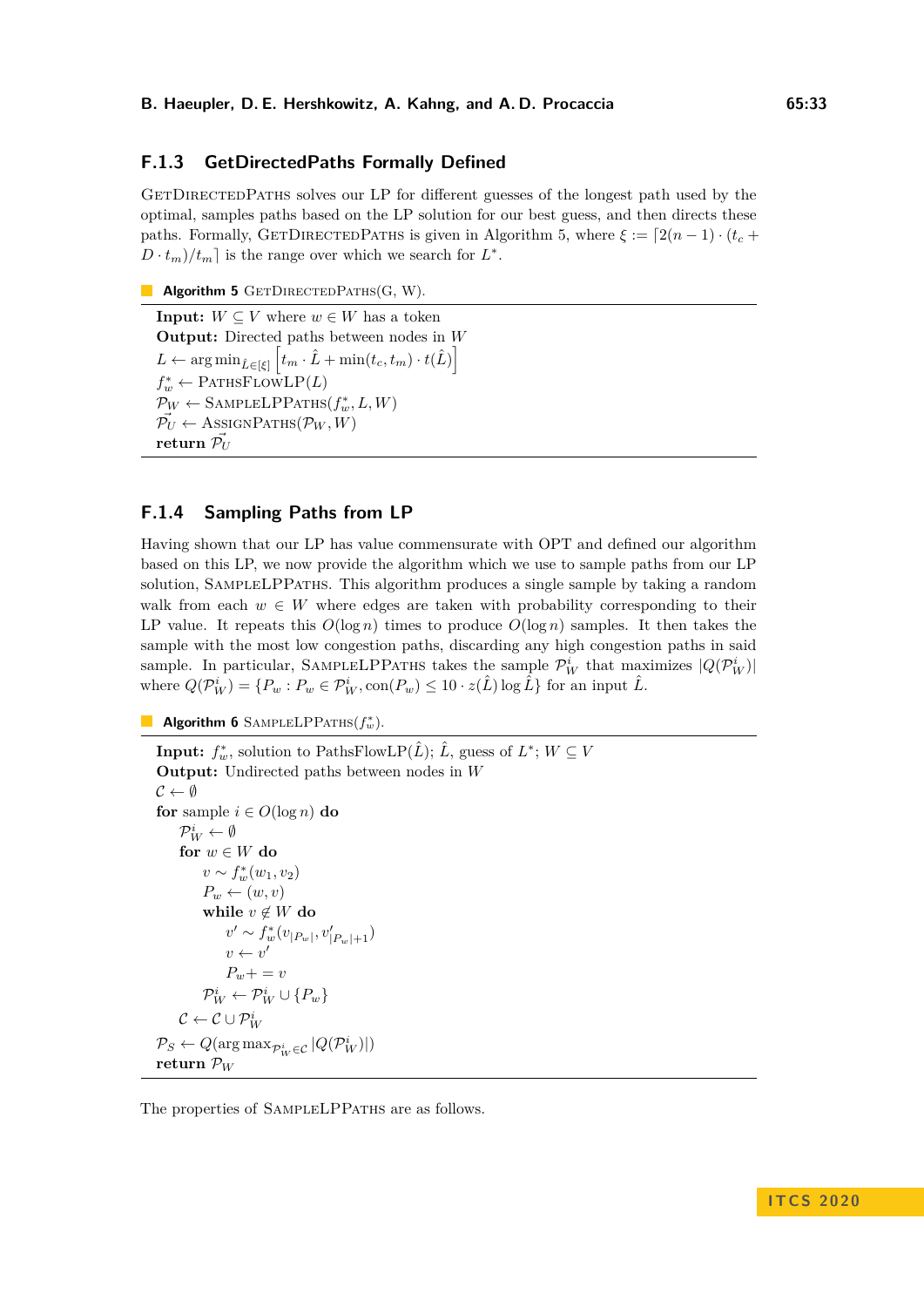### **65:34 Computation-Aware Data Aggregation**

▶ **Lemma 29.** For any fixed  $W ⊆ V$ ,  $\hat{L}$  and an optimal solution  $f_w^*$  to [PathsFlowLP\(](#page-28-2) $\hat{L}$ ), SampleLPPaths *is a polynomial-time randomized algorithm that outputs a set of undirected paths*  $\mathcal{P}_W$  *such that*  $P_w \in \mathcal{P}_W$  *is an undirected path with endpoints*  $w, w' \in S$  *where*  $w \neq w'$ *.*  $Also \ |\mathcal{P}_W| \geq \frac{1}{3}|W| \ w.h.p., \ con(\mathcal{P}_W) \leq z(\hat{L}) \cdot O(\log \hat{L}), \ and \ dil(\mathcal{P}_W) \leq \hat{L}.$ 

**Proof.** Our proof consists of a series of union and Chernoff bounds over our samples. Consider an arbitrary  $W \subseteq V$ . Define  $T_w$  for  $w \in W$  as the (directed) subgraph of  $G_{\hat{L}}$  containing arc  $(v, u) \in E_{\hat{L}}$  if for some *r* we have  $f_w^*(x, y) > 0$ . Notice that  $T_w$  is a weakly connected DAG where  $w$  has no edges into it:  $T_w$  does not contain any cycles since flow only moves from  $x_r$  to  $y_{r+1}$  for  $x, y \in V$ ; by our flow constraints  $T_w$  must be weakly connected and  $w_r$  must have no edges into it for any *r*. Moreover, notice that *P<sup>w</sup>* is generated by a random walk on  $T_w$  starting at  $w_1$ , where if the last vertex added to  $P_w$  was *v*, then we add *u* to  $P_w$  in step *r* of the random walk with probability  $f_w^*(v_r, u_{r+1})$ .

We first argue that every  $P_w \in \mathcal{P}_W$  has endpoints  $w, w' \in W$  for  $w \neq w'$  and  $\text{dil}(\mathcal{P}_W) \leq \hat{L}$ . By construction, one endpoint of  $P_w$  is *w*. Moreover, the other endpoint of  $P_w$  will necessarily be a  $w' \in W$  such that  $w' \neq w$ : by Equation [\(2\)](#page-28-3) flow is conserved and by Equation [\(4\)](#page-28-5) all flow from *w* must end at a point  $w' \in W$  such that  $w' \neq w$ ; thus our random walk will always eventually find such an  $w'$ . Moreover, notice that our random walk is of length at most  $\hat{L}$  since  $T_w$  is of depth at most  $\hat{L}$ . Thus, every  $P_w$  is of length at most  $\hat{L}$ , meaning  $\mathrm{dil}(\mathcal{P}_W) \leq \hat{L}$ .

Next, notice that, by the definition of  $Q$ ,  $con(\mathcal{P}_W) \leq z(\hat{L}) \cdot O(\log \hat{L})$  by construction since every element in  $Q(\arg \max_{\mathcal{P}_W^i \in \mathcal{C}} |Q(\mathcal{P}_W^i)|)$  has  $O(z(\hat{L}) \cdot O(\log \hat{L}))$  congestion.

Thus, it remains only to prove that  $|\mathcal{P}_W| \geq \frac{1}{3}|W|$ . We begin by arguing that for a fixed path  $P_w$  in a fixed set of sampled paths,  $\mathcal{P}_W^i$  we have  $con(P_w) \geq z(\hat{L}) \cdot O(\log \hat{L})$  with probability at most  $\frac{1}{3}$ . Consider a fixed path  $P_w \in \mathcal{P}_W^i$  and fix an arbitrary  $v \in P_w$ . Now let  $X_{wv}$  stand for the random variable indicating the number of times that path  $P_w$  visits vertex *w*. without loss of generality we know that  $P_w$  contains no cycles (since if it did we could just remove said cycles) and so  $X_{sv}$  is either 1 or 0. By a union bound over rounds, then, we have  $\mathbb{E}[X_{wv}] \leq \sum_{r} \sum_{u \in \Gamma(v)} f_W^*(u_r, v_{r+1}) \cdot \Pr(u \text{ taken in } (r-1)\text{th step}) \leq$  $\sum_{u \in \Gamma(v)} \sum_r f_W^*(u_r, v_{r+1}).$ 

Now note that the congestion of a single vertex under our solution is just  $con(v)$  $\sum_{w \in W} X_{wv}$ . It follows that

$$
\mathbb{E}[\text{con}(v)] = \sum_{w \in W} \mathbb{E}[X_{wv}] \le \max_v \sum_w \sum_{u \in \Gamma(v)} \sum_r f_W^*(u_r, v_{r+1}) \le z(\hat{L}).
$$

Also notice that for a fixed *v* every  $X_{wv}$  is independent. Thus, we have by a Chernoff bound that that

<span id="page-33-0"></span>
$$
\Pr(\text{con}(v) \ge z(\hat{L}) \cdot O(\log \hat{L})) \le \Pr\left(\sum_{w \in W} X_{wv} \ge \mathbb{E}\left[\sum_{w \in W} X_{wv}\right] \cdot O(\log \hat{L})\right) \le \frac{1}{(\hat{L})^c} \tag{7}
$$

for *c* given by constants of our choosing.  $P_w$  is of length at most  $\hat{L}$  by construction. Thus, by a union over  $v \in P_w$  and Equation [\(7\)](#page-33-0) we have that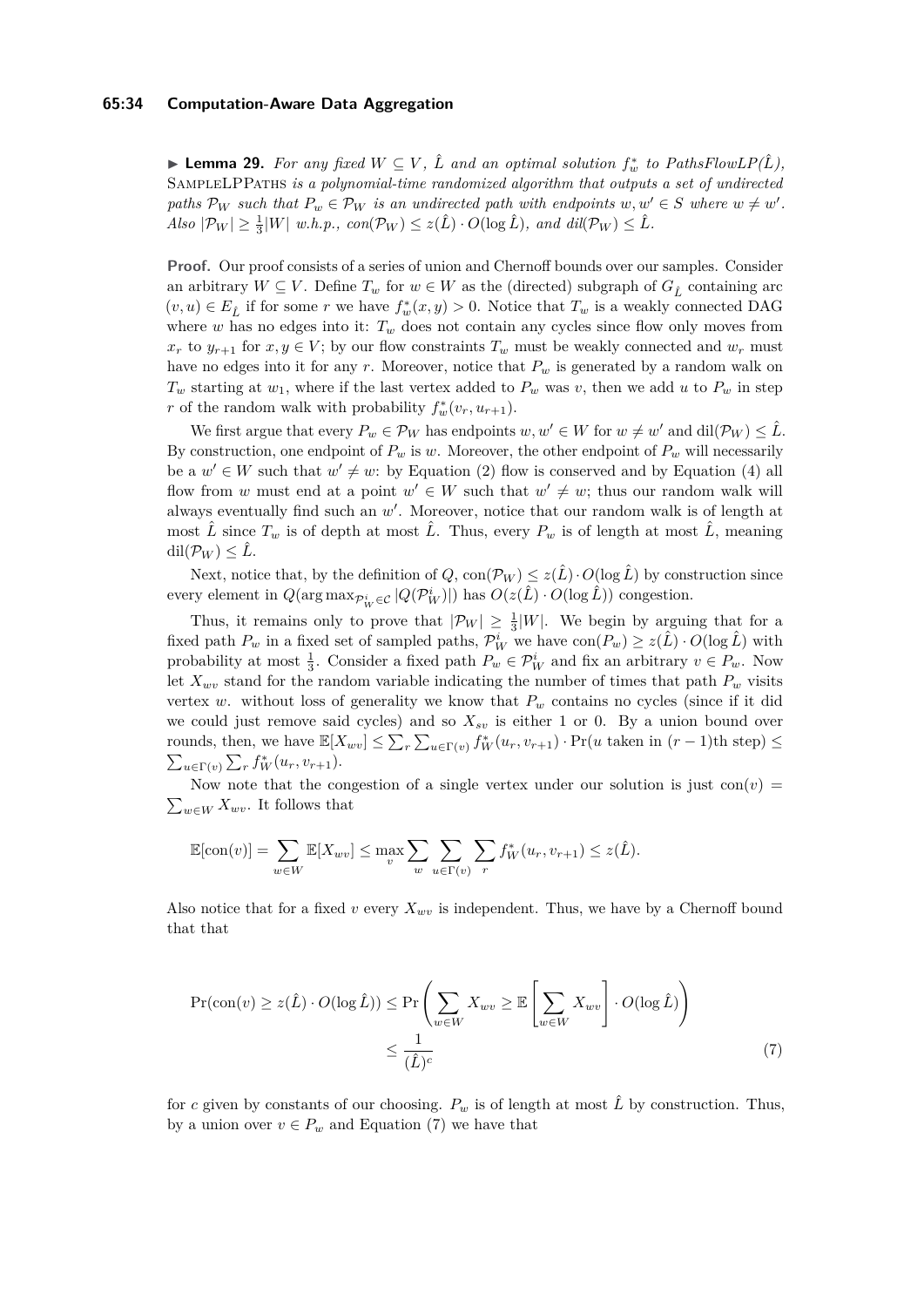$$
\Pr\left(\text{con}(P_w) \ge z(\hat{L}) \cdot O(\log \hat{L})\right) \le \frac{1}{\hat{L}^{c-1}} \le \frac{1}{3}.
$$

Thus, for a fixed path  $P_w \in \mathcal{P}_W^i$  we know that this path has congestion at least  $z(\hat{L}) \cdot O(\log \hat{L})$ with probability at most  $\frac{1}{3}$ .

We now argue at least one of our  $O(\log n)$  samples is such that at least  $\frac{1}{3}$  of the paths in the sample have congestion at most  $z(\hat{L})\cdot O(\log \hat{L})$ . Let  $Y_{iw}$  be the random variable that is 1 if  $P_w \in \mathcal{P}_W^i$  is such that  $\text{con}(P_w) \geq z(\hat{L}) \cdot O(\log \hat{L})$  and 0 otherwise. Notice that  $\mathbb{E}[Y_{iw}] \leq \frac{1}{3}$ by the fact that a path has congestion at least  $z(\hat{L}) \cdot O(\log \hat{L})$  with probability at most  $\frac{1}{3}$ . Now let  $Z_i = \sum_{w \in W} Y_{iw}$  stand for the number of paths in sample *i* with high congestion. By linearity of expectation we have  $\mathbb{E}[Z_i] \leq |W|\frac{1}{3}$ . By Markov's inequality we have for a fixed *i* that  $Pr(Z_i \geq \frac{2}{3}|W|) \leq Pr(Z_i \geq 2 \mathbb{E}[Z_i]|W|) \leq \frac{1}{2}$ . Now consider the probability that every sample *i* is such that more than  $\frac{2}{3}$  of the paths have congestion more than  $z(\hat{L}) \cdot O(\log \hat{L})$ , i.e. consider the probability that for all *i* we have  $Z_i \geq |W| \frac{2}{3}$ . We have

$$
\Pr\left(Z_i \ge |W|\frac{2}{3}, \forall i\right) \le \left(\frac{1}{2}\right)^{O(\log n)} = \frac{1}{\text{poly}(n)}.
$$

Thus, with high probability there will be some sample, *i*, such that  $Z_i \leq |W|_3^2$ . It follows that with high probability  $\max_{\mathcal{P}_W^i \in \mathcal{C}} |Q(\mathcal{P}_W^i)| \ge \frac{1}{3}|W|$  and since  $\mathcal{P}_W = Q(\arg \max_{\mathcal{P}_W^i \in \mathcal{C}} |Q(\mathcal{P}_W^i)|),$ we conclude that with high probability  $\mathcal{P}_W \geq \frac{1}{3}|W|$ .

## **F.1.5 Directing Paths**

Given the undirected paths that we sample from our LP,  $\mathcal{P}_W$ , we produce a set of directed paths  $\mathcal{P}_U$  using AssignPaths, which works as follows. Define *G'* as the directed supergraph consisting of nodes *W* and directed edges  $E' = \{(w, w') : w' \text{ is an endpoint of } P_w \in \mathcal{P}_W \}$ . Let  $\Gamma_{G'}(v) = \{v' : (v', v) \in E' \vee (v, v') \in E'\}$  give the neighbors of *v* in *G'*. For each node  $w \in G'$  with in-degree of at least two we do the following: if *v* has odd degree delete an arbitrary neighbor of  $w$  from  $G'$ ; arbitrarily pair off the neighbors of  $w$ ; for each such pair  $(w_1, w_2)$  add the directed path  $P_{w_1} \circ rev(P_{w_2})$  to  $\vec{\mathcal{P}_U}$  where  $rev(P_{w_2})$  gives the result of removing the last element of  $P_{w_2}$  (namely, *w*) and reversing the direction of the path; remove  $\{w, w_1, w_2\}$  from  $G'$ . Since we remove all vertices with in-degree of two or more and every vertex has out-degree 1, the remaining graph trivially consists only of nodes with in-degree at most 1 and out-degree at most 1. The remaining graph, therefore, is all cycles and paths. For each cycle or path  $w_1, w_2, w_3, \ldots$  add the path corresponding to the edge from  $w_i$  to  $w_{i+1}$  for odd *i* to  $\mathcal{P}_U$ . We let *U* be all sources of paths in  $\mathcal{P}_U$  and we let  $P_u$  be the path in  $\vec{\mathcal{P}}_U$  with source *u*.

The properties of ASSIGNPATHS are as follows.

<span id="page-34-0"></span>▶ **Lemma 30.** *Given*  $W ⊆ V$  *and*  $P_W = \{P_w : w ∈ W\}$  *where the endpoints of*  $P_w$  *are*  $w, w' \in W$  *for*  $w \neq w'$ , AssignPaths *in polynomial-time returns directed paths*  $\vec{P}_U$  *where at least* 1/4 *of the nodes in W are the source of a directed path in*  $\vec{P}_U$ , *each path in*  $\vec{P}_U$  *is of length at most*  $2 \cdot$  *dil*( $\mathcal{P}_W$ ) *with congestion at most con*( $\mathcal{P}_W$ ) *and each path in*  $\overline{\mathcal{P}_U}$  *ends in a unique sink in W.*

J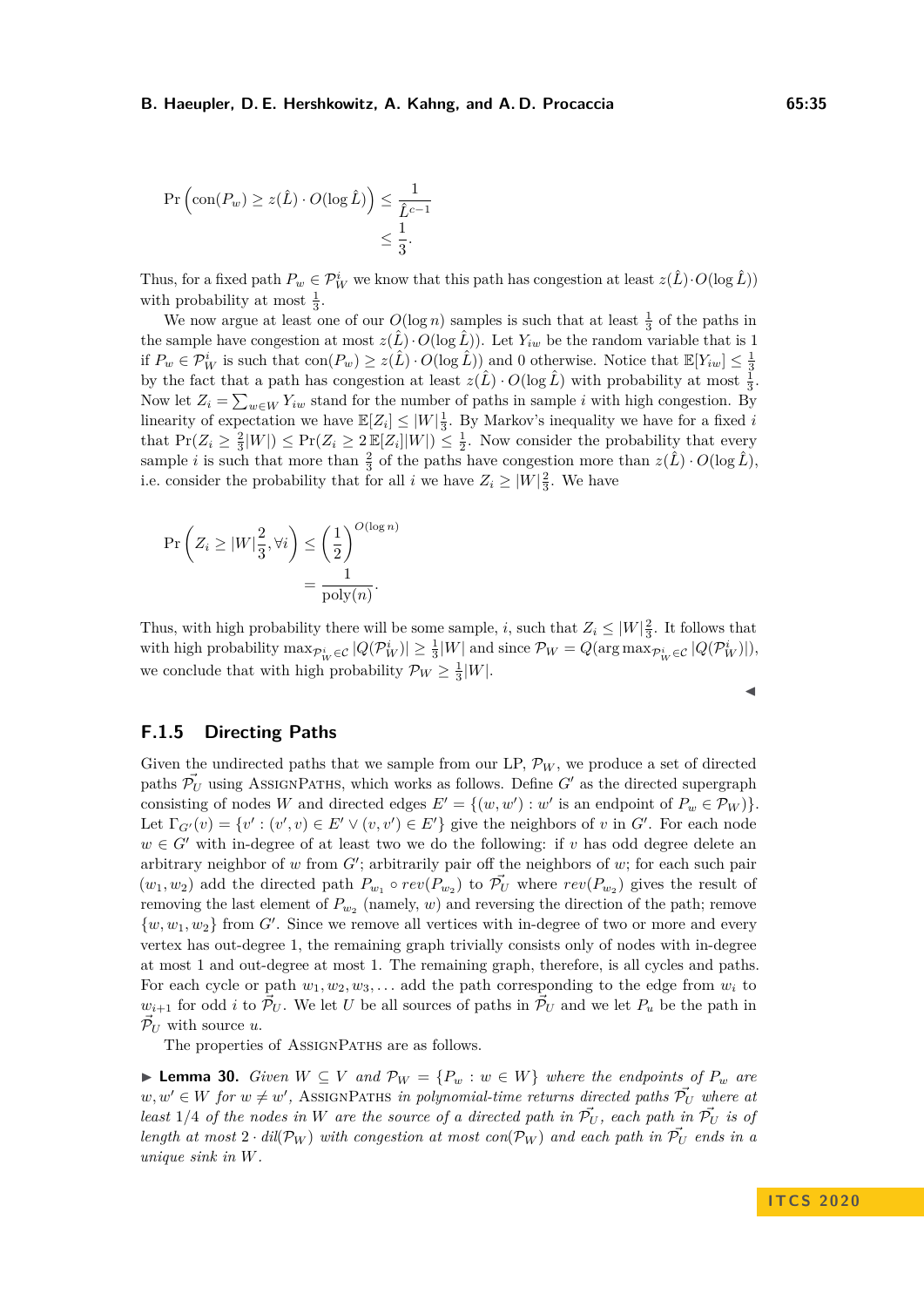## **65:36 Computation-Aware Data Aggregation**

**Proof.** When we add paths to  $\vec{\mathcal{P}}_U$  that go through vertices of in-degree at least two, for every 4 vertices we remove we add at least one directed path to  $\vec{\mathcal{P}}_U$  that is at most double the length of the longest a path in  $\mathcal{P}_U$ : in the worst case *v* has odd in-degree of 3 and we add only a single path. When we do the same for our cycles and paths for every 3 vertices we remove we add at least one directed path to  $\tilde{\mathcal{P}}_U$ . Notice that by construction we clearly never reuse sinks in our directed paths. The bound on congestion and a polynomial runtime are trivial.  $\blacksquare$ 

## **F.1.6 Proof of Lemma [11](#page-12-1)**

Finally, we conclude with the proof of Lemma [11.](#page-12-1)

I **Lemma 11.** *Given W* ⊆ *V ,* GetDirectedPaths *is a randomized polynomial-time algorithm that returns a set of directed paths,*  $\overrightarrow{P}_U = \{P_u : u \in U\}$  for  $U \subseteq W$ *, such that with high probability at least*  $1/12$  *of nodes in W are sources of paths in*  $\overline{P}_U$  *each with a unique sink in W. Moreover,*

$$
con(\vec{\mathcal{P}_U}) \leq O\left(\frac{\text{OPT}}{\min(t_c,t_m)}\log\frac{\text{OPT}}{t_m}\right) \text{ and } dil(\vec{\mathcal{P}_U}) \leq \frac{8\text{OPT}}{t_m}.
$$

**Proof.** The fact that GETDIRECTEDPATHS returns a set of directed paths,  $\vec{P}_{U}$ , such that at least 1*/*12 of nodes in *W* are sources in a path with a sink in *W* follows directly from Lemma [29](#page-32-1) and Lemma [30.](#page-34-0)

We now give the stated bounds on congestion and dilation. First notice that  $2L^* \in [\xi]$ . Moreover,  $2OPT \leq 2(n-1)(t_c + D \cdot t_m)$ : the schedule that picks a pair of nodes, routes one to the other then aggregates and repeats  $n-1$  times is always feasible and takes  $(n-1)(t_c + D \cdot t_m)$  rounds. Thus,  $2L^* \leq 2 \frac{OPT}{t_m} \leq \xi$ .

Thus, by definition of *L* we know that

$$
t_m \cdot L + \min(t_c, t_m) \cdot t(L) \le 2t_m \cdot L^* + \min(t_c, t_m) \cdot z(2L^*)
$$
  
\n
$$
\le 2L^* + 2\text{OPT}
$$
 (By Lemma 24)  
\n
$$
\le 4\text{OPT}
$$
 (By dfn. of  $L^*$ )

It follows, then, that  $t_m \cdot L \leq 4$ OPT and so  $L \leq \frac{4$ OPT. Similarly, we know that *t<sup>m</sup>*  $\min(t_c, t_m) \cdot z(L) \leq 4\text{OPT}$  and so  $z(L) \leq \frac{4\text{OPT}}{\min(t_c, t_m)}$ .

Lastly, by Lemma [29](#page-32-1) we know that  $\text{dil}(\mathcal{P}_W) \leq L \leq \frac{4\text{OPT}}{t_m}$  and  $\text{con}(\mathcal{P}_W) \leq t(L) \cdot O(\log L) \leq$  $O\left(\frac{OPT}{\min(t_c, t_m)} \cdot \log \frac{OPT}{t_m}\right)$ . By Lemma [30](#page-34-0) we get that the same congestion bound holds for  $\vec{\mathcal{P}}_U$ and  $\mathrm{dil}(\vec{\mathcal{P}_U}) \leq \frac{8\mathrm{OPT}}{\min(t_c, t_m)}$ .

A polynomial runtime comes from the fact that we solve at most  $(n-1)(t_c + D \cdot t_m)$ poly(*n*) LPs and then sample at most  $(n-1)(t_c + D \cdot t_m)$  edges  $O(\log n)$  times to round the  $\epsilon$ hosen LP.  $\blacktriangleleft$ 

## **F.2 Deferred Proofs of Section [4.2.2](#page-12-2)**

**Lemma 12.** *Given a set of directed paths*  $\vec{P}_U$  *with some subset of endpoints of paths in*  $\overline{P}_U$  *designated sources and the rest of the endpoints designated sinks,* OPTROUTE *is a randomized polynomial-time algorithm that w.h.p. produces a* TOKEN NETWORK *schedule that sends from all sources to sinks in*  $O(\text{con}(\overrightarrow{P_U}) + \text{dil}(\overrightarrow{P_U}))$ .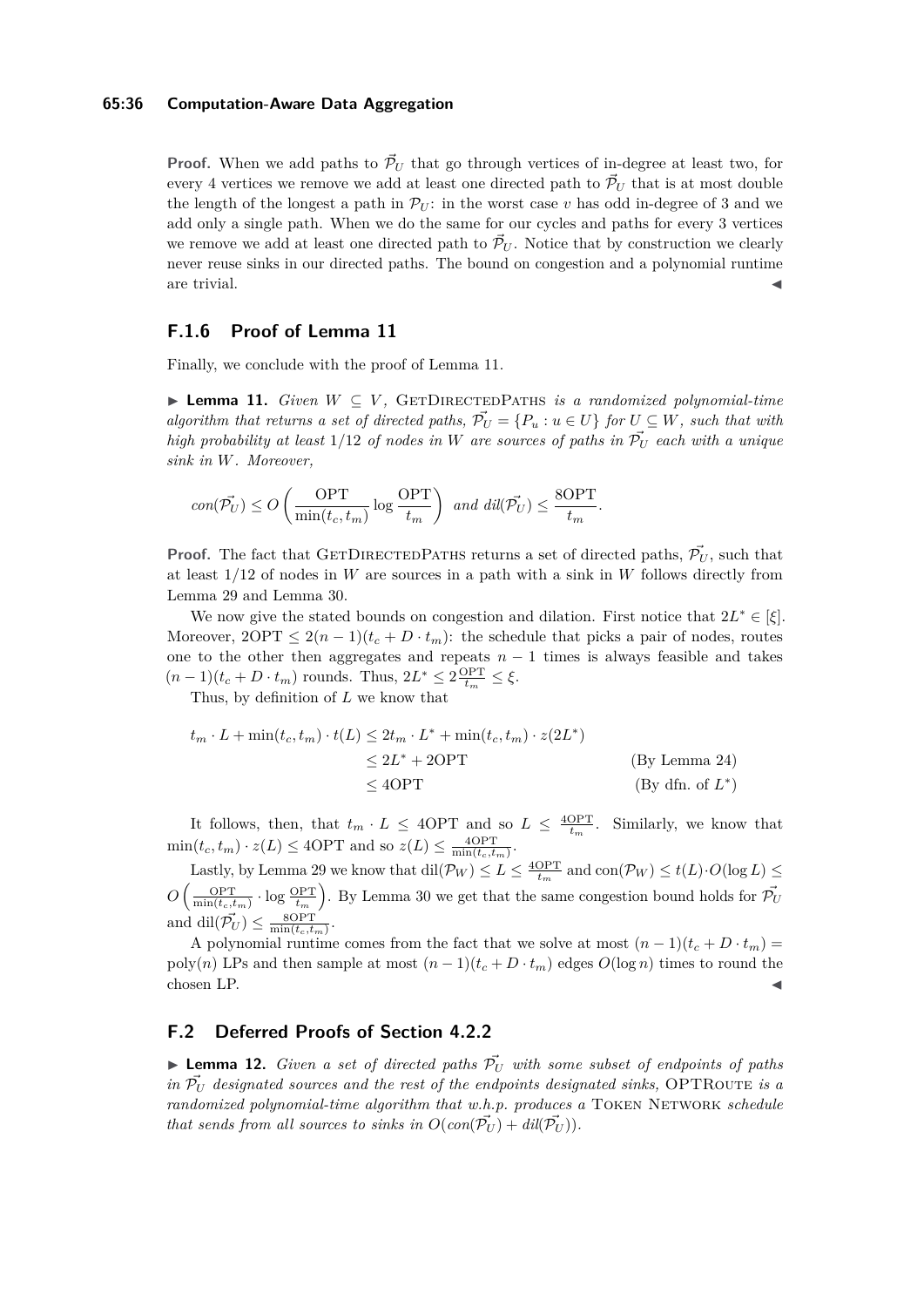**Proof.** Given a set of paths  $\vec{\mathcal{P}}_U$ , Rothvoß [\[31\]](#page-15-1) provides a polynomial-time algorithm that produces a schedule that routes along all paths in  $O(\text{con}_E(\vec{\mathcal{P}}_U) + \text{dil}(\vec{\mathcal{P}}_U)$  where  $\text{con}_E(\mathcal{P}) =$  $\max_e \sum_{P \in \mathcal{P}} \mathbb{1}(e \in P)$  is the edge congestion. However, the algorithm of Rothvoß [\[31\]](#page-15-1) assumes that in each round a vertex can send a token along each of its incident edges whereas we assume that in each round a vertex can only forward a single token.

However, it is easy to use the algorithm of Rothvoß [\[31\]](#page-15-1) to produce an algorithm that produces a TOKEN NETWORK routing schedule using  $O(\text{con}(\vec{\mathcal{P}}_U) + \text{dil}(\vec{\mathcal{P}}_U))$  rounds which assumes that vertices only send one token per round as we assume in the TOKEN NETWORK model as follows. Let *G* be our input network with paths  $\vec{\mathcal{P}}_U$  along which we would like to route where we assume that vertices can only send one token per round. We will produce another graph *G*<sup> $\prime$ </sup> on which to run the algorithm of Rothvoß [\[31\]](#page-15-1). For each node  $v \in G$  add nodes  $v_i$  and  $v_o$  to *G*<sup> $\prime$ </sup>. Project each path  $P \in \vec{\mathcal{P}_U}$  into *G*<sup> $\prime$ </sup> to get  $P' \in \vec{\mathcal{P}_U}$ <sup> $\prime$ </sup> as follows: if edge  $(u, v)$  is in path  $P \in \vec{\mathcal{P}}_S$  then add edge  $(u_o, v_i)$  and edge  $(v_i, v_o)$  to path  $P'$  in  $G'$ . Notice that  $con(\vec{P_U}) = \text{con}_E(\vec{P_U}')$  and  $\text{dil}(\vec{P_U}') = 2\text{dil}(\vec{\mathcal{P}_U}')$ . Now run the algorithm of Rothvoß [\[31\]](#page-15-1) on  $G'$  with paths  $\mathcal{P}'_U$  to get back some routing schedule  $S'$ .

Without loss of generality we can assume that  $S'$  only has nodes in  $G'$  send along a single edge in each round: every  $v_i$  is incident to a single outbound edge across all paths (namely  $(v_i, v_o)$  and so cannot send more than one token per round; every  $v_o$  has a single incoming edge and so receives at most one token per round which, without loss of generality, we can assume  $v<sub>o</sub>$  sends as soon as it receives (it might be the case that  $v<sub>o</sub>$  collects some number of tokens over several rounds and then sends them all out at once but we can always just have  $v<sub>o</sub>$  forward these tokens as soon as they are received and have the recipients "pretend" that they do not receive them until  $v<sub>o</sub>$  would have sent out many tokens at once).

Now generate a routing schedule for *G* as follows: if *v<sup>o</sup>* sends token *a* in round *r* of  $S'$  then *v* will send token *a* in round *r* of *S*. Since *S* only ever has vertices send one token per round, it is easy to see by induction over rounds that *S* will successfully route along all paths. Moreover,  $S$  takes as many rounds as  $S'$  which by  $[31]$  we know takes  $O(\text{con}(\vec{\mathcal{P}}'_{U}) + \text{dil}(\vec{\mathcal{P}}'_{U}) = O(\text{con}(\vec{\mathcal{P}}'_{U}) + 2\text{dil}(\vec{\mathcal{P}}'_{U})) = O(\text{con}(\vec{\mathcal{P}}'_{U}) + \text{dil}(\vec{\mathcal{P}}'_{U}))$ . Thus, we let OPTROUTE be the algorithm that returns *S*.

**I Lemma 13.** ROUTEPATHS<sub>m</sub> is a polynomial-time algorithm that, given  $\vec{\mathcal{P}}_U$ , solves the ROUTE AND COMPUTE *Problem w.h.p.* using  $O(t_m(\text{con}(\vec{\mathcal{P}}_U) + \text{d}i(\vec{\mathcal{P}}_U)) + t_c)$  rounds.

**Proof.** By Lemma [12,](#page-12-3) OPTROUTE takes  $t_m(\text{con}(\vec{\mathcal{P}_U})+\text{dil}(\vec{\mathcal{P}_U}))$  rounds to route all sources to sinks. All sources are combined with sinks in the following computation and so  $\text{ROUTEPATHS}_{m}$ successfully solves the ROUTE AND COMPUTE Problem since every source has its token combined with another token. The polynomial runtime of the algorithm is trivial.

**I Lemma 14.** ROUTEPATHS<sub>c</sub> is a polynomial-time algorithm that, given  $\overrightarrow{P}_{U}$ , solves the ROUTE AND COMPUTE *Problem w.h.p.* using  $O(t_c \cdot con(\vec{\mathcal{P}_U}) + t_m \cdot dil(\vec{\mathcal{P}_U})$  *rounds.* 

**Proof.** We argue that every source's token ends at an asleep node with at least two tokens and no more than  $con(\mathcal{P}_U)$  tokens. It follows that our computation at the end at least halves the number of tokens.

First notice that if a vertex falls asleep then it will receive at most  $con(\vec{P_S})$  tokens by the end of our algorithm since it is incident to at most this many paths. Moreover, notice that every token will either end at a sink or a sleeping vertex and every sleeping vertex is asleep because it has two or more tokens. It follows that every token is combined with at least one other token and so our schedule at least halves the total number of tokens.